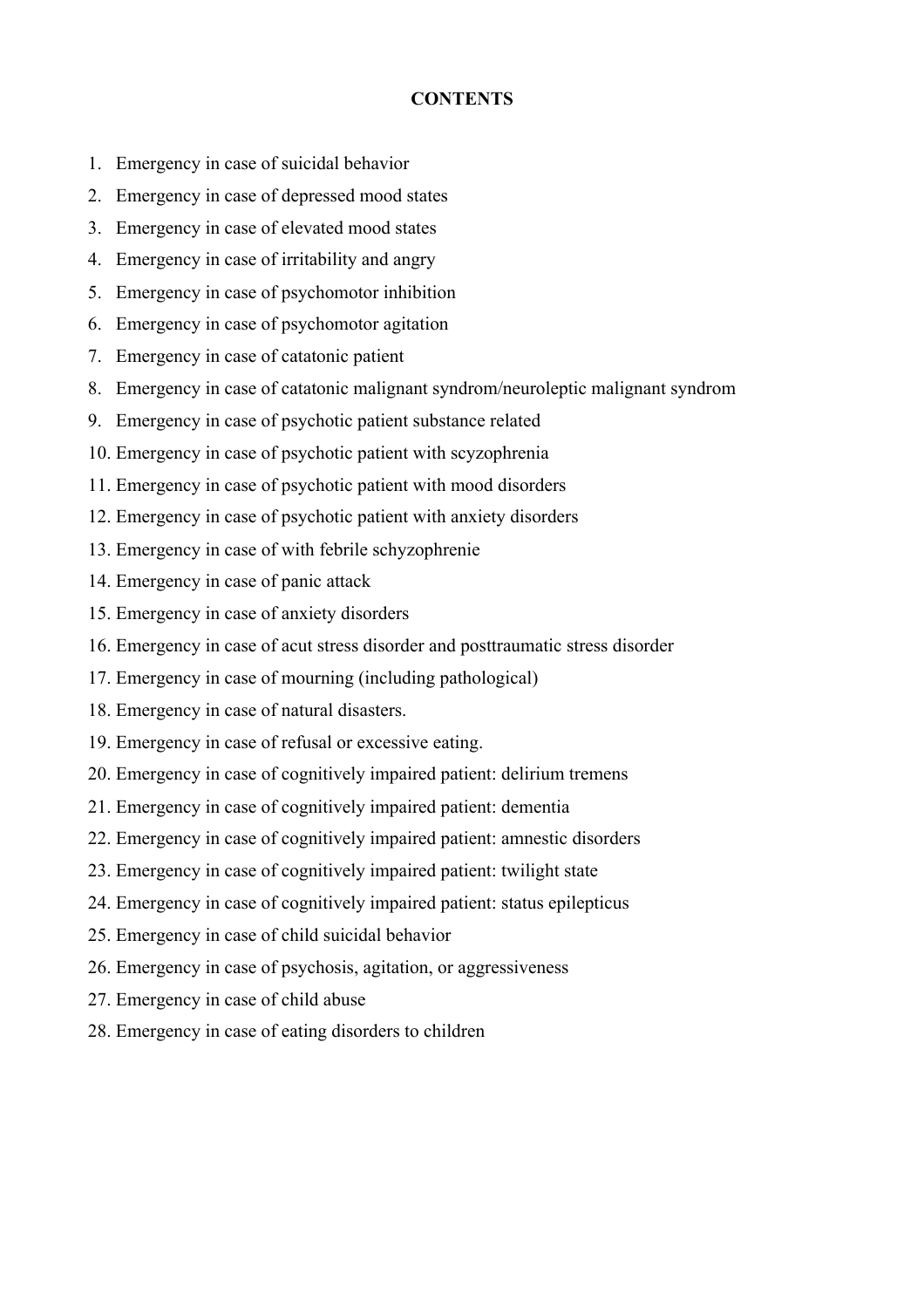# **Emergency in case of suicidal behavior**

 Suicide is a major health problem and one of the most common reasons why people present to psychiatric emergency rooms in crisis. In 2006, it was the eleventh leading cause of death in the United States for all age groups (National Institute of Mental Health [NIMH] 2009).

## *Demographics*

## **Age**

The prevalence and lethality of suicide differ across age groups. For example, although suicide attempts are more common for persons ages 15–34 years, the lethality is much higher in the elderly population. Among young adults ages 15–24, suicide is the third leading cause of death, accounting for 12% of all deaths in this group annually, and it is the second leading cause of deaths for adults ages 25–34 years (CDC 2009a).

The strongest risk factors for attempted suicide in the youth population are the presence of depression, alcohol or drug abuse, aggressive or disruptive behaviors, and a previous suicide attempt (American Psychiatric Association 2005). Other risk factors include frequent episodes of running away, incarcer-

ation, family loss or instability, significant problems with parents, expressions of suicidal thoughts or talk of death or the afterlife during moments of sadness or boredom, withdrawal from friends and family, difficulty dealing with sexual orientation, diminished interest in enjoyable activities, and unplanned pregnancy.

Risk factors for suicide among persons older than age 65 years differ from those of the rest of the population. In addition to having a higher prevalence of depression, older persons tend to be more socially isolated, make fewer attempts per completed suicide, and use more lethal methods (Goldsmith et al. 2002; NSSP 2009). The most common methods for suicide by older adults include firearms (71%), overdose  $(11\%)$ , and suffocation  $(11\%)$  (Goldsmith et al. 2002).

## **Gender**

Suicide manifests differently in men and women. In 2004, suicide was the eighth leading cause of death for males and the sixteenth leading cause of death for females. Although women attempt suicide almost two to three times more often than men during their lifetime (Krug et al. 2002), almost four times as many males as females die from completed suicide (NIMH 2009). Although firearms, suffocation, and poisoning are the three most common methods of suicide for both males and females, males most often use firearms (56%), followed by suffocation (23%) and poisoning (13%), whereas females most often use poisoning (40%), followed by firearms (31%) and suffocation (19%).

# *Risk Factors*

Research has clearly identified several risk factors related to suicide.

- 1. **Demographics**. The major demographic features that are linked to increased risk for suicide are marital status, age, gender, sexual orientation, and race. Men and women who are unmarried (never married, divorced, or widowed) have higher suicide rates than people who are married (American Psychiatric Association 2003).
- 2. **Psychiatric History.** Approximately 90% of people who have completed suicide have been diagnosed with a major psychiatric disorder (American Psychiatric Association 2003; Arsenault-Lapierre et al. 2004; Harris and Barraclough 1997). People with mood disorders, substance-related disorders, psychotic disorders, and personality disorders were found to have the highest risk for suicide (Arsenault-Lapierre et al. 2004; Moscicki 1999). The majority of completed suicides were by people with mood disorders, especially in the depressive phase.
- 3. **Psychological and Cognitive Dimensions.** Psychological factors that have been found to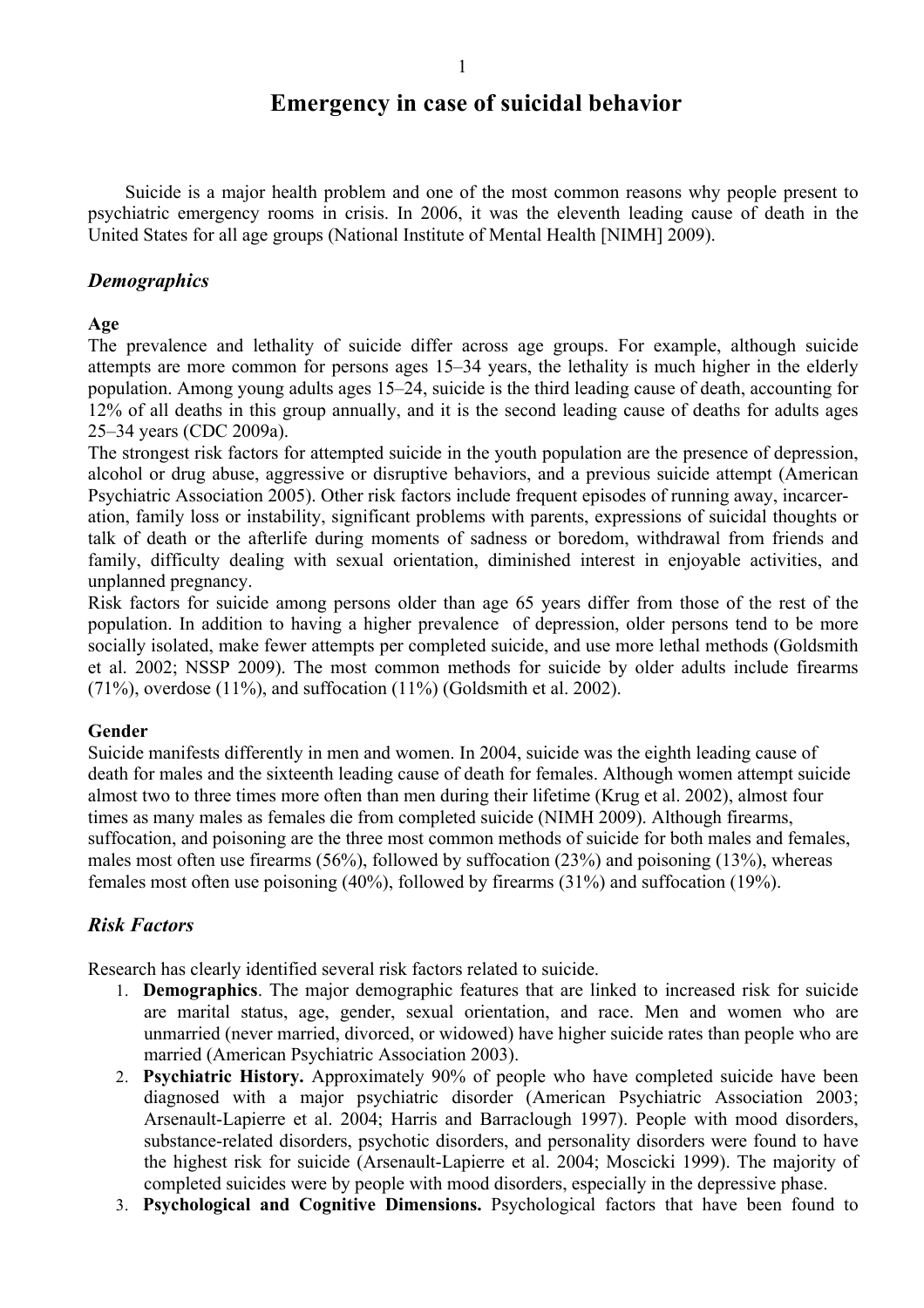potentiate suicide risk are anxiety and hopelessness (Fawcett 1999; Jacobs et al. 1999). Fawcett (1999) defined anxiety in the presence of depression as unremitting psychic pain.

- 4. **Psychosocial Dimensions.** The availability of firearms in combination with a mood disorder and intoxication is an acutely lethal profile (Moscicki 1999). Stressors that have been identified as proximal risk factors include interpersonal loss, relationship conflicts, rejection, legal issues (e.g., incarceration), economic difficulties, and lack of social supports.
- 5. **Childhood Trauma.** Patients with a history of childhood trauma (physical and sexual abuse) may develop complex and incapacitating disorders as adults. These disorders include dissociative disorders, personality disorders, eating disorders, substance abuse disorders, and posttraumatic stress disorder (Chu 1999). In addition, these patients may express symptoms of severe impulsivity, mood lability, and self-injurious behaviors (Mann et al. 1999).
- 6. **Family History.** Environmental factors that are most likely to be associated with suicide risk are parental separation or divorce, parental legal problems, child abuse and neglect, and a family history of mental illness and/or substance abuse (Jacobs et al. 1999).
- 7. **Physical Illness.** The following physical illnesses and conditions are associated with an increased risk of suicide: malignant neoplasms, ulcer, lung disorders (especially asthma and chronic obstructive pulmonary disease), HIV/AIDS, Huntington's disease, brain injury, multiple sclerosis, lupus erythematosus, renal hemodialysis, and seizure disorders (Harris and Barraclough 1997; Jacobs et al. 1999)

### *Assessment*

 The depth and breadth of information obtained from a psychiatric evaluation will vary with the setting, the patient's ability or willingness to provide information, and the availability of information from collateral sources. Sources of collateral information that may be helpful include the patient's family members and friends, physicians, other medical or mental health professionals, teachers or school personnel, colleagues or coworkers, and staff from supervised housing programs where the patient may reside mental state, activities, and psychosocial stressors.

 A thorough psychiatric evaluation is essential to the suicide assessment process. Information regarding the patient's psychiatric and medical history, current circumstances, and mental state must be obtained during this evaluation and used by the clinician to

a) identify specific factors and features that may increase or decrease the risk of suicide or suicidal behaviors and that may be amenable to acute and ongoing interventions,

b) address the patient's immediate safety and determine the most appropriate treatment setting, and c) develop a multiaxial differential diagnosis that can help guide the next step of treatment (Jacobs et al. 2003).

When evaluating a suicidal patient, the clinician should attempt to identify:

- 1. Psychiatric Signs and Symptoms
- 2. Past Suicidal Behavior
- 3. Past Psychiatric and Medical History
- 4. Family Psychiatric History
- 5. Current Psychosocial Stressors and Function
- 6. Psychological Strengths and Vulnerabilities

7. Suicide Inquiry: Suicidal Ideation and Suicidal Intent, Suicidal Plan and Suicidal Behavior, Suicidal History.

## **Psychiatric Management of Suicidal Behaviors**

 According to the "Practice Guideline for the Assessment and Treatment of Patients With Suicidal Behaviors" (American Psychiatric Association 2003), "Psychiatric management includes establishing and maintaining a therapeutic alliance; attending to the patient's safety; and determining the patient's psychiatric status, level of functioning, and clinical needs to arrive at a plan and setting for treatment". Once the initial evaluation is complete and the treatment plan has been determined,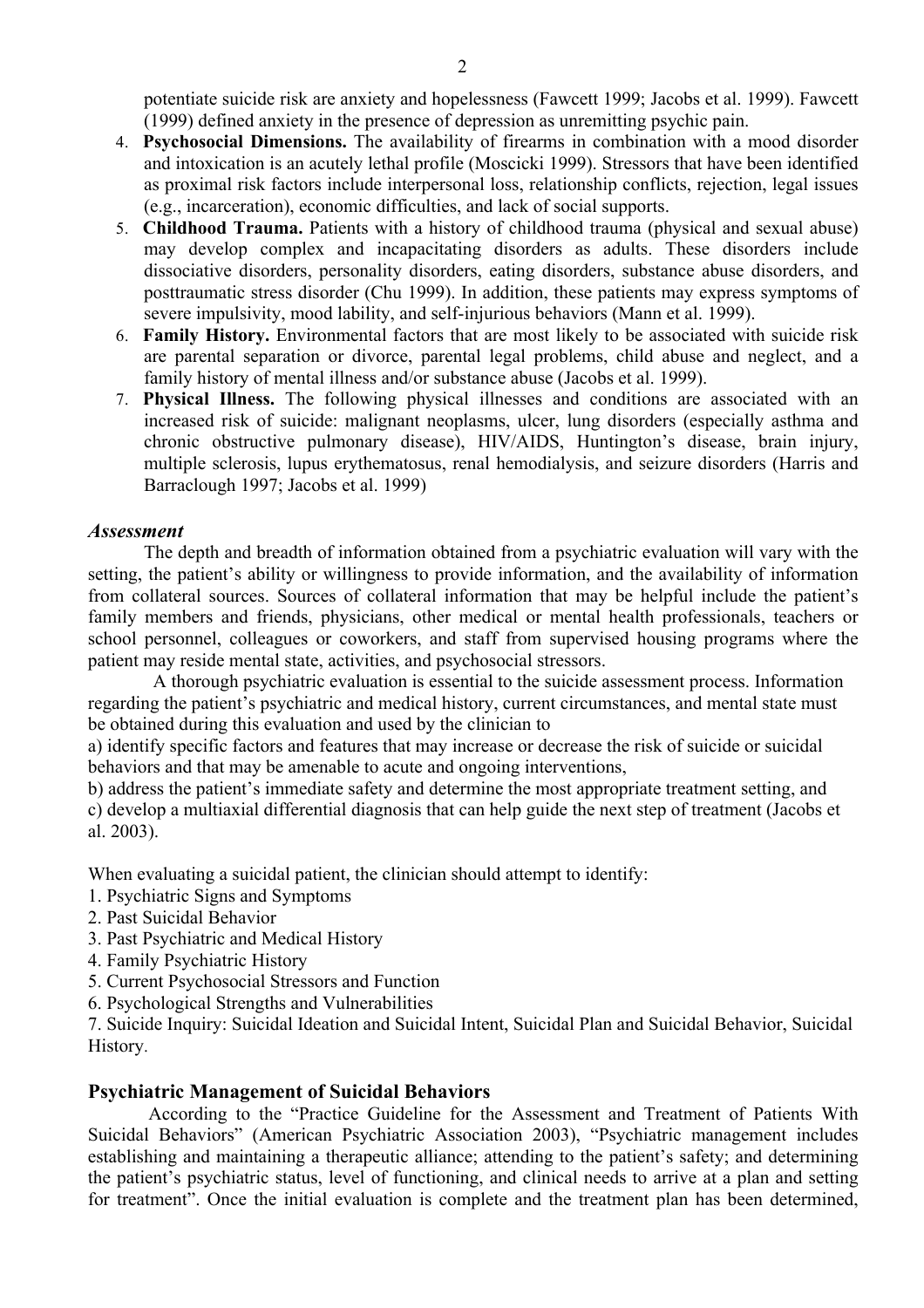additional goals of psychiatric management may be applied in the emergency setting; these include crisis intervention, facilitating treatment adherence, and providing education to the patient and family members.

### *Table 1. Guidelines for selecting a treatment setting for patients at risk for suicide or suicidal* behaviors

#### *Admission generally indicated*

After a suicide attempt or aborted suicide attempt if:

 Patient is psychotic Attempt was violent, near-lethal, or premeditated Precautions were taken to avoid rescue or discovery Persistent plan and/or intent is present Distress is increased or patient regrets surviving Patient is male, older than age 45 years, especially with new onset of psychiatric illness or suicidal

thinking

 Patient has limited family and/or social support, including lack of stable living situation Current impulsive behavior, severe agitation, poor judgment, or refusal of help is evident Patient has change in mental status with a metabolic, toxic, infectious, or other etiology requiring further workup in a structured setting

In the presence of suicidal ideation with: Specific plan with high lethality

High suicidal intent

*Admission may be necessary* 

After a suicide attempt or aborted suicide attempt, except in circumstances for which admission is generally indicated

In the presence of suicidal ideation with:

 Psychosis Major psychiatric disorder Past attempts, particularly if medically serious Possibly contributing medical condition (e.g., acute neurological disorder, cancer, infection) Lack of response to or inability to cooperate with partial hospital or outpatient treatment Need for supervised setting for medication trial or electroconvulsive therapy

## *Providing Treatment*

 Psychopharmacological interventions that modify risk factors may be helpful in preventing suicide. Medications can be lifesaving not only in the long term, but also in the short term, such as in the treatment of severe acute anxiety in a depressed patient. In the emergency setting, medications can provide significant immediate relief, but have time-limited effects that require close supervision of the patient's mental status, because the effects of the medications can wear off and symptoms may reemerge, with subsequent recurrence of suicidal impulses.

- *Antidepressants* - the American Psychiatric Association's (2003) practice guideline suggests that a strong association exists between clinical depression and suicide, and that the reasonable effectiveness and safety of antidepressants support their use.

- *Benzodiazepines* - Clinical evidence suggests that aggressive treatment of panic, anxiety, and agitation with benzodiazepines or other anxiolytic agents may reduce suicidal risk.

- Anticonvulsants - Anticonvulsant medications have been used to reduce agitation in a whole host of psychiatric conditions.

- *Atypical Neuroleptics* - Atypical neuroleptics, such as olanzapine and quetiapine, seem to produce anxiolytic and antiagitation effects in some patients and may play a role in reducing suicide risk. In the psychiatric emergency setting, neuroleptics are used primarily to reduce aggression and agitation.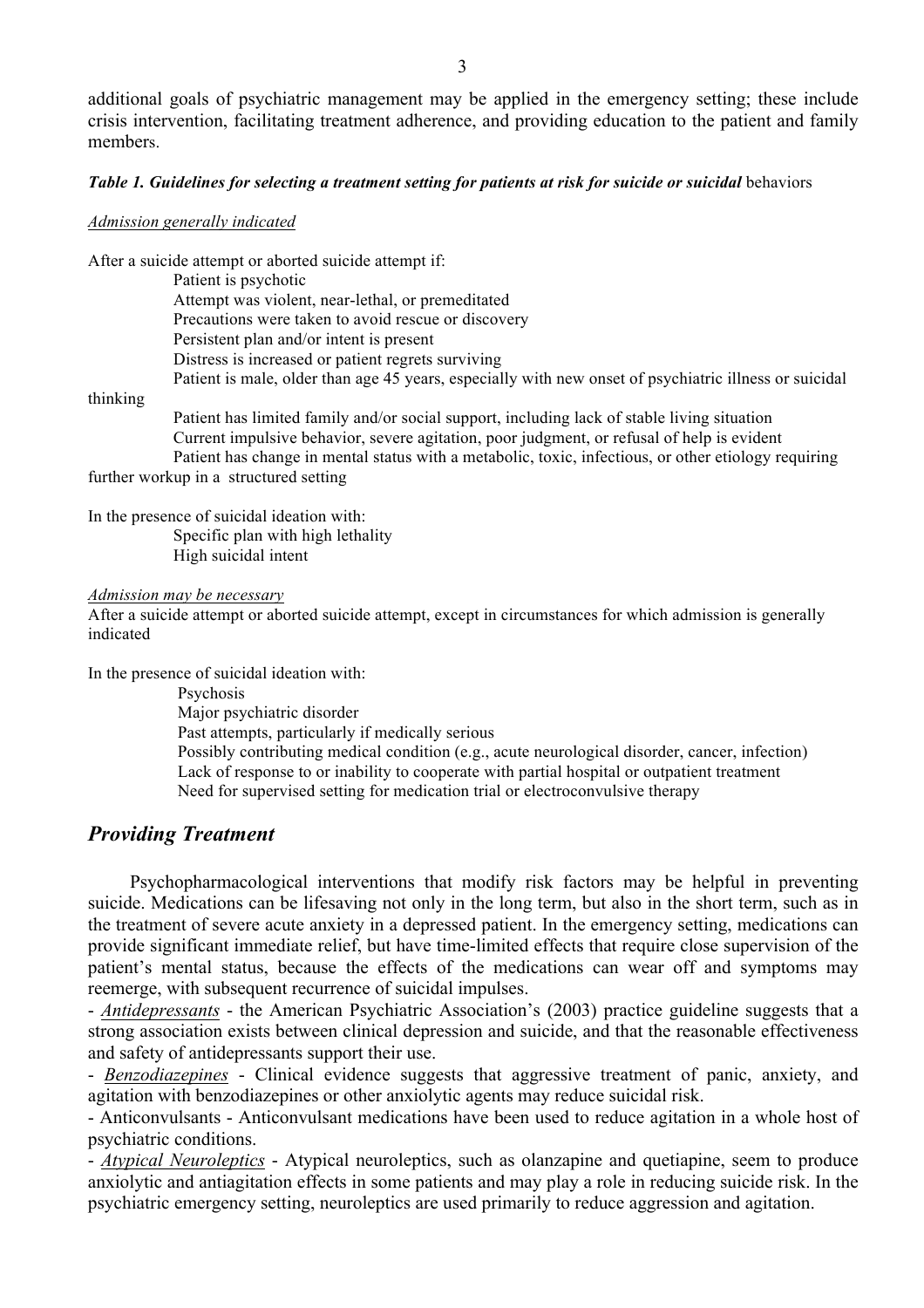### *CONCLUSIONS*:

 Suicide is a major health problem and one of the most common reasons why people present to psychiatry emergency rooms in crisis. More than 33,000 completed suicides occur in the world each year, which is equivalent to 91 suicides per day or 1 suicide every 16 minutes. Although only a small minority of suicide attempts end up in death, each attempt increases the risk of death, serious longterm physical injury, and psychological suffering. The prevalence and lethality of suicide differ across age groups, gender, and race/ethnicity.

 Research has clearly identified several risk factors related to suicide. The major demographic features linked to increased risk for suicide are marital state, age, gender, sexual orientation, and race/ethnicity. Approximately 90% of people who have completed suicide have been diagnosed with a major psychiatric disorder. Psychological factors found to potentiate suicide risk are anxiety and hopelessness. Other important risk factors to ask about include access to firearms, childhood trauma, family history, and physical illness.

 The depth and breadth of information obtained from a psychiatric evaluation will vary with the setting, the patient's ability or willingness to provide information, and the availability of information from collateral sources. A thorough psychiatric evaluation is essential to the suicide assessment. Information regarding the patient's psychiatric and medical history, current circumstances, and mental state must be obtained during this evaluation. Two important predictors of suicide are current suicidal ideation and history of suicide attempts. A comprehensive suicide inquiry should include assessment of suicidal ideation, suicide intent, a suicide plan, suicidal behavior, and suicide history.

 Psychiatric management of suicidal behaviors includes establishing and maintaining therapeutic alliance, attending to the patient's safety, and determining the patient's psychiatric status, level of function, and clinical needs to arrive at a plan and setting for treatment.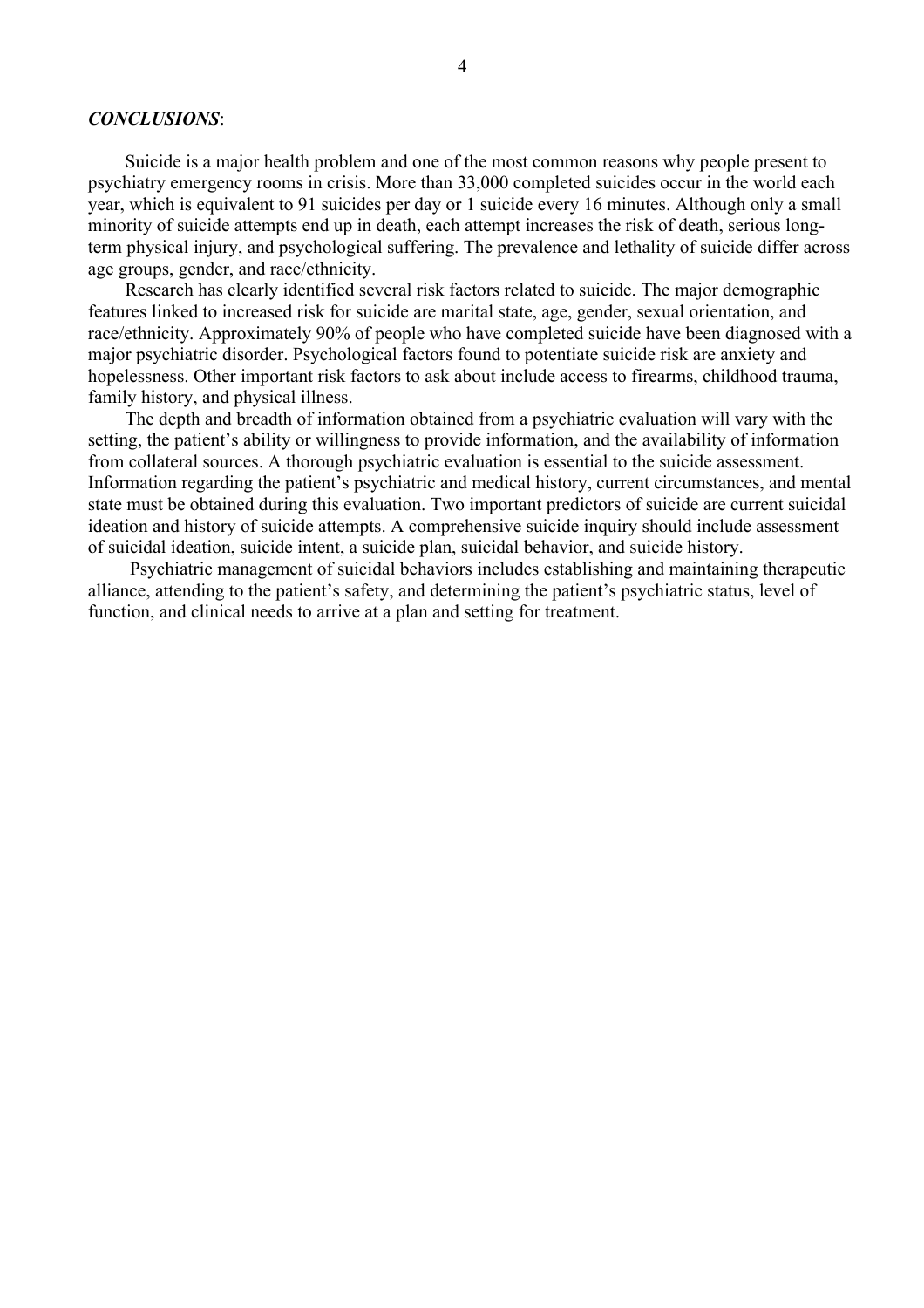### 5

# **Emergency in case of depressed mood states**

### *General Approach to Mood States*

 Mood disturbance is a common presenting symptom or complaint for patients in a psychiatric emergency service (PES). When patients are cooperative, the assessment can be straightforward. However, angry, irritable, and euphoric patients may be agitated or potentially violent and unable to tolerate a lengthy interview. Patients with labile affect can be unpredictable and perplexing to an inexperienced interviewer. Patients who are profoundly depressed may be withdrawn and slow to reply, making it difficult to obtain full information. Accurate assessment of patients with abnormal mood is critical, because they are at increased risk for suicide, violence, and significant morbidity. In this chapter, we focus on the challenges of assessing and man aging patients with extreme mood disturbances, specifically depression, mania, and anger.

### *Depressed Mood States*

 Depression is the third most common presenting symptom of patients in the psychiatric emergency settings (PES), after substance use and psychotic disorders (Currier and Allen 2003). Indeed, major depressive disorder is very common and may affect up to 25% of individuals in their lifetime (Goldstein and Levitt 2006), although the majority will never be seen in the PES. Patients who are seen in a PES or general medical emergency department for a psychiatric assessment following a suicide attempt should always be carefully screened for depression and other mood disorders. In turn, suicide risk should be evaluated in all patients presenting with depressed mood.

### **Assessment**

 Many patients with depressed mood will readily admit their distress. Rather than asking closedended questions, the clinician should ask open-ended questions, which often yield more accurate information. For example, instead of asking, "Would you say you have been sad and tearful more often than not for the past 2 weeks?" you might say, "How has your mood been lately?" Symptoms of sadness and/or anhedonia are essential for the diagnosis of a major depressive episode. Other symptoms associated with depressive episodes include sleep disturbance, diminished energy, appetite changes, significant guilt or self-blame, impaired concentration, psychomotor retardation, and preoccupation with death or suicide. Additionally, a depressive episode can be diagnosed only if the period of depression includes a significant change in the patient's level of functioning in comparison with the patient's baseline.

 The clinician should ask about major stresses and significant losses as part of the history of the presenting illness (see Table 5–1). These stresses and losses may trigger a depressive episode. A diagnosis of an adjustment disorder should also be considered if the mood symptoms begin after a significant stress.

 Some patients may minimize their symptoms of depression for cultural reasons or fears of stigma and discrimination. These patients may have decided to die by suicide and may deny depressed mood in order to carry out their plans. Asking about past episodes of mood disturbances is important. Past diagnosis, treatment, and follow-up help put the current presentation in context.

 The mental status examination of a patient with depression will often reflect the depth of his or her distress. Hygiene, eye contact, speech, and thought content are salient elements. With respect to thought content, mood-congruent themes of worthlessness, poverty, or nihilism signal severe depression, and may at times reach delusional intensity. Psychotic symptoms are present in 15% of all depressed patients (Glick 2002). In adolescents, psychotic depression may be the first sign of bipolar disorder (Schatzberg and Rothschild 1992). Agitated depression can be difficult to differentiate from a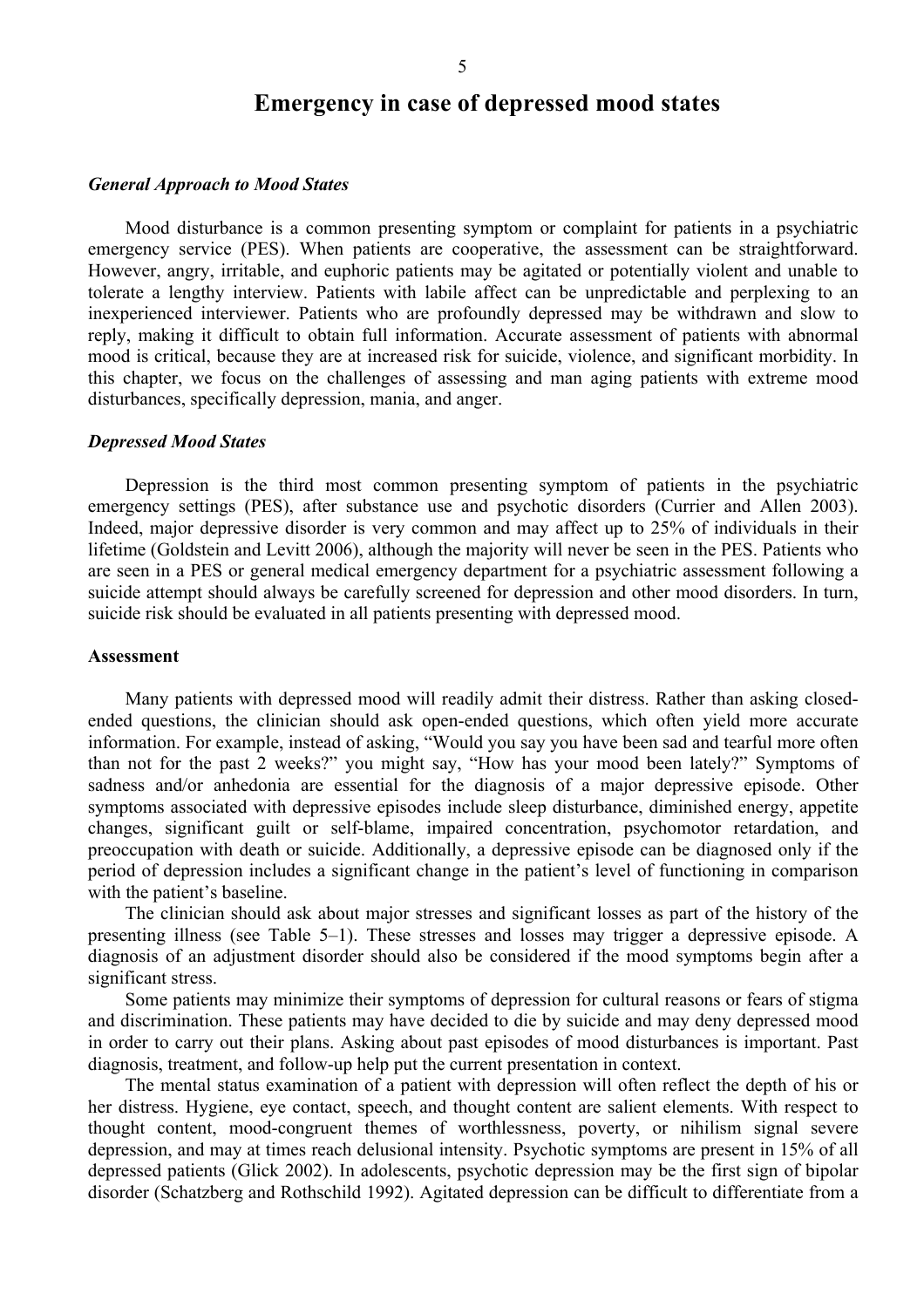### **Diagnosis**

 A depressed mood can be part of many psychiatric disorders. The most common diagnosis associated with depressed mood is major depressive episode, which should be considered first. If the patient's symptoms do not meet full criteria for major depressive episode, the clinician should consider adjustment disorder or bereavement. If the patient is psychotic and depressed, the clinician should consider a diagnosis of major depressive episode, severe, with psychotic features. Depressive episodes, with or without psychosis, can also occur in patients with bipolar disorder, schizophrenia, schizoaffective disorder, or other psychotic disorders. If the patient is actively using a mood-altering substance, substance-induced mood disorder needs to be high on the differential. Alcohol and opioid misuse are frequently associated with depressed mood. Many patients may have more than one diagnosis. For example, high comorbidity exists between anxiety disorders and depressive symptoms. Patients with borderline personality disorder may complain of depressed or rapidly changing mood, in addition to unstable interpersonal relationships and selfimage.

### **Management and Disposition**

 Disposition of patients is determined by the risk assessment. Patients with depressed mood and significant suicidal ideation and/or psychosis generally require hospital admission. Additional factors that may heighten the need for hospital admission include the presence of a disabling medical condition, social isolation, lack of community supports, a hostile home environment, or no follow-up care. In fact, over half of all patients seen in the PES with depressive symptoms may require admission (Harman et al. 2004).

 Patients with a major depressive episode who will not be admitted to a hospital can be started on antidepressants in the emergency department (Milner et al. 1999). When prescribing an antidepressant, the clinician needs to carefully explain the purpose of the medication, describe common adverse reactions, and discuss the expected time course for symptom improvement.

 Patients must have follow-up with a healthcare provider who can monitor their response to the antidepressant and continue the prescription (Glick 2004; Shea 1998). If possible, the patient's family or support person should be included in the discussion.

 The choice of an antidepressant agent rests on past response (of the patient or family members), side effects, and known contraindications. Across the lifespan, the selective serotonin reuptake inhibitors (SSRIs) are commonly used as first-line therapy (Sadock and Sadock 2007). Mood improvement typically occurs after 4–6 weeks of therapy, but neurovegetative symptoms may begin to improve in as little as 1–2 weeks. Patients will need to continue antidepressants beyond their return to euthymia. Common side effects include gastric discomfort, insomnia, jitteriness (in up to 25% of patients), and sexual disturbance (in 50%–80% of patients) (Sadock and Sadock 2007).

 The starting dose should be reduced in the elderly and in patients with liver disease. In the child and adolescent population, the clinician should carefully weigh the risks and benefits of SSRIs because they may increase suicidal ideation (Bailly 2008). SSRIs are generally considered safe in pregnancy; studies have shown that the risk of congenital cardiac malformations in fetuses exposed to SSRIs does not exceed 2%, although paroxetine is associated with a higher risk compared with other SSRIs (Greene 2007).

 Benzodiazepines or low-dose atypical antipsychotics are often prescribed for the insomnia and anxiety associated with depression. Patients should be cautioned about the risk of tolerance, which can occur quite readily with benzodiazepines (Glick 2002).

 For a patient with a history of bipolar disorder, mania, or hypomania, antidepressants should not be prescribed alone. A mood stabilizer should be ordered concurrently (Sadock and Sadock 2007). The first-line mood stabilizers in bipolar depression are lithium and lamotrigine. Quetiapine has also shown significant benefit (El-Mallakh and Karippot 2006). If psychosis is present, typical or atypical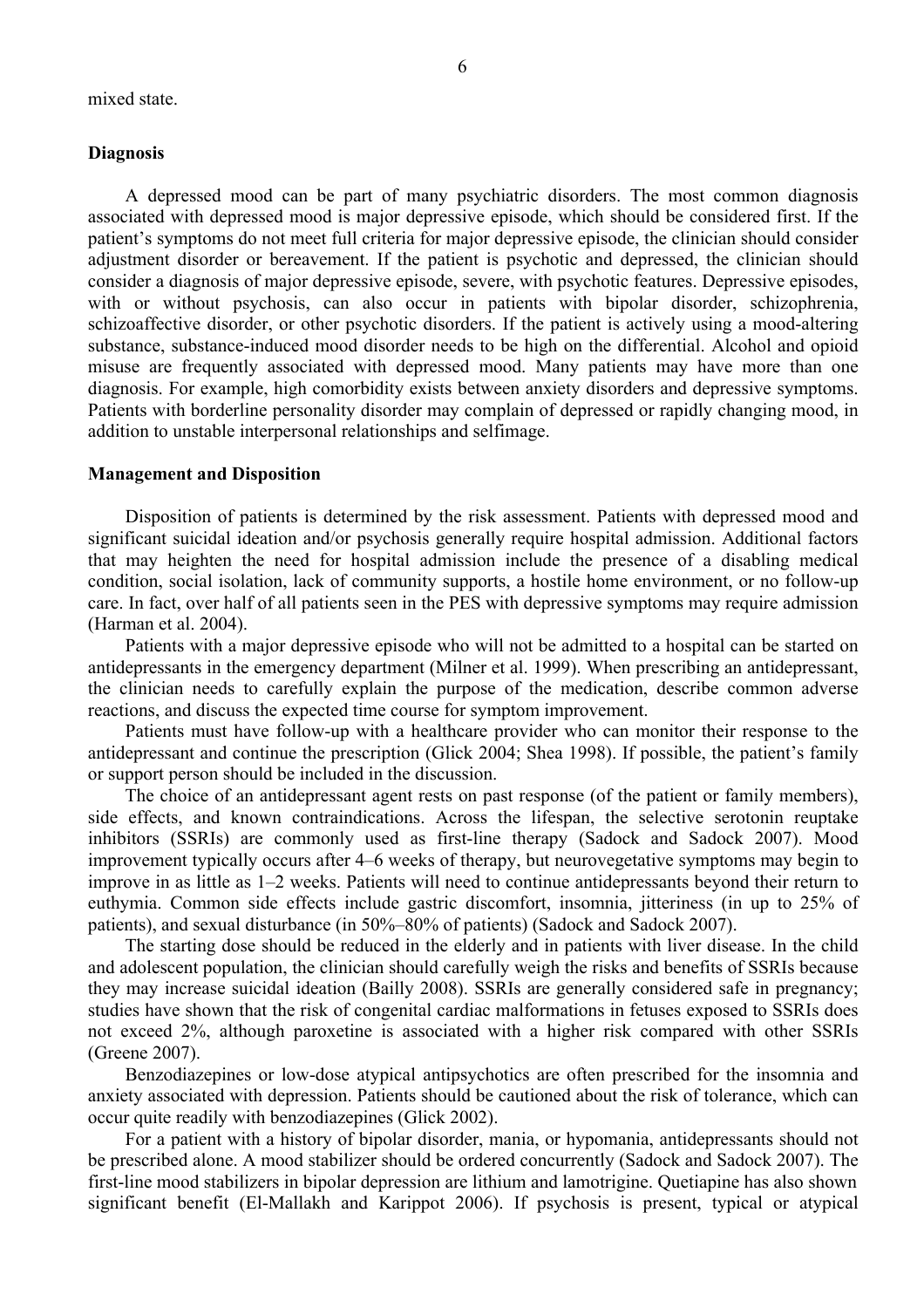antipsychotics can be used in conjunction with antidepressants (Glick 2002).

 For patients with mild to moderate depression, a course of brief, structured psychotherapy can be recommended in combination with pharmacotherapy or as an alternative to antidepressants. Patients with bereavement or adjustment disorder may benefit more from supportive counseling than from an antidepressant. In patients with borderline personality disorder, dialectical behavior therapy has been proved effective for reducing self-harm behaviors and attenuating mood lability (Sadock and Sadock 2007). Patients and family members benefit from learning about the symptoms and treatment of depression.

# **Emergency in case of elevated mood states**

### *Assessment*

 Assessing a patient with an elevated mood draws on an interviewer's flexibility, creativity, and patience. As in interviews with depressed patients, safety concerns are a priority. The clinician should consider having security staff present, because even the most euphoric and elated patient can quickly become irritable and uncooperative. Considerable interviewing skill is necessary to interject questions about symptoms consistent with mania that lead to useful information yet avoid causing irritability or excessively lengthy responses (Levinson and Young 2006). Asking questions that are short, closed ended, and focused will increase the amount of useful information from patients who are very talkative, circumstantial, or disorganized. To obtain the history of presenting illness, the clinician should ask questions to elicit a clear timeline of recent events and explore recent stresses. The interview should end before the patient escalates, regardless of how little factual information has been obtained. Even a short encounter provides plenty of data for the mental status examination. Information about the longitudinal pattern of mood disturbance is necessary to determine the diagnosis. Often, this information is easier to obtain from collateral sources.

 Symptoms particular to mania that often emerge spontaneously in the interview include grandiosity, decreased need for sleep, increased talkativeness, indulgence in pleasurable or high-risk activities, increased goal-directed activity, flight of ideas, and distractibility. It is important to explore suicidal and homicidal ideation, because manic patients often feel invincible and may lose all sense of mortality or morals. Also, manic patients often engage in behaviors that will inadvertently put them at risk for trauma or neglect (Swann 2003).

 The clinician should inquire about antidepressant use as a precipitant of a manic state (Sadock and Sadock 2007). Poor compliance with prescribed medications can also contribute to a patient's presentation. Exploring the recent use of substances is important, because substance misuse can mimic or mask a manic episode.

 Many patients with mania have excessive motor activity and may be unable to sit down for more than a few seconds. The mental status examination may also reveal hypervigilance, irritability, labile affect, flight of ideas, circumstantiality, tangentiality, delusions, hallucinations, pressured speech, lack of insight, and impaired judgment.

 Although patients may not cooperate with a physical examination, it should be attempted, because a number of medical diagnoses are associated with euphoric or elevated mood (see Table 5–6). Brief observation of the patient can suggest substance intoxication or withdrawal. Basic investigations are recommended. Beta-human chorionic gonadotropin testing is warranted in women of childbearing age, because many mood stabilizers are teratogenic (James et al. 2007).

### *Diagnosis*

The key feature of bipolar I disorder is one or more manic or mixed episodes (with or without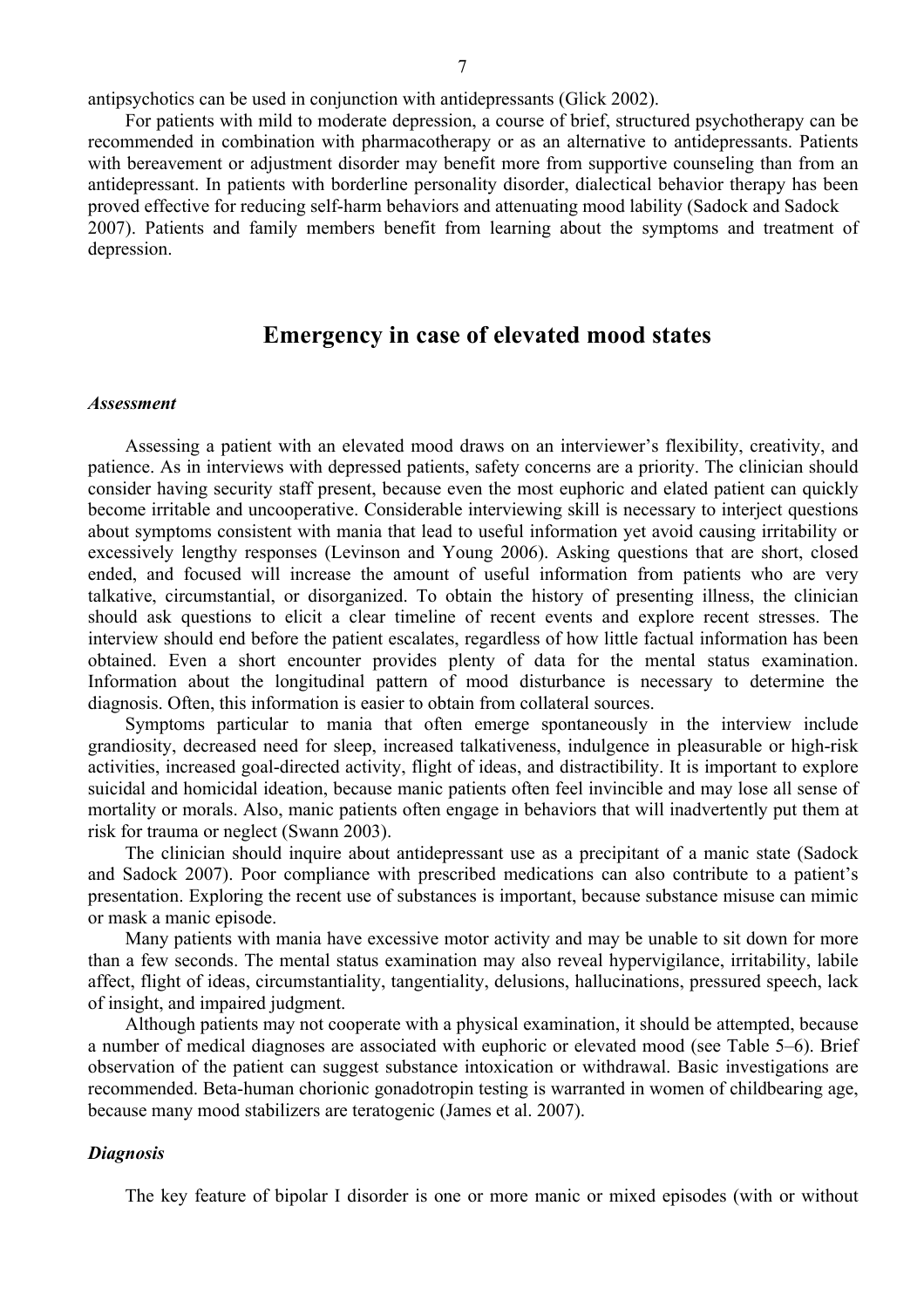depressive episodes), whereas bipolar II disorder is associated with hypomanic states. In hypomania, the patient has an elevated, euphoric, or irritable mood but is not psychotic and does not require hospitalization. In mania, the patient has a clear loss of social or occupational functioning, whereas a patient in hypomania usually completes responsibilities despite having a different level of functioning. In a mixed state, features of both depression and mania are present, although a broad range of clinical presentations is seen. Pa tients with mixed states often demonstrate mood lability and severe agitation, which can make them unpredictable and difficult to manage (Swann 2008).

 Manic episodes occur in a smaller number of disorders than depressive episodes. Although most commonly associated with bipolar I disorder, periods of elevated mood also occur in schizoaffective disorder and substance-related disorders. Schizoaffective disorder requires the longitudinal predominance of mood symptoms, as well as a 2-week period of psychotic symptoms in the absence of mood symptoms. Substances associated with a euphoric mood include alcohol, amphetamine, cocaine, hallucinogens, and opioids. The state of mania is associated with disinhibition, which increases the risk of substance use. Mania is also associated with medical conditions (see Table 5–6) and can be induced by an antidepressant.

### *Management and Disposition*

 Patients in a manic state or mixed state usually have little or no insight into their potentially harmful ideas and plans. They need to be involuntarily admitted to the hospital. Patients with more insight and less severe mood disturbance (e.g., hypomania) may be managed in the community with medication adjustment and close follow-up.

 In the emergency setting, patients in a manic state are often irritable, agitated, and intrusive. Staff should try to decrease environmental noise and unpredictability, and offer consistent low-key interpersonal interactions (Swann 2008). Seclusion or restraints may be necessary to contain an agitated patient or prevent harm to others. If a patient will remain in the PES for an extended period, medications should be offered proactively to prevent a reescalation of the manic behaviors.

 Atypical antipsychotics are first-line agents to control manic agitation. They have the same antimanic effects as typical antipsychotics and a lower risk of akathisia and extrapyramidal symptoms (Sadock and Sadock 2007; Swann 2003). Risperidone, olanzapine, ziprasidone, quetiapine, and aripiprazole are available in different forms (tablet, soluble, or intramuscular).

 Benzodiazepines can be used alone or in conjunction with antipsychotics, with the aim of controlling agitation. Caution should be taken when using benzodiazepines in elderly patients due to increased risk of falls. The clinician should keep in mind that the patient may be too agitated and/or incapable of consenting to treatment, and that initially such interventions constitute chemical restraint.

 If hospitalization is not required, once the patient is calm, informed consent can be obtained from the patient or a substitute decision maker regarding maintenance therapy. Mood stabilizers are not typically initiated in the PES, unless noncompliance has been identified and the objective of the emergency department visit is simply to reinitiate the patient's usual mood stabilizer. Valproate loading can be attempted (Swann 2003, 2008). Antipsychotics are preferable to mood stabilizers if there are concerns about teratogenicity, although the several risks, such as extrapyramidal symptoms, must be carefully weighed against the benefits (Patton et al. 2002).

# **Emergency in case of irritability and angry**

#### *Assessment*

 Interviews in the PES to assess angry and irritable patients usually fall into one of two categories: the assessment of a reasonably calm person who was brought in because of angry and irritable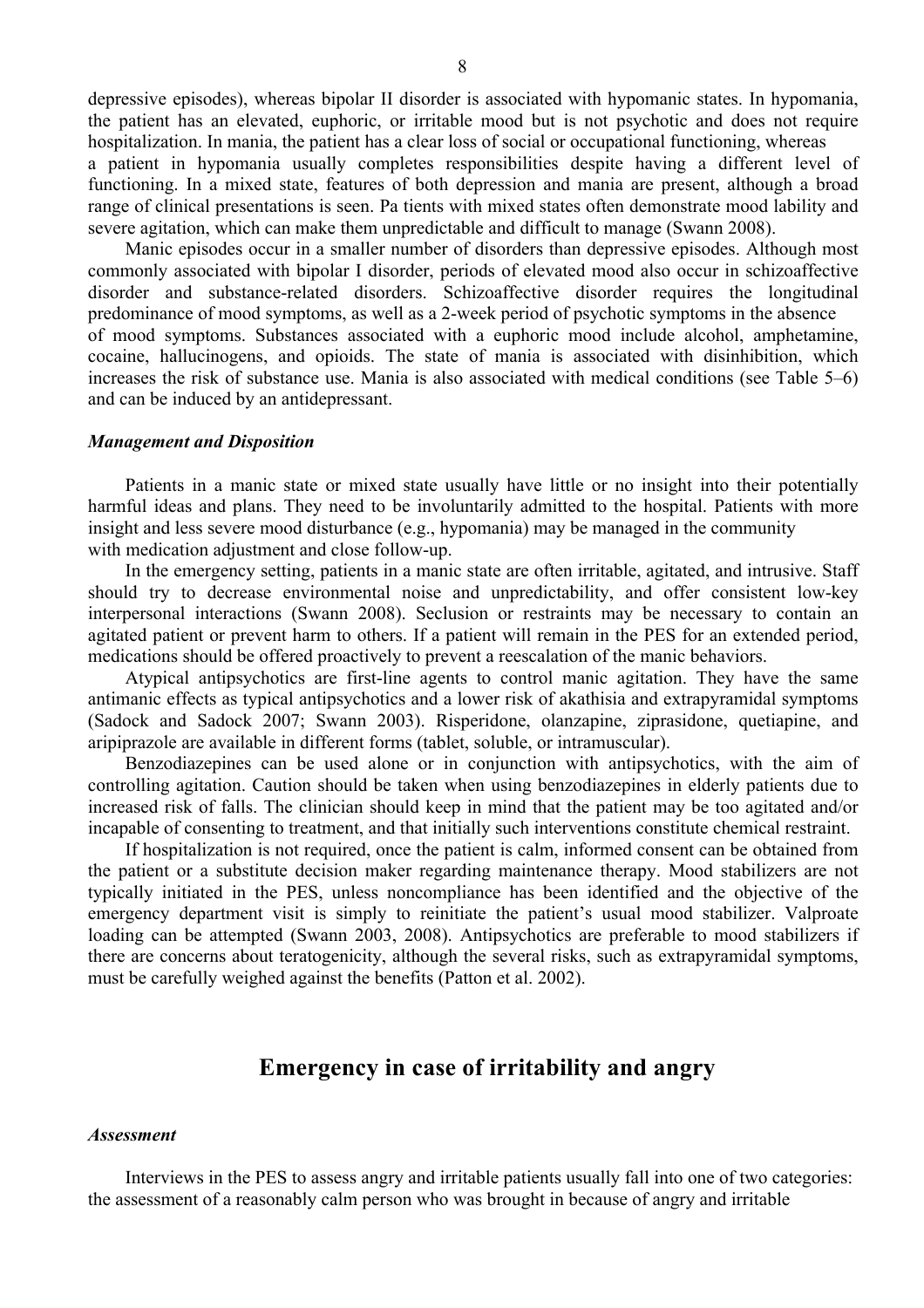behavior in the community or the assessment of a person who is angry at the time of the interview.

 As with all other patients in the PES, the assessment of a patient who has a history of angry episodes or is currently angry begins with ensuring everyone's safety and is initially guided by the patient's ability to cooperate. With patients who are reasonably calm and can describe their episodes of anger and irritability, the interviewer can gather specific details about the incident that precipitated the visit as well as about previous episodes of anger. The interviewer should ask open-ended and unbiased questions—for example, "How many times did you hit John?" rather than "Did you hit him a lot of times?" (the latter question allows patients to minimize their aggressive behavior, especially if facing arrest for their actions). Once the history of the presenting illness has been explored, the interviewer can direct questions to ruling in or out specific diagnoses.

 Assessment of patients who are angry and irritable during the interview presents special challenges. Clinicians need to be aware of their own discomfort with angry patients and avoid revealing any irritability of their own. Setting firm limits may be necessary. Trying to empathize with the patient can help to establish an alliance and enable the patient to feel understood. This does not mean that the clinician must agree with the patient's ideas or beliefs, but initially offering a rational response to a patient who is angry is unlikely to be helpful. The clinician should allow the angry patient to feel heard, to be supported, and to have his or her feelings validated.

### *Diagnosis*

 Angry and irritable behaviors are associated with many diagnostic categories, including mood disorders. People experiencing a depressive episode may present with irritability. This tends to be more common in males, possibly because the culture discourages men from admitting to depression. Some authors have described a "male depressive syndrome," characterized by low impulse control,

episodes of anger, and high irritability (Rutz et al. 1995; Winkler et al. 2005). Patients experiencing a manic or mixed episode can often be angry and irritable, rather than euphoric.

 Patients with paranoid ideation and other psychotic symptoms can become very angry because they perceive that no one understands their fears of danger. Also, because of the high prevalence rates of substance abuse and dependence seen in patients in a PES, it is important to consider that patients may be intoxicated with alcohol or stimulants. Patients who are in withdrawal may become very irritable and may present to the PES seeking benzodiazepines, opioids, or other prescription medications.

 Many other diagnostic categories can also be associated with anger and irritability. The family and friends of patients with borderline or antisocial personality disorders may be more concerned with their outbursts of extreme and inappropriate anger than are the patients themselves. Borderline personality disorder should be suspected in patients with a pattern of instability in interpersonal

relationships and self-image, rapidly fluctuating moods, and self- harm behaviors. Core features in conduct disorder and antisocial personality disorder are verbal and physical aggression, as well as a disregard for the rights of others.

 In children and adolescents, oppositional defiant disorder is associated with hostile, disobedient, and defiant behavior but not with a disregard for the rights of others. Poor impulse control is a core symptom in ADHD. In up to 50% of patients, this disorder can persist into adulthood (Sadock and Sadock 2007). ADHD is frequently comorbid with Tourette's syndrome, a condition characterized by motor and vocal tics and episodic rage attacks.

 Medical causes for angry outbursts should also be considered. These include dementia, delirium, a history of head injury, and seizure disorders.

 It is important to remember that anger is a normal reaction to many circumstances. Anger is common in sudden losses, unexpected death of a loved one, theft, devastating medical diagnosis, discovery of betrayal, or other crisis. Anger can also be experienced during a disaster. If the anger is situational, interviewing family members may quickly reveal their role in contributing to a patient's angry outbursts.

Intermittent explosive disorder is diagnosed in the absence of other disorders. It is more common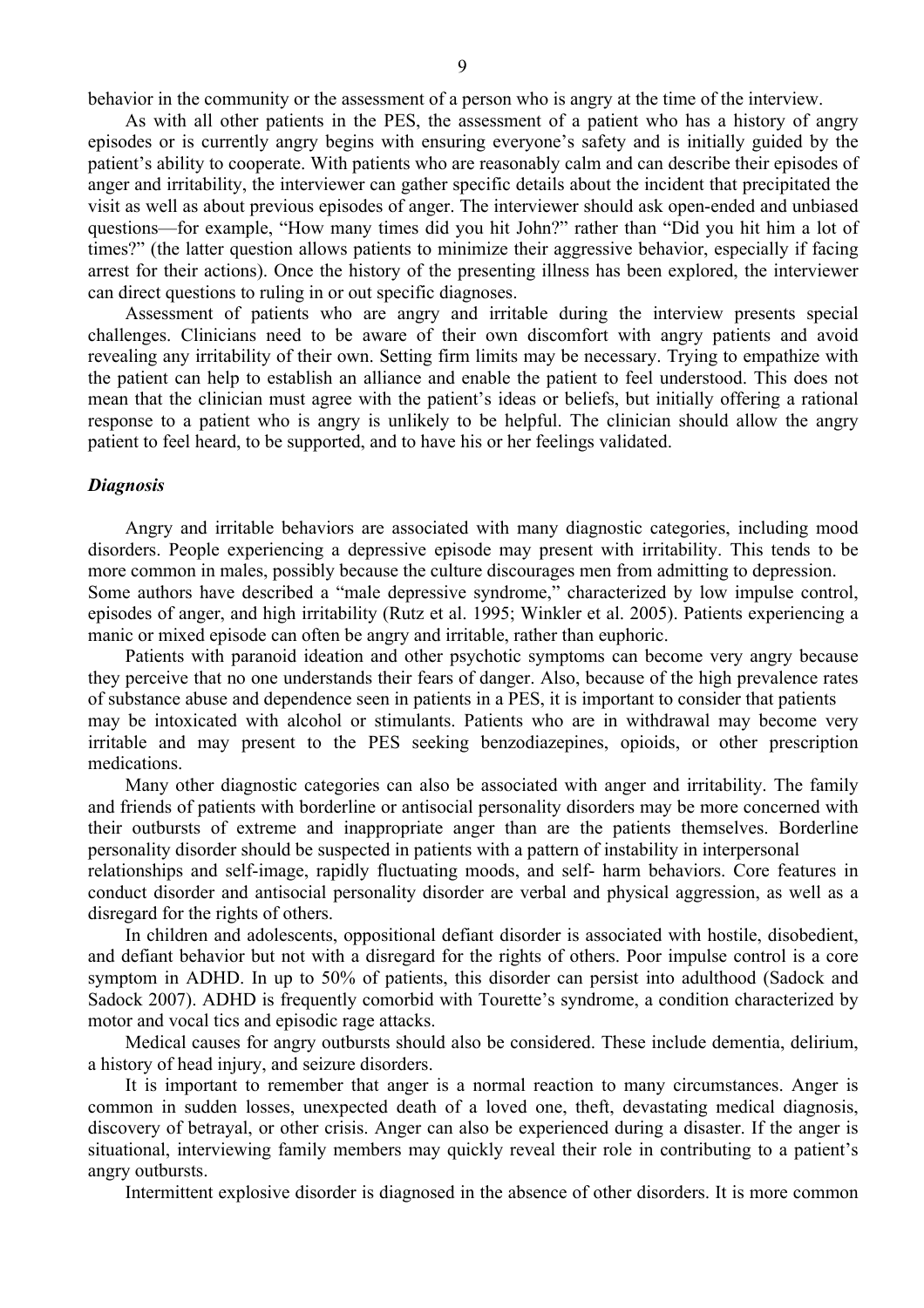in men. Key features include extreme expressions of anger, often to the point of uncontrollable rage, that are disproportionate to the situation at hand. The patient also exhibits genuine remorse afterward and a pleasant demeanor between outbursts.

### **Management and Disposition**

 Management of the angry patient depends on the diagnosis. Medication may have a role in the management of angry outbursts if a psychiatric disorder is present. However, any medication needs to be prescribed with a clear plan for follow-up to ensure careful evaluation of any benefit (Sadock and Sadock 2007). Hospitalization should be considered for those patients with a psychiatric disorder whose anger presents a risk of injury to the patient or to others.

 Some patients who are in control of their mood state may benefit from anger management training. This training is usually delivered in a group setting and helps patients learn strategies to modulate their angry outbursts, appropriately assert their needs, and develop constructive conflict resolution strategies. The clinician must carefully document the risk assessment of a nonpsychotic angry patient. It is imperative to remind patients that they are responsible for their actions and the consequences of their actions when angry. This should be documented carefully.

 Hospitalization or other psychiatric treatment for anger in the absence of a psychiatric disorder is generally not indicated. The most appropriate action may be to release these angry individuals to the custody of law enforcement. Careful documentation of the decision-making process in determining disposition for an angry patient is important for medicolegal purposes.

### **Key Clinical Points**

- In assessing patients with extreme moods, the interviewer should always address safety and risk issues first.
- Angry and depressed mood states occur in a wide range of psychiatric disorders.
- Obtaining a longitudinal history of mood states is important in establishing a mood disorder diagnosis.
- The clinician should screen a patient for a history of hypomania or mania before initiating an antidepressant.
- Depression and mania can present with irritability.
- For patients with depression who do not require admission, the clinician should initiate treatment in the PES and focus on maximizing adherence and follow-up.
- For patients with angry or irritable mood, the clinician should determine if a psychiatric disorder is present and be firm about the limited role of the PES in anger not due to a psychiatric or other medical condition.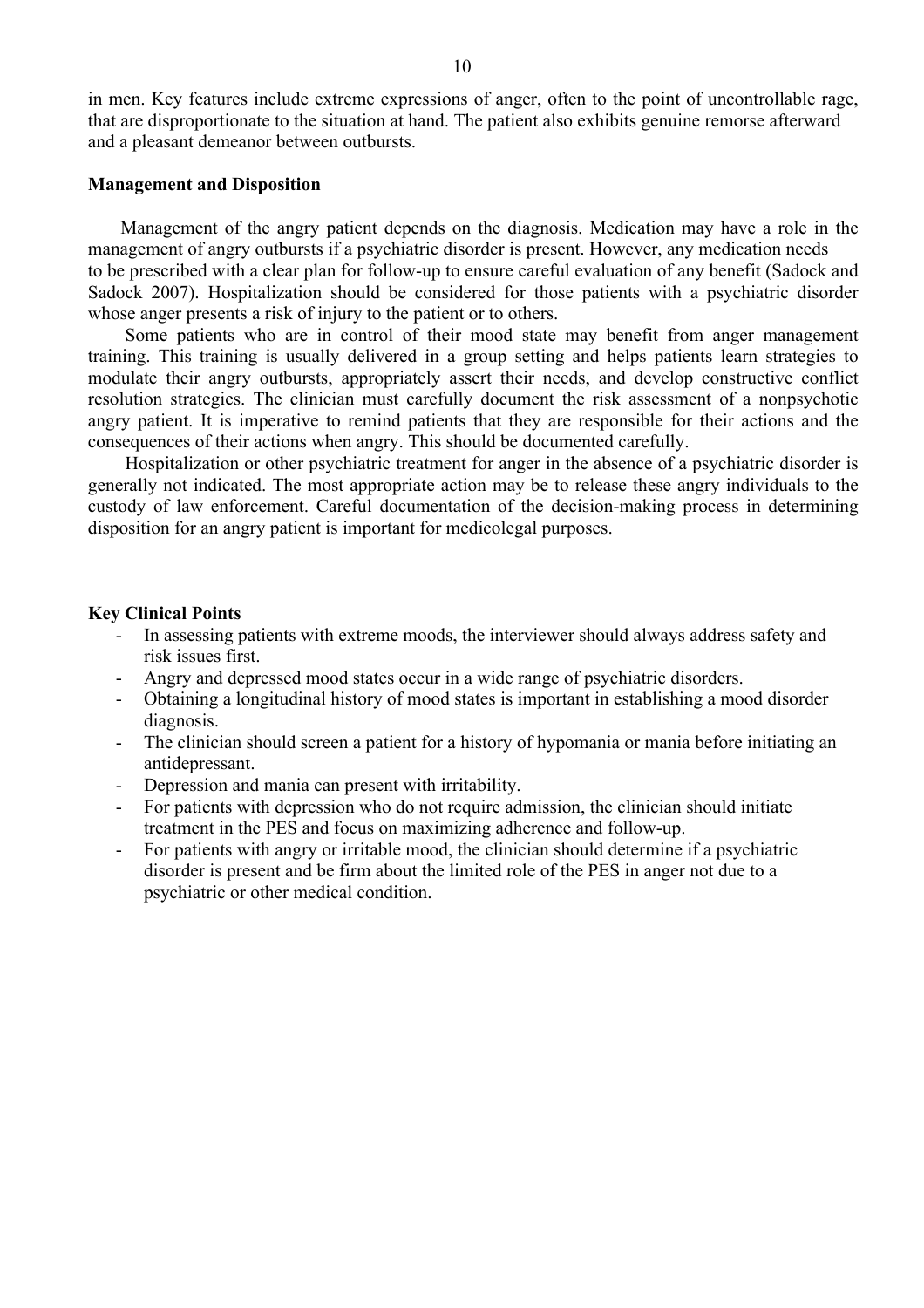# **PSYCHIATRIC EMERGENCY IN CASE OF PSYCHOMOTOR AGITATION**

The classic example of incomprehensible agitation is the confusion agitation, which is characterized by a series of organic conditions: intoxications, acute somatic diseases (i.e., severe infections), and neurologic pathology. The clinical features are represented by disorientation in time and space; sometimes disorientation in personal or of one's around him personalities, hallucinations (usually visual), and oneiroid type of qualitative conscious disorder. On the other hand, the psychomotor agitation within acute stress disorder have a comprehensible characteristic, it's evolution develops while having a clear conscious, the affective features being of a negative hypertimic type, and the link to a psychological major stress being readily found and intelligible. The mood disorders should be researched both in depressive and in manic directions. In the depressive pole three clinical states should be discussed: agitated depression, raptus melancholicus (with great potential of others and self harm) and an agitation aroused from an endogen depression, being on a treatment. In the expansive pole, it will be the manic agitation, with it's extreme, the furor. A sudden and recent withdraw from a mood-stabilizing treatment (i.e., lithium, carbamazepine or valproic acid), and abuse of alcohol intake are predictive factors for a tumultuous start of the manic episode. The manic episode is characterized by a particular psychomotor agitation: eccentric clothing, funny verbal content, familiarity, aggressiveness, uncontrolled and theatrical gestures, hypererotism, obscenities, logorrhea, flight of ideas, evoked hypermnesia, impaired memory (retention), expansive mood, euphoria, irritable, insomnia, high appetite with loss in weight.

The schizophrenic agitation consists of hallucinations, not-systematized delusional thoughts, catatonic states, stupor, bizarre behavior, violent impulsions, grimaces, negativism, discordance, impenetrable speech, and difficult contact.

The polymorph delusional outbursts of the psychopaths have a rough onset, mood instability, delusional thoughts with expansive mystic, illustrious filiation, persecutory and depressive themes, hallucinations, behavior appropriate to it, insomnia, anorexia, tachycardia.

Paranoia, systematized chronic delusion becomes a psychiatric emergency due to antisocial reactions of big danger, others and self harm, due to delusional behavior, linked with persecutory, claiming, prejudice theme, violent agitation, aggressiveness, hallucinations, obnubilation and oniric states, secondary states or ambulatory automatism, with amnesiac fugue, delirious episodes which can exhibit a great aggressive potential, generating forensic behavior.

### **First aid**

For a better understanding of the diagnose and for taking the appropriate decision in solving the emergency it will be collected the information from family members or the companions about the circumstances in which was triggered the outburst and the psychiatric anamnesis, current and lifetime. The doctor should establish a constructive rapport with the patient, presenting him self as a doctor and evaluating the general medical condition, this can discover organic disorders that can have psychiatric features and that need a special care and treatment (meningitis, TBC, cerebral hemorrhage, thrombotic stroke with aphasia), this way gaining patient's trust and thus diminishing the agitation. With calm and authority the doctor would prescribe the proper sedative treatment. Sedative psychotropic drugs should be anticipated by a cardiac function evaluation and will be administered in moderate doses in elderly persons. Sometimes restrain of the patient is needed. For a scared patient, diazepam could be at help (5-10mg). For a more agitated patient a quick way of calming could be obtained by giving 2-10mg of haloperidol, i.m., and repeated if necessary, each half our or our, till maximum of  $60mg/day$  (depending on the weight and the physical condition of the patient). Chlorpromazine (75-150mg i.m.) is an alternative with a more sedative potential then haloperidol, but with a more probable hypotensive effect. When the patient is calm, haloperidol can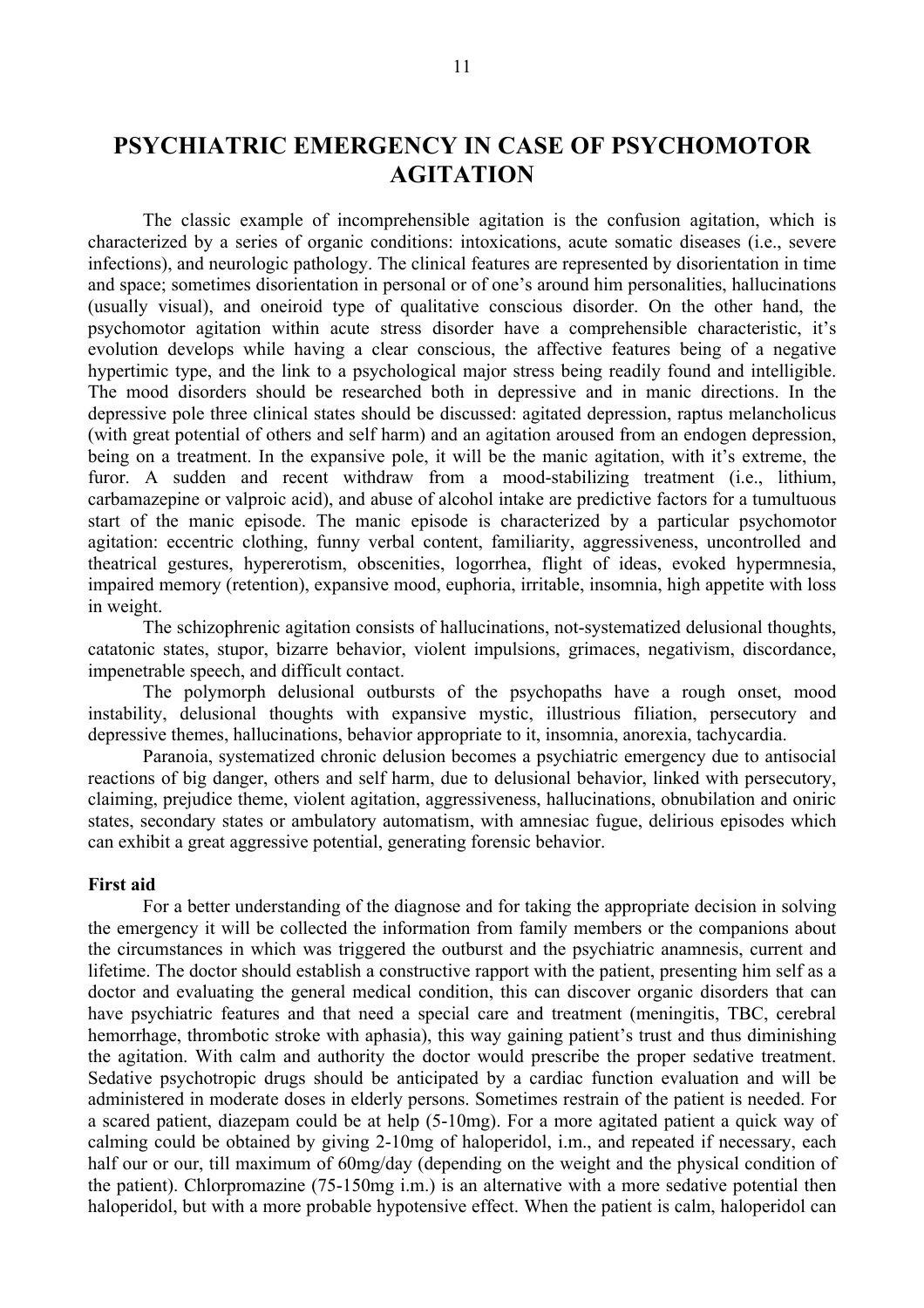be continued in low dosage, usually three or four times a day, preferably per os, using a syrup if the patient can't swallow the tableted form. The dosage depends on the patient's weight and initial response to the drug.

The pharmacological treatment has usually following three objectives:

- a) Stopping or diminishing the agitated state;
- b) Solving the etiological base, when it can be discovered;
- c) Maintaining a good general condition of the body by administrating fortifying drugs and cardiovascular analeptics, which can prevent collapse.

Thus the treatment is complex, adapted for different types of agitation, in each particular case, taking into account the etiological factors, age etc.

The most utilized drug in agitated states remains chlorpromazine, the injectable form, administered 25-75mg deep i.m. In case of anxious agitation it is preferable levomepromazine, injectable form, 25mg deep i.m., and in the agitations in epilepsy it will be used injectable phenobarbital (1-2 ampules i.m.).

A particular good effect in agitated states has haloperidol; it's advantages are a minimum hypotensive effect and producing sedation without patient falling asleep.

Very often it is used a mixture of drugs:

- Chlorpromazine (1 ampull of 25mg) + Diazepam (1 ampull of 10mg);
- Levomepromazine (1 ampull of  $25mg$ ) + Diazepam (1 ampull of 10mg);
- Chlorpromazine (1 ampull of  $25mg$ ) + Haloperidol (1 ampull of 5mg);
- Chlorpromazine (1 ampull of 25mg) + Phenobarbital (1 ampull of 200mg);
- Phenobarbital (1 ampull of  $200mg$ ) + Diazepam (1 ampull of 10mg).

The compliant patients and the ones that fear injections it could be used the oral medication for solving the agitated state: levomepromazine (50-75mg), tioridazin (100-150mg), diazepam (20- 30mg) etc., haloperidol drops (solution of 2% is administered in dosage of 30-90 drops; 10 drops equals to one milligram), pericyazine (solution of 4% is administered in dosage of 10-30 drops; 1 drop equals to one milligram) – it is recommended in cases of agitation in cognitive impaired patients, it is administered with water or food without the patient's knowledge (for example in dementia, mental retardation).

After the moment of administration of the neuroleptic drug the agitated patient should calm in 15-20 minutes. If the condition continues, it is repeated the initial dose each our till obtaining the sedative effect. When increasing the dose will take into consideration the age of the patient (careful with the elderly patients) and possible somatic conditions. For preventing a marked decrease in arterial blood pressure, it is recommended the association of cardiovascular analeptic drugs.

# **Psychiatric emergency in case of psychomotor inhibition**

The stupor is characterized by a complete or almost complete immobility, the patients are inert, do not respond to the external requests or react late and vague, the mimic is fixed in a expression of pain or anxiety in depression, or completely inexpressive (amimia) as in catatonic stupor, similar to severe conscious disorders (sopor and coma). The stupor in psychiatric disorders can have several particularities in it's phenomenology correlated to the intensity of the disorder (neurotic, psychopathic, psychotic, confusional) and the particular aspects of nosological entities in which it develops. This way, the neurotic and psychopathic stupor is found especially in hysteria, where it has a sudden onset, due to strong conflicts. It is seen as an "attitude of negating the reality", the patient is presenting him self as if it was doped. The mimic expresses anxiety or it can show an aspect of hypomimia or amimia associated with hypertonia and tremor of the extremities, but in this condition the patient can react to psychotherapy through suggestion. In the stupor of psychotic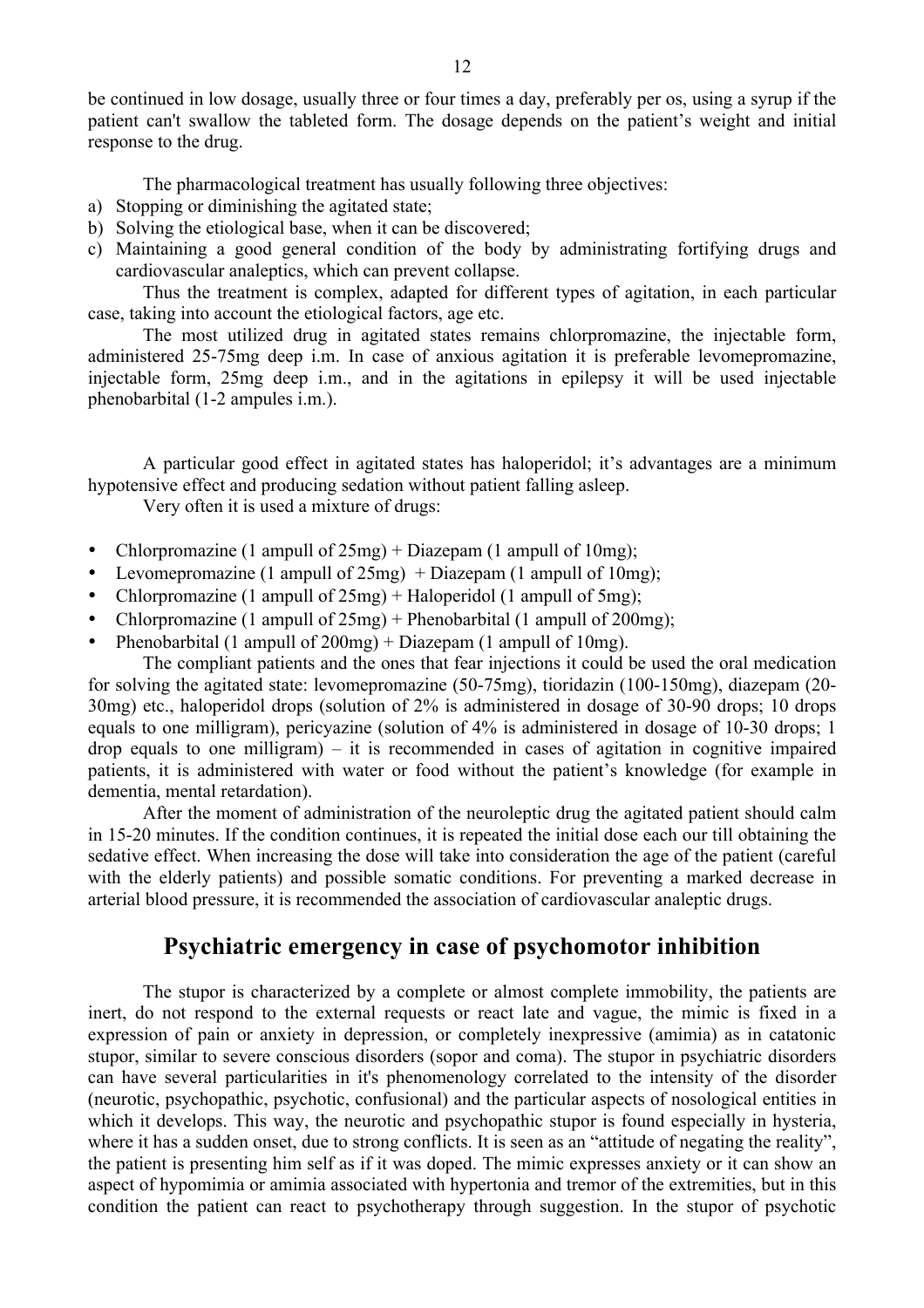intensity (melancholic, schizophrenic, confusional, epileptic stupor), the clinical picture varies by nosological entity and by the level of conscious impairment. Thus, the melancholical stupor it is characterized by the facies melacholicus. In schizophrenic stupor, the face is amimic or animated by paramimia, the patient remains akinetic and presents some times localized and variable hypertonus, other times – a cataleptic attitude. It is interesting to note, that in schizophrenic stupor, the patient passively participate in the activity of the environment, thus afterwards he can reproduce with accuracy all the events happened in that period. In the confusional stupor with an organic, toxic or infectious (severe) origin, the psychological activity appears almost suspended. This condition some times is interrupted by oneiroid, confusive-delirious states, which can leave a few mnesical pieces from the stupor period. The epileptic stupor it is presented as a confusional stupor and it usually precedes seizure.

Total motor inertia (with a light muscular hypertonus), patient staying still in one position for a long period of time or an attitude that was given by the interviewer, it is known as catalepsy. Due to the muscular hypertonus, the body can maintain it's position for a long time and can be modeled as a wax, and this is the reason why it is called waxy flexibility (cerea flexibilitas). In all this situations, the electromiographic examination will not have any findings, the result will be similar with the one from a voluntary contraction. The catalepsy can be found not only in catatonia, but also in the hypnotic suggestion, in hysteria, where it is shown as a "cataleptic attack", a sudden onset associated with conscious disturbance (narrowing) and characterized by hypertonia in hyperextension, which realizes in the end a picture of an arc of a circle. The cataleptic sleep, in contrast to the cataleptic attack, is presented by complete motor inhibition, which due to the absence of hypertonia, can offer the impression of an apparent death, the more so as this state lasts longer, and the patients respiration is imperceptible. Because several manifestations of hyper-, hypo- and akinesia are often found in catatonia, below will be described some of the constitutive elements of this condition.

The clinicians tend to associate this condition, exclusively with schizophrenia, although this syndrome is often found in mood disorders, neurological disorders, and side effects of some drugs. The most common psychological causes are schizophrenia and major mood disorders. In catatonic schizophrenia, the forced attitudes and postures, negativism are essential elements.

The approach of the patient should be systematic and clear, due to the polyfactorial etiology of the syndrome. Despite of the appearance, the patients are conscious, and they can recall the events and the conversations that happened during the episode. The diagnose is difficult to establish, even in patients with a major psychiatric disorder, because it can be considered a manifestation of the main disorder, a result of a neuroleptic treatment, a complication of drug abuse or of a neurological concomitant disease.

The differential diagnosis starts with the exclusion of organic hypothesis:

- Somatic conditions (hypercalcemia, hepatic encephalopathy, pellagra, diabetic ketoacidosis);
- Neurological conditions (encephalitis, Parkinson disease, injury of the frontal or temporal lobe, postictal states);
- Pharmacological and toxic conditions (neuroleptics, corticosteroids);

### **First aid**

- 1. Tab. Risperidone 2mg
- 2. Antidepressants (Imipramine, Clomipramine, Sertraline, Paroxetine)
- 3. Electroconvulsive therapy (ECT) 7-10 sessions

The management of these patients is similar, beginning with a clear understanding of acceptable behavior and firm but supportive limit setting by the clinician. An effective strategy to accomplish this is to clearly state that certain behavior is unacceptable and why it is unacceptable. The patient should be offered two therapeutic alternatives. For example, *you cannot keep punching the walls, because your behavior is scaring other patients and you could injure yourself. Therefore,*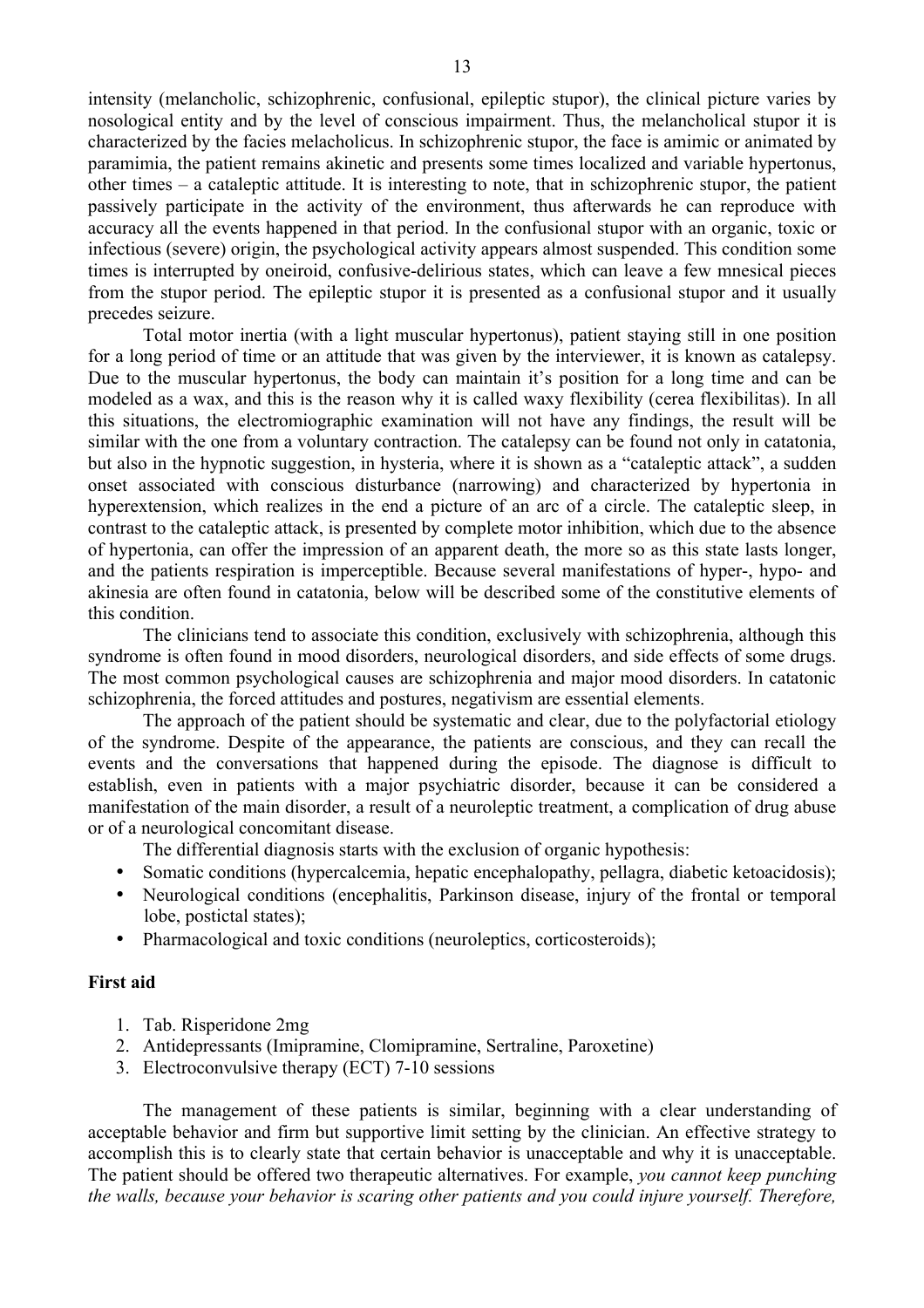*you can take some medication in orange juice or lay down in the quiet room until you feel more in control*. Threatening the patient with punitive consequences will exacerbate the negative behavior. Medication such as benzodiazepines or antipsychotics may be useful in reducing the patient's agitation. Choice of medication should be determined by the presumed etiology of the patient's behavior. Effective communication between staff members, clinicians, and the patient is essential, as these patients may be manipulative or try to divide the PES staff. The strategies discussed earlier in dealing with agitated and aggressive patients are effective in dealing with difficult patients. Tincture of time is also an important therapeutic tool. These patients may require more time for an evaluation in order to discharge their affect, regain control of their behavior, and realistically discuss their options. An effective interpersonal intervention may avert hospitalization. A primary diagnosis of adjustment disorder, mood disorder, or brief psychosis will show that the decision to involuntarily hospitalize a patient is based on an illness rather than a pattern of maladaptive behavior. Involuntary commitment may be necessary for patients with unremitting homicidal or suicidal ideation.

### **Pharmacological Management of Psychiatric Emergencies**

In the PES, a high priority is given to the treatment of agitated patients in order to reduce the incidence of patient and staff injuries and to reduce the patient's psychological discomfort. Management of agitation and aggression is complex because these nonspecific symptoms can occur in a wide variety of clinical conditions. These may include delirium, dementia, alcohol and drug intoxication or withdrawal, personality disorders, and psychosis secondary to psychotic illnesses. At times, patients are so agitated that they are unable to cooperate with a psychiatric or medical evaluation and are incapable of providing any relevant information.

Pharmacological management may initially serve as the primary therapy or as an adjunct to a verbal intervention. Clinically significant agitation may be defined as abnormal and excessive verbal or physical aggression, purposeless motor behaviors, heightened arousal, and significant disruption of patient's functioning. Behaviors that have been considered most typical of clinically significant agitation include:

- Explosive and/or unpredictable anger
- Intimidating behavior, restlessness, pacing, or excessive movement
- Physical and/or verbal self-abusiveness
- Demeaning or hostile verbal behavior
- Uncooperative or demanding behavior or resistance to care
- Impulsive or impatient behavior
- Low tolerance for pain or frustration

The goal of pharmacological intervention is to calm the patient without sedation so that he or she can participate in the evaluation and treatment plan. Whenever possible, the patient should be given the option of the route of administration as this can facilitate his or her sense of having some measure of control. The use of oral liquid or dissolving tablets is the least threatening and coercive pharmacological intervention and allows the patient to have a feeling of control and participation in treatment.

The most frequently used medication strategies consist of benzodiazepines, secondgeneration antipsychotic medication alone or in combination with a benzodiazepine, and haloperidol alone or in combination with a benzodiazepine. The most commonly used benzodiazepine is lorazepam.

Studies of the pharmacological treatment of agitation in a busy PES are methodologically challenging. A treatment algorithm for the management of acute agitation or aggression based on the extant literature is as follows:

• Orally disintegrating or liquid risperidone (Risperdal) (2 mg) combined with oral lorazepam (Ativan) (2 mg) or orally disintegrating olanzapine (Zyprexa) (5–10 mg) is the first line intervention for agitation.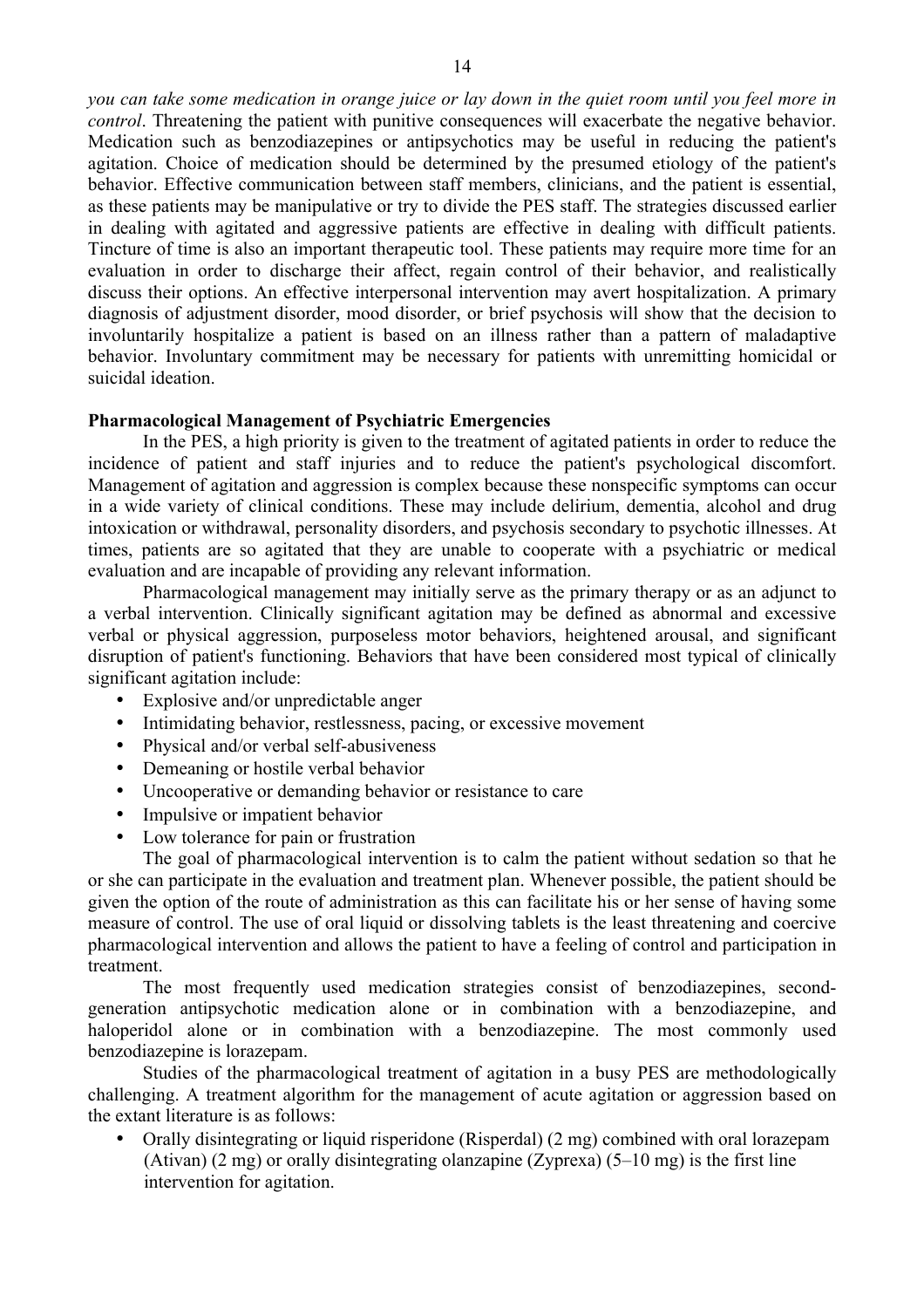- When oral medication is not appropriate because of the severity of the agitation, intramuscular (IM) lorazepam (2 mg) is recommended for delirium, substance withdrawal, and unknown causes or conditions not associated with psychosis.
- For severe agitation secondary to psychosis, IM ziprasidone (Geodon) (20 mg) that can be supplemented with IM lorazepam (2 mg) is first line.
- Second line recommendations for severe agitation secondary to psychosis are IM haloperidol (Haldol) (5 mg) and IM lorazepam (2 mg) or IM olanzapine (5–10 mg). Lorazepam should not be used in combination with olanzapine because of the risk of cardiorespiratory depression.

Aripiprazole (Abilify) is also available in IM form, oral solution, or orally disintegrating tablets but was not available in these formulations at the time of the publication of this algorithm.

Medication may be given every hour, up to three or four doses every 24 hours, though most patients will respond to a single dose of medication. The most common side effects with antipsychotic medications are dystonic reactions or akathisia, which can be effectively, treated with IM benztropine (Cogentin) (2 mg). The most common side effects with benzodiazepines are sedation and ataxia.

There are no studies that have addressed the pharmacological management of agitation in children and adolescents in the PES setting. However, in emergency situations, a consensus of PES medical directors responded that risperidone or lorazepam are their preferred medications. There are also no outcome studies of or recommendations for treating the agitated pregnant patient. In the absence of safety data, clinicians should use the minimal amount of medication necessary to reduce agitation and aggression in these two groups of patients.

## **Management of Agitation and Aggression**

Agitation is a nonspecific symptom that occurs across all medical and psychiatric diagnoses. Untreated agitation can escalate to violence. Managing agitation in the emergency setting is complicated by the need to make clinical decisions based on relatively incomplete psychiatric and medical assessments and histories. Medical illness can precipitate violent and aggressive behavior. Severe agitation may make it impossible to obtain an initial medical history, complete a medical examination, or collect screening laboratory studies. Once agitation subsides and the patient is more cooperative, a medical history and evaluation should be considered. The differential diagnosis for violence is summarized in Tab. 1.

Interventions for agitation should be conceptualized as hierarchal, beginning with the least restrictive and least intrusive interventions and only using the most restrictive interventions when all other treatment approaches have failed. The core clinical strategy for managing agitation is the use of interpersonal strategies that emphasize verbal intervention techniques. It is important for the clinician to reduce the patient's anxiety and fear by maintaining a humane and respectful disposition. A patient who is treated with honesty, dignity, and respect is likely to believe that they will be helped. Affect management is central to any effective aggression management technique. It involves acknowledging the patient's affect, validating it when appropriate and encouraging the patient to talk about his or her feelings. Attempting to use logic and rational thought with a patient who is flooded with affect will only lead to a further increase in agitation. An emotionally distraught patient requires an active response from the clinician. Use of active listening techniques, such as paraphrasing to the patient a brief encapsulated form of his or her statements, helps to convey that the clinician understands what the patient is experiencing. It is important to be honest and unambiguous. Talk down strategies require time and are often sufficient to reduce agitation and eliminate the risk of violence. Offering food or drink may help to facilitate a therapeutic alliance and reduce a patient's agitation. Management of aggressive patients may be compromised when they evoke feelings of fear, anger, or rejection and thoughts of retaliation in a clinician. In such instances the clinician should stop the interview and ask another staff member to continue the intervention.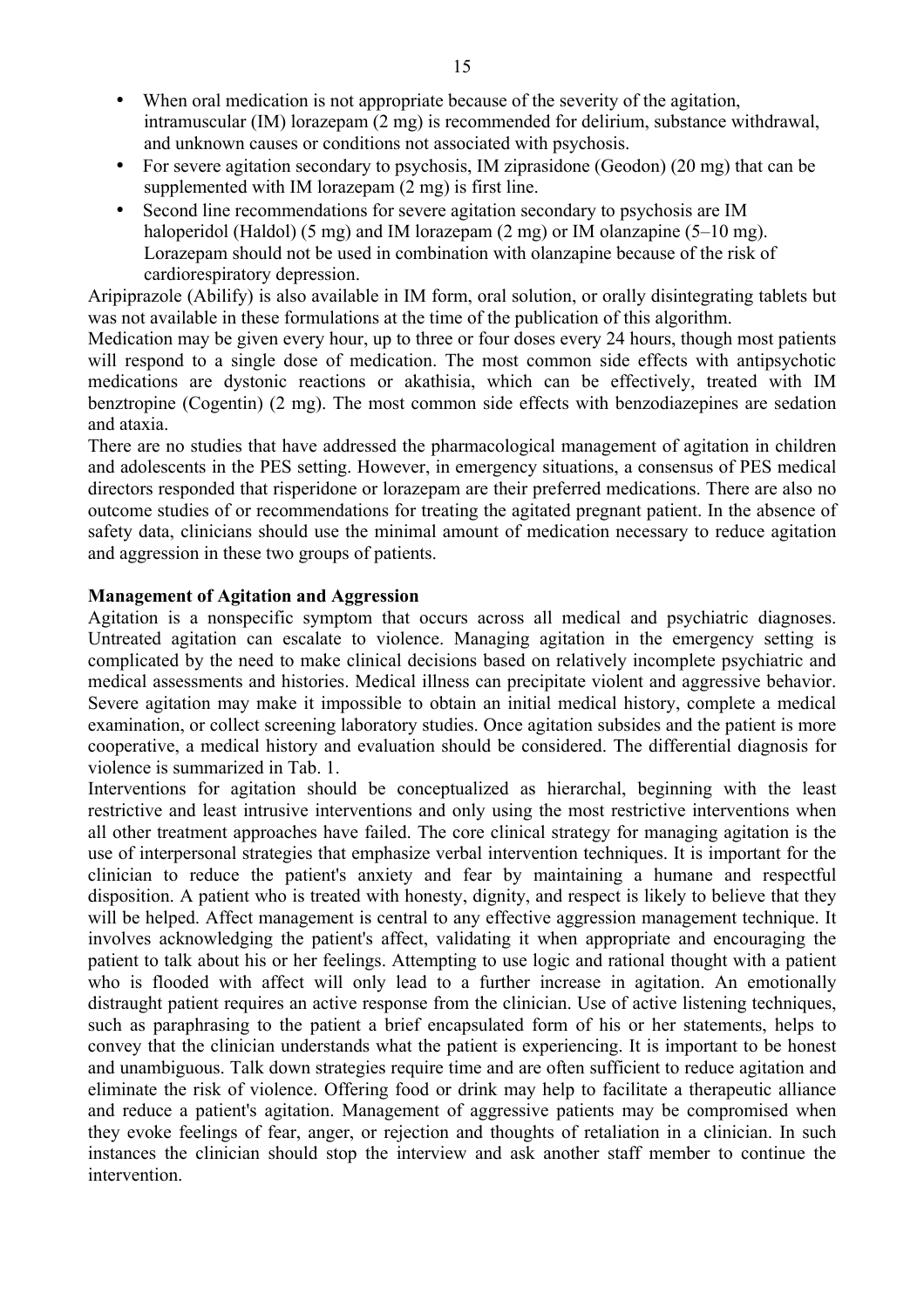## **Table 1. Differential Diagnosis of Violent Behavior**

- Medical
	- o Cerebral infection
	- o Cerebral neoplasm
	- o Electrolyte Imbalance
	- o Hepatic disease
	- o Hypoglycemia
	- o Hypoxia
	- o Infection
	- o Renal disease
	- o Temporal lobe epilepsy
	- o Vitamin deficiency
- Substance Induced
	- o Alcoholic intoxication
	- o Alcohol withdrawal
	- o Amphetamine intoxication
	- o Cocaine intoxication
	- o Delirium tremens
	- o Inhalant Intoxication
	- o Phencyclidine (PCP) intoxication
	- o Sedative/hypnotic withdrawal
- Psychiatric
	- o Antisocial personality disorder
	- o Bipolar disorder
	- o Borderline personality disorder
	- o Catatonic schizophrenia
	- o Decompensating obsessive compulsive personality disorder
	- o Delusional disorder
	- o Dissociative disorder
	- o Impulse control disorder
	- o Paranoid personality disorder
	- o Schizophrenia
	- o Social maladjustment without psychiatric disorders
	- o Uncontrollable violence secondary to interpersonal stress

# **Emergency an case of Catatonic Patient**

*Catatonia* is a syndrome of motor dysregulation characterized by fluctuating stupor, mutism, negativism, posturing, stereotypy, automatic obedience, and mannerisms. Two to four features elicit the diagnosis. Motor dysregulation is present when the patient has the capacity to move normally but cannot. Difficulties include trouble starting and stopping movements, frozen posture, and abnormal or inappropriate reaction times. Parkinsonism is another motor dysregulation syndrome.

Recognizing or eliciting the features of catatonia leads to straightforward diagnosis in the emergency setting. Catatonia, however, is a neurotoxic and potentially lethal state associated with many toxic, metabolic, and neuropsychiatric conditions. Its pathophysiology remains unclear, but its many etiologies likely reflect a common final pathway that involves dysregulation of the frontal lobe circuitry and motor regulatory areas of the brain. Psychiatric emergency clinicians must be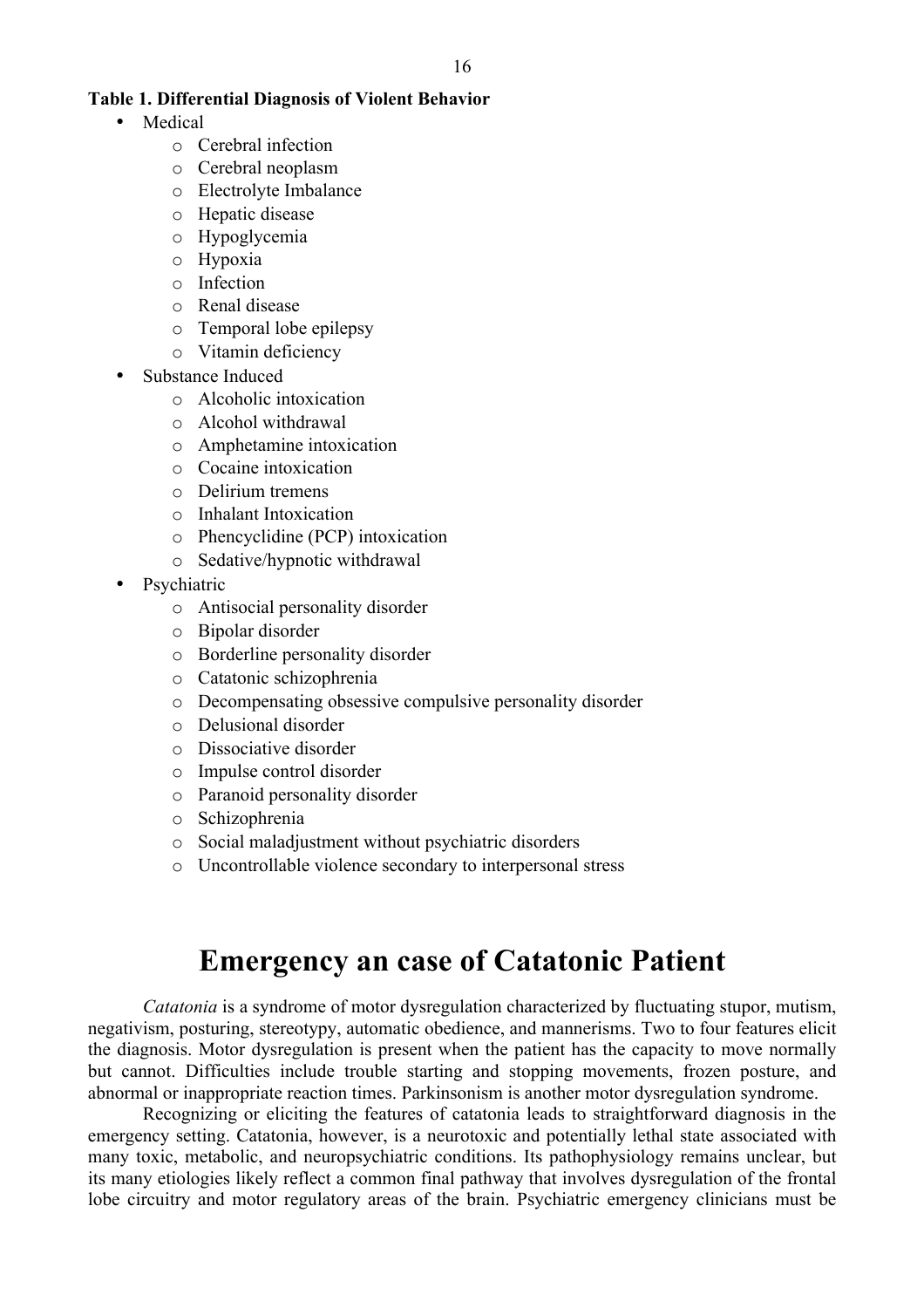aware of the etiologies of catatonia, as well as the conditions mistaken for it. When recognized, catatonia can be treated safely and effectively, regardless of the underlying cause.

## **Epidemiology**

The clinical key to catatonia is to look for it. The identification of catatonia, however, is often missed, leading to the false conclusion that the syndrome is rare. In a large Dutch study of acutely hospitalized psychotic patients, the treatment team recognized 2% to be catatonic, whereas systematic assessment identified 18% (Van der Heijden et al. 2005). Similarly designed studies have found about 10% of acutely ill psychiatric inpatients to be catatonic (Taylor and Fink 2003). Catatonia is also common among patients with severe general medical and neurological disease and in persons with autistic spectrum disorders, in whom its prevalence approaches 20% (Taylor and Fink 2003). G. Bush, G. Petrides, and A. Francis (personal communication, 1999) reported that of 249 consecutive psychiatric emergency room patients at a university hospital, 7% were catatonic.

The same systematic studies demonstrate that catatonia has several presentations and that patients with catatonia often are neither mute nor immobile. Excited forms of catatonia (e.g., manic delirium) are characterized by excessive motor activity, disorientation, confusion, and fantastic confabulation. In retarded forms of catatonia (e.g., the Kahlbaum syndrome), patients are in stupor with a decreased level of response to voice and noxious stimuli. They may retain substantial preservation of awareness, but speech and spontaneous movements are absent or reduced to a minimum, and generalized analgesia may be present.

The emergency department patient should be examined for catatonia when he or she exhibits passive uncooperativeness, muscle rigidity not associated with Parkinson's disease, behavior thought to reflect a conversion disorder or malingering, excited delirium, seizure-like behaviors, mutism or odd speech patterns not consistent with aphasia, or any of the classic features described below (see subsection "Examination"). The course of catatonia may be either simple or malignant. When considering prescribing an antipsychotic, the emergency department physician should first assess the patient for catatonia because most cases of malignant catatonia are triggered by antipsychotics and occur in dehydrated patients with unnoticed catatonic features.

### **Examination**

Most patients with catatonia speak and move about (Abrams and Taylor 1976). Associated mood, speech, and language disturbances and psychotic features may be so intense that clinicians lose full attention to motor signs. Mutism and stupor are classic signs, but alone they are not pathognomic. The number of features and their duration required for the diagnosis are not experimentally established, but most patients exhibit four or more signs (Abrams and Taylor 1976).

#### **Observed features of catatonia**

- Stupor State of decreased alertness in which patients are hypoactive and have diminished responses to voice and to painful stimuli. Stupor is similar in appearance to conscious sedation—the patient seems dazed.
- Excitement Patients are impulsive and stereotypic, with sudden outbursts of talking, singing, dancing, and tearing at their clothes. Complex stereotypic movements may be frantic. Patients may be irritable and damage objects or injure themselves or others. This state may suddenly alternate with stupor.
- Mutism Patients are awake but verbally unresponsive. Mutism is not always associated with immobility and may appear elective. Mutism includes lack of spontaneous speech associated with sluggish responding to questions using automatic answers such as "I don't know" (*speech prompt*) and making utterances of progressively less volume until speech is an inaudible mumble (*prosectic speech*).
- Stimulus-bound behaviors: *Echolalia* is present when the patient repeats the examiner's utterances. *Echopraxia* is present when the patient spontaneously copies the examiner's movements or is unable to refrain from copying the examiner's test movements despite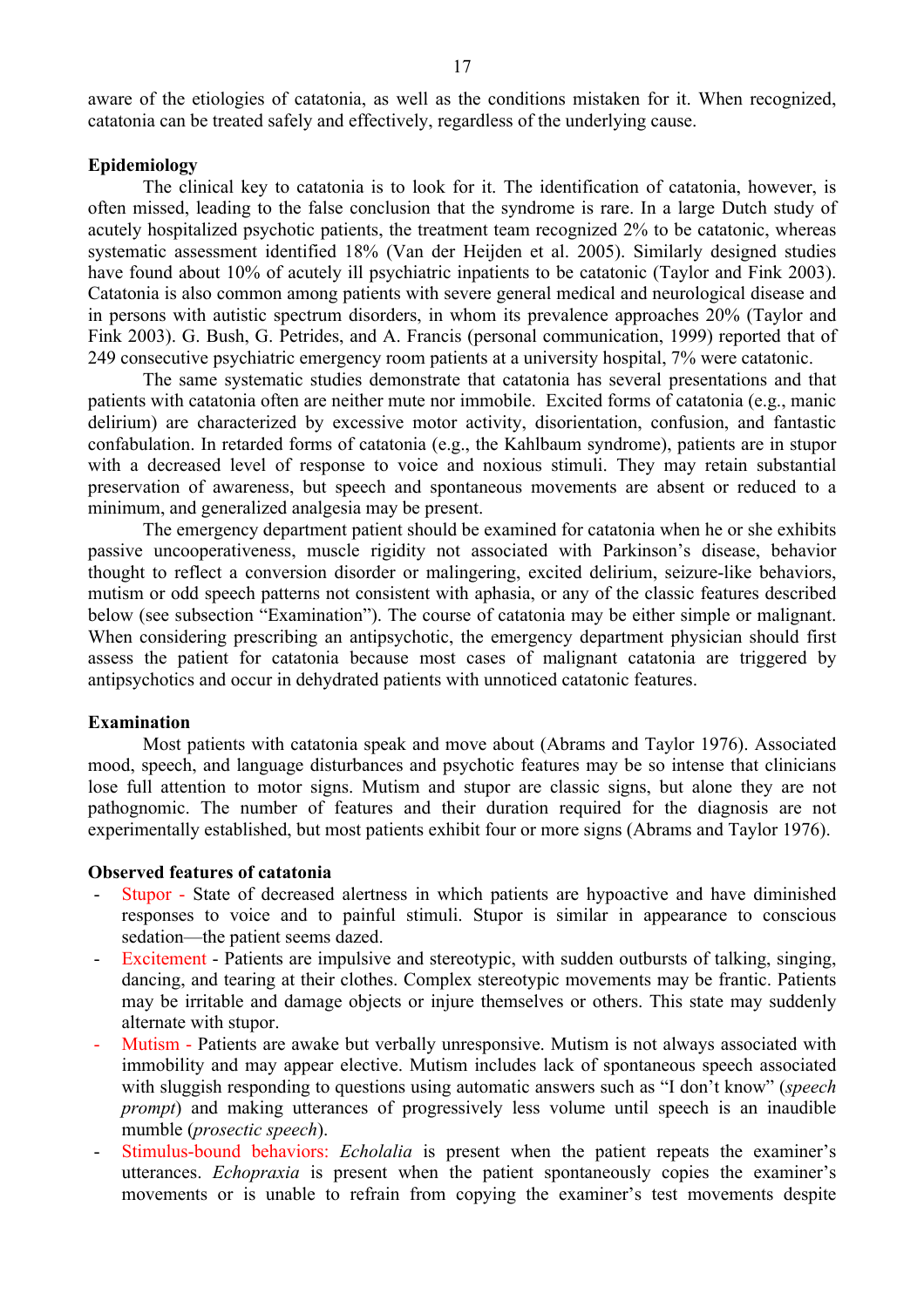instructions to the contrary. *Utilization behavior* is present when the patient appears compelled to use objects (e.g., picking up objects, turning light switches on and off, pulling fire alarms, entering other patients' rooms).

- Speech mannerisms include robotic speech, foreign accent syndrome, and verbigeration (constant repetition of meaningless words or phrases) or palilalia (automatic repetition of words or phrases uttered with increasing speed).
- Stereotypy: Non–goal-directed, repetitive movements that often are awkward or stiff. They may be complex and ritualistic, or simple (grimacing, teeth/tongue clicking, rocking, sniffing, biting, burning, automatically touching/tapping).
- Mannerisms Patient makes odd, purposeful movements, such as holding hands as if they were handguns, saluting passersby, or making exaggerated or stilted caricatures of mundane movements.

### **Elicited signs of catatonia**

- Ambitendency The patient appears "stuck" in an indecisive, hesitant movement, resulting from the examiner's verbally contradicting his or her own strong nonverbal signal, such as offering a hand as if to shake hands while stating, "Do not shake my hand; I don't want you to shake it."
- Posturing (catalepsy) The patient maintains a posture for a long time. Common examples include standing in a room or lying in the same position in bed or on a sofa all day. More striking examples are an exaggerated pucker, lying in bed with head and shoulders elevated and unsupported as if on a pillow (psychological pillow), lying in a jackknifed position, sitting with upper and lower portions of the body twisted at right angles, holding arms above the head or raised in a prayer-like manner, and holding fingers and hands in odd positions.
- Waxy flexibility The rigid patient's initial resistance to the examiner's manipulations is gradually overcome, allowing reposturing (as in bending a candle).
- Automatic obedience (mitgehen) Despite instructions to the contrary ("be limp and let me do all the work...don't help me. ..pretend you're asleep"), the patient moves with the examiner's light pressure into a new position (posture), which may then be maintained by the patient despite instructions to the contrary. Test bilaterally because this sign may result from contralateral brain lesions.
- Negativism The patient resists the examiner's manipulations, whether light or vigorous, with strength equal to that applied, as if bound to the stimulus of the examiner's actions. Negativism in patients' interactions with staff that may be misinterpreted as "bad behavior" includes sleeping under the bed, going to the bathroom when asked but soiling themselves there, turning away when addressed, refusing to open eyes, closing mouth when offered food or liquids.
- Stimulus-bound speech In response to the clinician saying, "When I touch my nose, you touch your chest," the patient touches his or her nose in a mirrored behavior despite understanding the instruction

### **Management**

Once recognized, catatonia can be treated effectively and rapidly. The overall strategy is to avoid antipsychotic agents, maintain fluid and electrolyte balance, use lorazepam for sedation, and consider ECT as definitive treatment. Catatonia responds well to treatment, regardless of the underlying cause. Neither the number nor the pattern of catatonic features predicts the response to treatment. The safest strategy to prevent relapse is to continue as maintenance treatment whatever prescription was effective during the acute illness.

### **Ensuring Safety and Stabilization**

Although gratifyingly treatable, catatonia can be lethal. Patients with catatonia, especially those with syndromes of acute onset, need protection and care, best done in a hospital. Patients with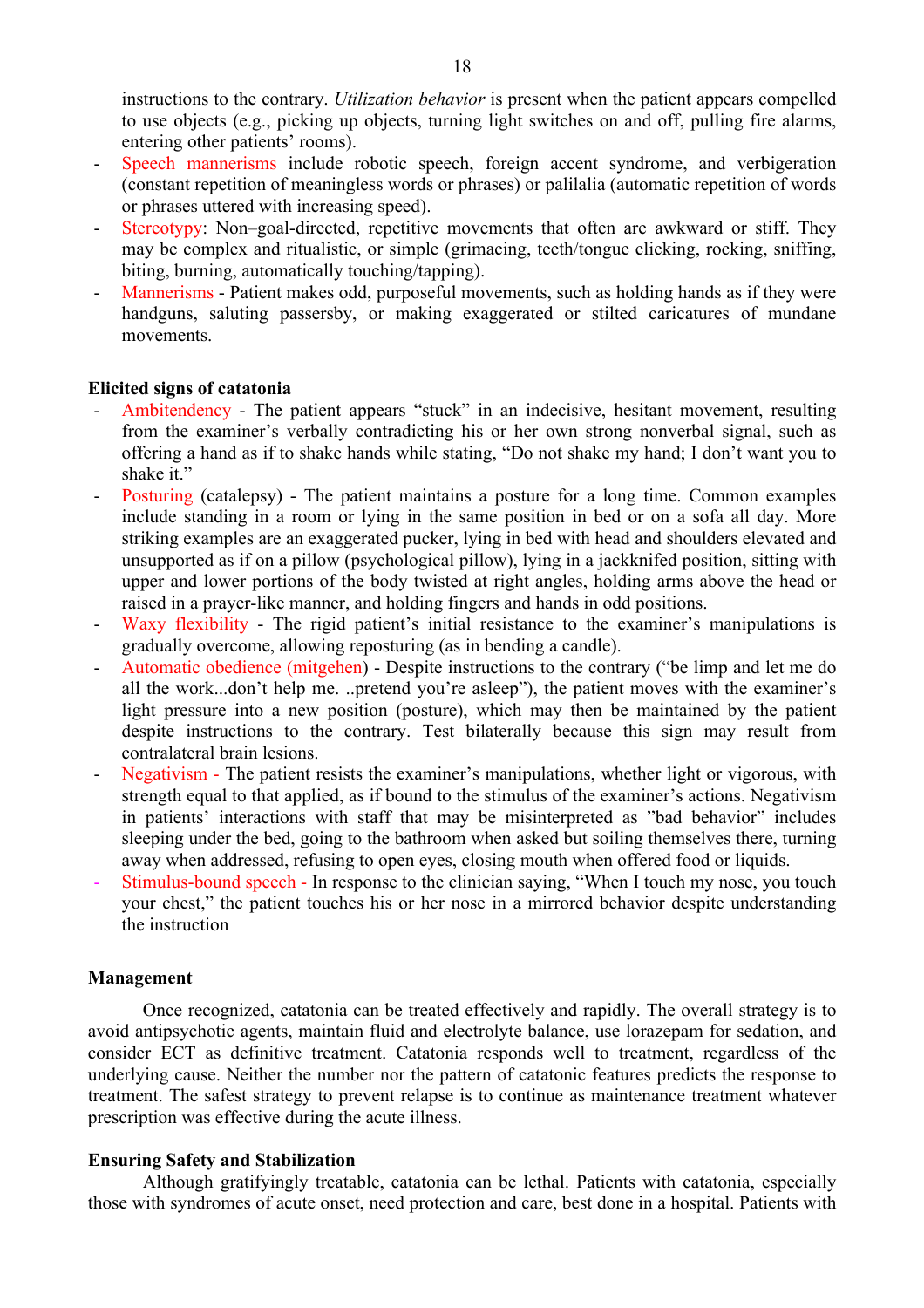excited forms of catatonia may require seclusion and restraint to ensure their safety and that of others. A patient's vital signs should be obtained immediately. Patients with malignant forms of catatonia, which can involve hyperthermia, hypertension or hypotension, tachycardia, and tachypnea with poor oxygen saturation, should be managed in general medical emergency settings with hemodynamic support, intensive nursing care, and rapid assessment for other signs of malignant catatonia, including dehydration, renal failure, and electrolyte derangements (e.g., hyperkalemia).

### **Avoiding Antipsychotic Agents**

To avoid precipitating a neurotoxic reaction, treatment with antipsychotic drugs must be discontinued and avoided. High-potency antipsychotic drugs, especially haloperidol, are commonly used to reduce excited and aggressive behavior, but in patients with catatonia, using these agents risks the development of malignant catatonia or neuroleptic malignant syndrome (MC/NMS). Nearly all dopamine antagonists have been associated with MC/NMS, although high-potency conventional antipsychotics are associated with a greater risk compared with their low-potency and atypical counterparts. Stiener et al. (2004) reported that over a 7-year period, a typical antipsychotic was imputed alone in 57% of MC/NMS cases. Although atypical antipsychotics are presumed safer than their typical counterparts, MC/NMS is reported for each atypical antipsychotic agent, and a significant number of MC/NMS cases occur at therapeutic doses of these agents (Fink and Taylor 2003).

A toxic reaction is particularly likely if patients are dehydrated, receive the medication parenterally or at higher titration rates, or are also receiving high doses of lithium. Patients with mania who are febrile or have had a prior episode of catatonia are even more susceptible to developing MC/NMS with haloperidol and other high-potency antipsychotic drugs.

### **Benzodiazepine Treatment**

If a specific cause of catatonia is identified (e.g., nonconvulsive status epilepticus, anticholinergic-induced delirium, an alcohol toxicity syndrome), treatment of the cause takes priority. If no specific cause is quickly recognized, the patient with catatonia is best treated with benzodiazepines. Most experience has been with lorazepam and diazepam. (Because intravenous diazepam comes in a caustic vehicle, resulting in endothelial scarring and risk for embolus, it is avoided.) These drugs are effective. About 70%–80% of patients with malignant catatonia respond to lorazepam monotherapy (Hawkins et al. 1995; Koek and Mervis 1999; Schmider et al. 1999; Ungvari et al. 1994). Benzodiazepines are safe, and cardiac arrhythmia is extremely rare. Because reduced excitement and sleep occur long before respiratory depression (i.e., the sedation threshold is much lower than the threshold for respiratory depression), even high doses given intravenously are well below levels associated with this potential complication. Initial intravenous administration also permits careful dosing.

Dosages of lorazepam larger than ordinarily prescribed must be administered to be effective. In one study, for example, lorazepam 8–24 mg/day led to 70%–80% remission (Petrides and Fink 2000). For *stuporous* patients, dosing starts at 1–2 mg tid and is increased by 3 mg daily every 1–2 days as tolerated. If no substantial relief occurs after a few days, bilateral ECT becomes the treatment of choice and may be lifesaving. For *excited* patients, lorazepam doses need to be high and repeated at frequent intervals. Patients in manic delirium typically require restraints, followed by lorazepam 2–4 mg iv, depending on the patient's size, every 20 minutes until the patient is calm but awake. For patients with fever, hypertension, tachycardia, and tachypnea, lorazepam 2 mg iv should be administered every 8 hours, increasing by 3 mg/day as needed. Further dosing depends on the balance of response with sedation. Failure to respond within 2 days warrants bilateral ECT, scheduled initially on a daily basis. In extreme instances of excited catatonia, general anesthesia has been required.

Typically, a successful acute treatment course will take 4–10 days. When catatonia is relieved by benzodiazepines, further treatment of the associated psychopathology modifies standard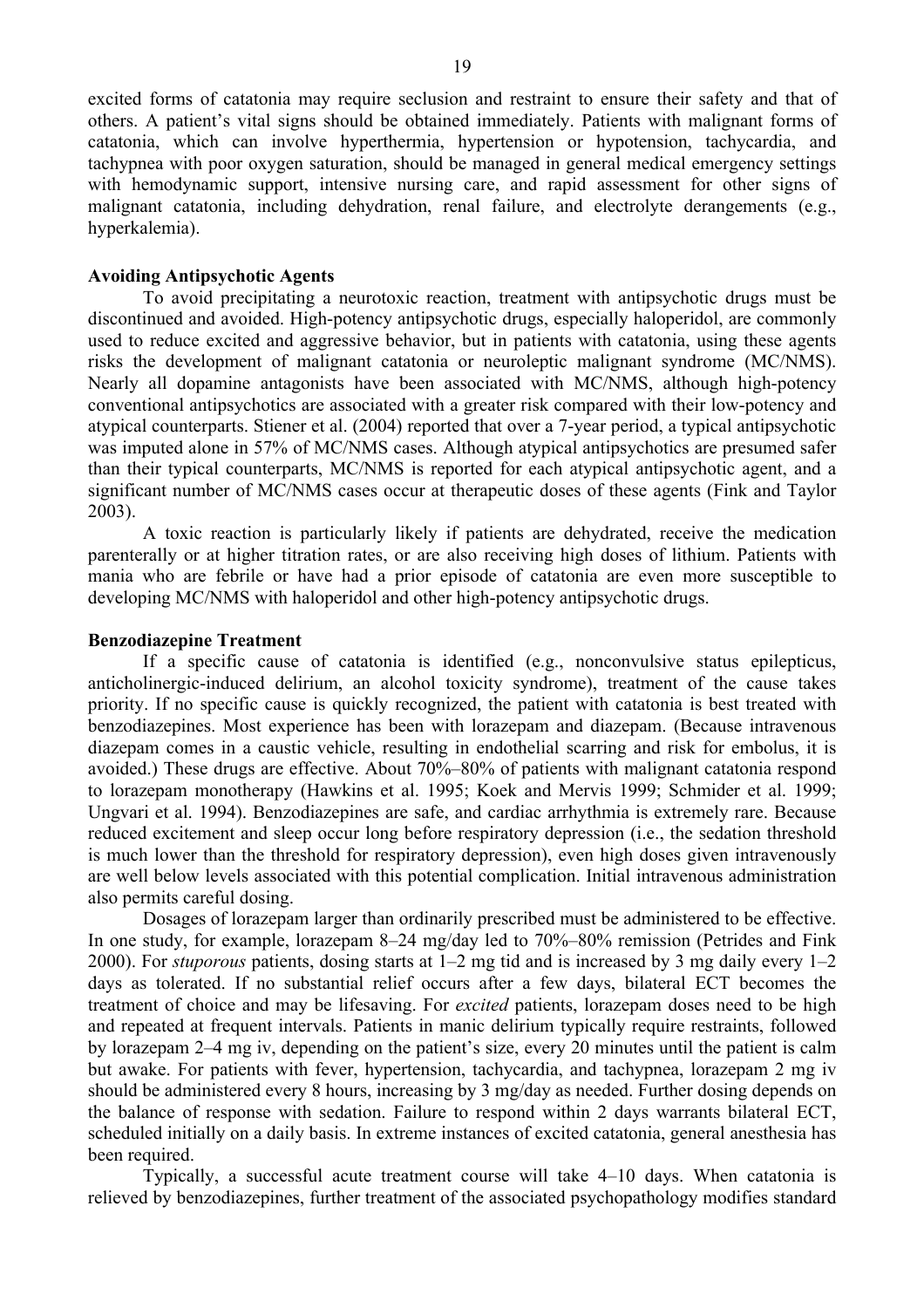treatment algorithms to avoid catatonia-inducing antipsychotic agents, selective serotonin reuptake inhibitors (SSRIs), and gamma-aminobutyric acid type B (GABAB) agonists. To maintain remission, the benzodiazepine is continued at the effective dose for 3–6 months and then slowly tapered.

### **Electroconvulsive Therapy**

When a benzodiazepine challenge does not elicit measurable improvement, preparation for ECT begins immediately. A failed challenge test (i.e., after 2– 3 mg of lorazepam or equivalent) predicts a prolonged and often failed clinical trial of benzodiazepines. To wait until the treatment is considered failed before obtaining informed consent, laboratory assessments, and examinations for ECT will needlessly prolong the patient's illness and increase mortality risk.

ECT is given at a customary frequency with bitemporal electrode placement and brief-pulse currents. About 90% of catatonic patients remit with ECT, even those who have not responded to benzodiazepines. ECT not only will relieve the catatonia but also may improve the underlying psychopathology, particularly manic-depressive illness. ECT is safe and effective in patients with general medical conditions that may be the cause of or comorbid with catatonia. Although general medical conditions may limit the use of benzodiazepines, dantrolene, or dopamine agonists, there are no absolute contraindications to the use of ECT. Whenever a rapid, definitive treatment is needed, ECT is the treatment of choice for catatonia of any severity, in the widest range of patients, and with virtually any comorbidity. This issue should be considered when determining an inpatient disposition for a catatonic patient.

# **Emergency in case of catatonic malignant syndrome/**

# **neuroleptic malignant syndrome**

### *Malignant Catatonia/Neuroleptic Malignant Syndrome*

Malignant catatonia (MC) is a life-threatening condition characterized by the motor features of catatonia combined with fever and autonomic instability. Patients with MC may also have muscle rigidity, posturing, negativism (gegenhalten), tremor, fever, diaphoresis, and tachypnea with inadequate oxygenation (Adland 1947; Fricchione et al. 2000). MC is the severest form of catatonia and warrants intensive care. Without adequate treatment, patients may die from muscle breakdown and resulting renal failure.

MC is clinically identical to neuroleptic malignant syndrome (NMS), and it is likely that NMS and MC reflect the same pathophysiology, differing only in that NMS is precipitated by an antipsychotic agent (Carroll and Taylor 1997; Fricchione 1985). MC was described before the development of antipsychotic drugs, and NMS has clinical characteristics, course, and response to treatment that are indistinguishable from MC. NMS has also been associated with agents outside the antipsychotic class and with several general medical conditions unrelated to exposure to a medication (Caroff and Mann 1993).

The immediate needs in the management of a patient with MC/NMS involve the discontinuation of antipsychotic medicines1; protection of the patient when excited and delirious; temperature regulation and hydration; and intensive nursing care to avoid deep vein thrombosis, aspiration, and loss of skin integrity. ECT provides effective treatment of MC, with overall response rates reported in the literature ranging from 63% to 91% (Troller and Sachdev 1999). It needs to be administered early and intensively in febrile patients to contain the illness. When treatments are deferred beyond the first 5 days of hospital care, mortality increases sharply to over 10%.

### **Key Clinical Points**

• Catatonia is a syndrome of motor dysregulation, most commonly associated with mood disorder (not schizophrenia).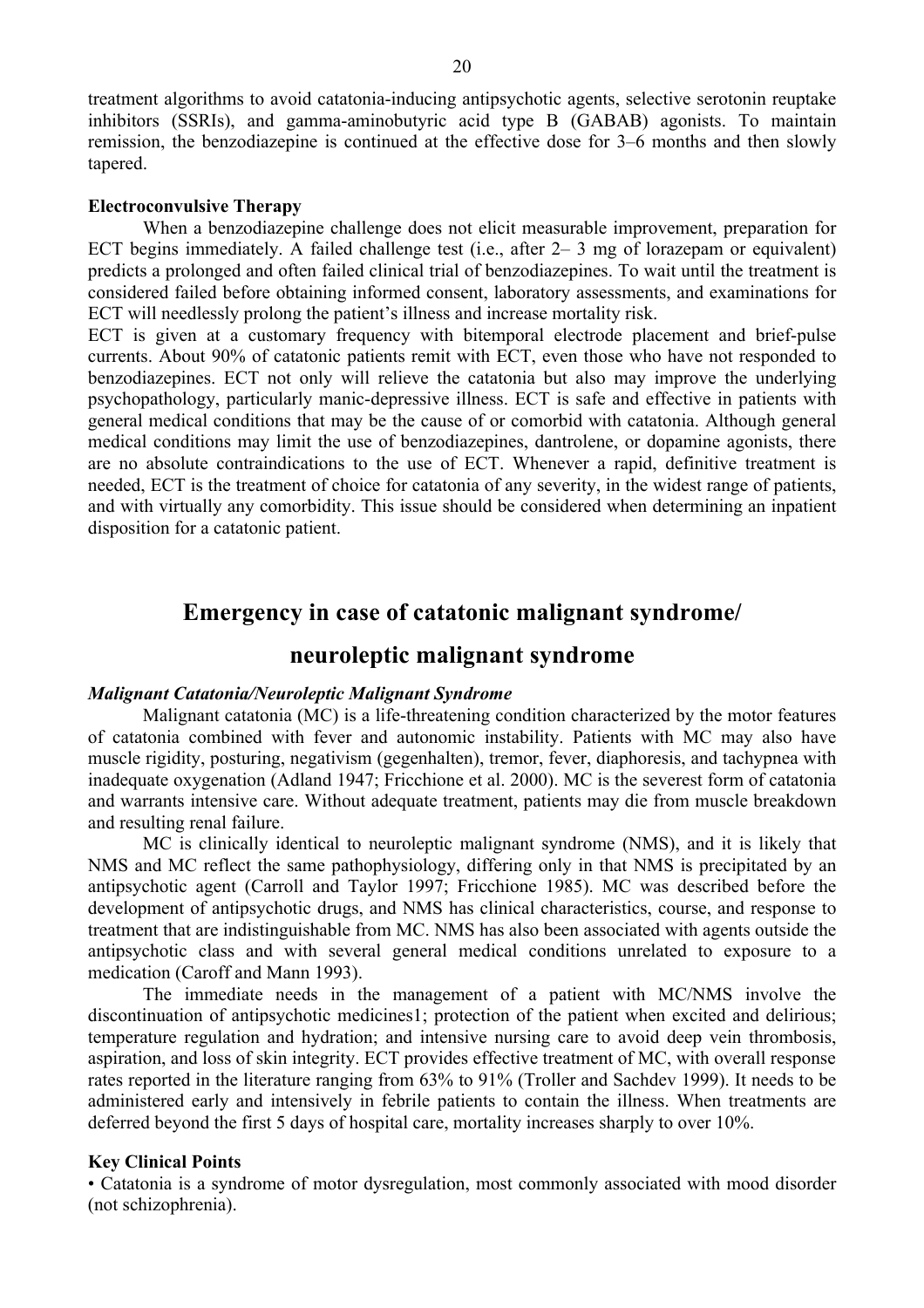• Catatonia can be readily identified when two or more classic features (stupor, mutism, negativism, posturing, stereotypy, automatic obedience) are present on exam.

• The most common error in the evaluation of catatonia is not considering it in the differential diagnosis and not performing an examination because of the mistaken belief that all patients with catatonia are mute, immobile, and frozen in a strange posture.

• Patients with catatonia fall into four broad groups, those with 1) mood disorder, 2) neurological illness, 3) exposure to an antipsychotic or serotonergic medication, and 4) metabolic derangement.

• Catatonia is a potentially neurotoxic and lethal state; it is best to consider neuroleptic malignant syndrome and toxic serotonin syndrome as malignant forms of catatonia with similar pathophysiology and treatment.

• Safe and effective management includes avoiding antipsychotic agents, prescribing lorazepam for symptom relief, and moving swiftly to electroconvulsive therapy as definitive treatment.

# **The Psychotic Patient**

# **Definitions**

*Psychosis* refers to "delusions, any prominent hallucinations, disorganized speech, or disorganized or catatonic behavior".

*Delusions* are "erroneous beliefs that usually involve a misinterpretation of perceptions or experiences".

*Hallucinations* are sensory perceptions not based in reality, and can be olfac tory, visual, tactile, auditory, and even gustatory.

*Disorganized speech* occurs when the patient no longer expresses himself or herself coherently in structured sentences.

*Disorganized behaviors* can include sudden, unprovoked acts of violence; sexually inappropriate behavior; or even the inability to put on clothing correctly.

*Catatonic behaviors* include immobility, posturing, and mutism.

# **Initial Survey of the Patient**

## *Mode of Presentation*

A patient can come to the emergency room by ambulance, arrive under his or her own volition, or be brought to the emergency room by family, friends, strangers, or law enforcement personnel. Patients who self-present to the emergency room for psychosis fall generally into one of three major categories:

1) those who present with medical/somatic complaints,

- 2) those who present with social complaints, and
- 3) those who present with psychiatric complaints

Common reasons for such a patient to request help are hallucinations, feelings of persecution or paranoid ideation, mood symptoms, or social stressors. Patients often present complaining of homelessness, financial difficulties, or other social issues, only to reveal themselves to be flagrantly psychotic as well; a patient who requests a social intervention or appears to have secondary motives for presenting to the emergency room requires a full evaluation.

Psychotic patients are often referred to the emergency room by someone else. Behavior intolerable to the community, such as violence, aggression, agitation, and disorganized or inappropriate behavior, will commonly result in

the involvement of either law enforcement or emergency medical services. Patients with persecutory delusions may make frequent complaints about others to law enforcement agencies and end up being referred for evaluation, thanks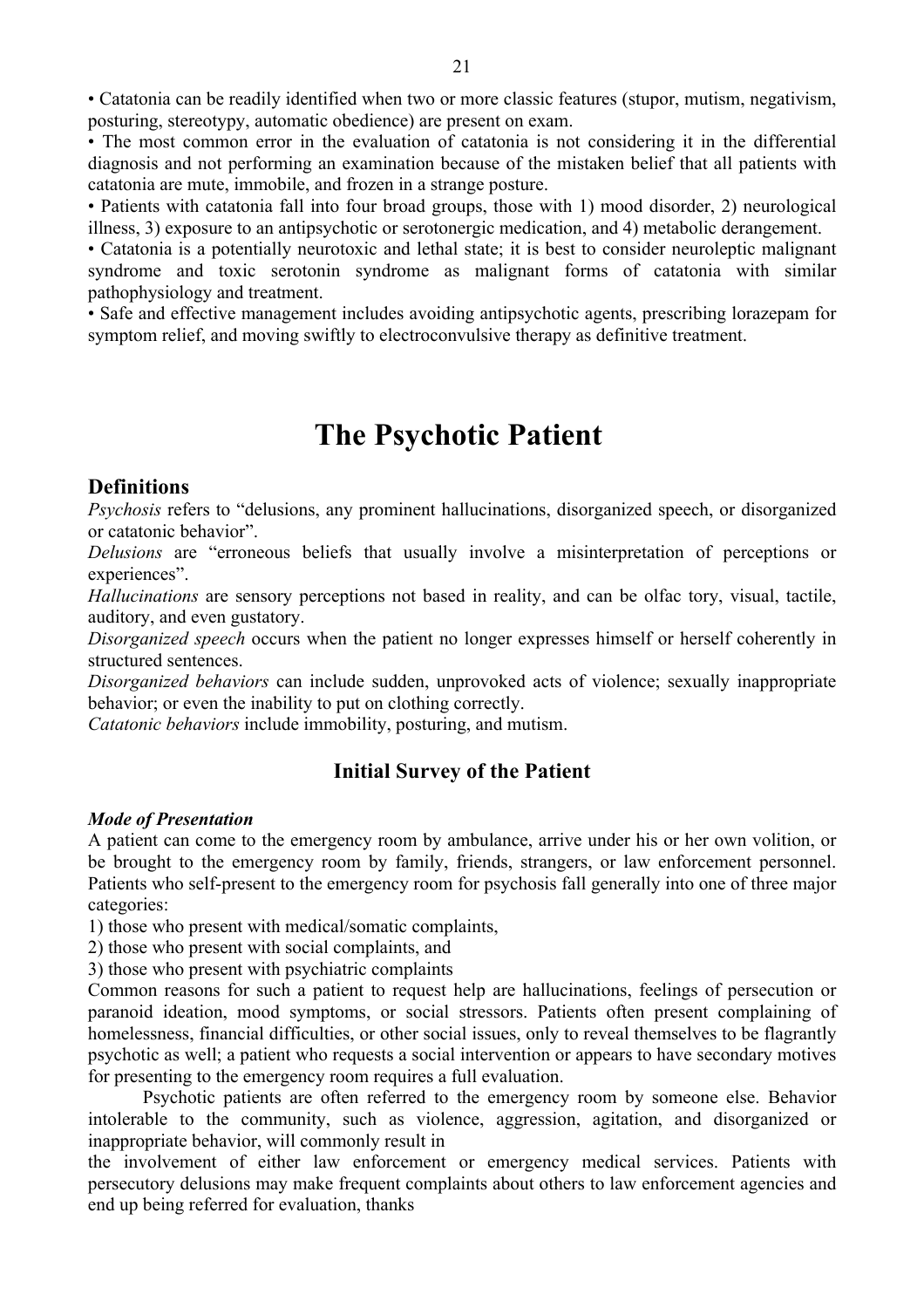usually to a concerned law enforcement officer. Families of psychotic individuals may bring their loved ones to emergency services for aggressive behaviors, or they may report that the patients have stopped eating, are not sleeping, are behaving oddly, or are otherwise unable to care for themselves.

### *Initial Assessment and Management*

The initial psychiatric assessment is separate from the full interview that will follow, and it has one primary purpose: to assess danger and maintain a safe environment. Any patient who is physically violent on arrival to the emergency room requires immediate assessment and may require urgent behavioral and/or pharmacological intervention. Conversely, a patient who arrives in the psychiatric emergency room in some form of restraint may no longer require it.

Unfortunately, some acutely psychotic patients will not respond to verbal interventions or show of force. In such cases, the next step to ensure the safety of both patients and staff and to deescalate potentially dangerous situations generally involves the use of pharmacological interventions, physical restraints, or both.

The treating physician has several choices to make in determining the best pharmacological intervention for the acutely agitated psychotic patient: which medications to use, what doses to give, and by what route. Most emergency departments use either the intramuscular or oral form of medications to manage psychosis. Unless a patient is physically violent or in imminent danger of becoming so, a good practice, which may assist in establishing a better rapport with the patient, is to offer even the most seemingly agitated patient the option of taking medications by mouth (Currier et al. 2004). When intramuscular medication is required, it is advisable to first have the necessary staff on hand to restrain the patient physically, if necessary, because attempting to give an injection to an unwilling agitated patient without at least temporary restraint poses a significant risk of needlestick or other injury to all involved.

Traditional treatment of agitation and psychosis in emergent settings involved high doses of typical antipsychotics such as haloperidol (Hillard 1998). Over time, these doses were reduced due to the risks of side effects

such as acute dystonia. Antipsychotics remain the mainstay of treatment for acute agitation and psychosis in many emergency departments.

Benzodiazepines, such as lorazepam, are also frequently used.

More recently, atypical antipsychotics have been used to treat psychosis in the emergency department; olanzapine, ziprasidone, and aripiprazole are available in a short-acting intramuscular form. If a patient's agitation or acutely psychotic state can be managed with oral medications, clinicians have a larger field to choose from. The choice of which medications to use for agitation, and in what doses, should be tailored to the individual. In the absence of any further clinical information, a psychotic but otherwise healthy patient with no known allergies may be given a combination of haloperidol and lorazepam.

### *Evaluation of the Psychotic Patient*

Following the initial triage and assessment of the psychotic patient, the patient should be searched and placed in a safe environment. The full psychiatric evaluation can then begin. During the interview, the same basic safety precautions that apply to all psychiatric patients should be closely followed.

### *The Interview*

The evaluation of the psychotic patient should include, as much as the patient will tolerate, a complete history and mental status examination. Within the mental status examination, more time should be spent eliciting psychotic symptoms from the patient. Wording of questions to obtain the necessary information in a nonthreatening manner that is validating to the patient is critical to establishing the therapeutic alliance. Important areas of focus in the mental status examination of the psychotic patient include abstraction, characterization of thought process and content, and characterizing internal preoccupation. Patients should be asked about hallucinations in the least stigmatizing manner possible, especially patients experiencing a first psychotic episode.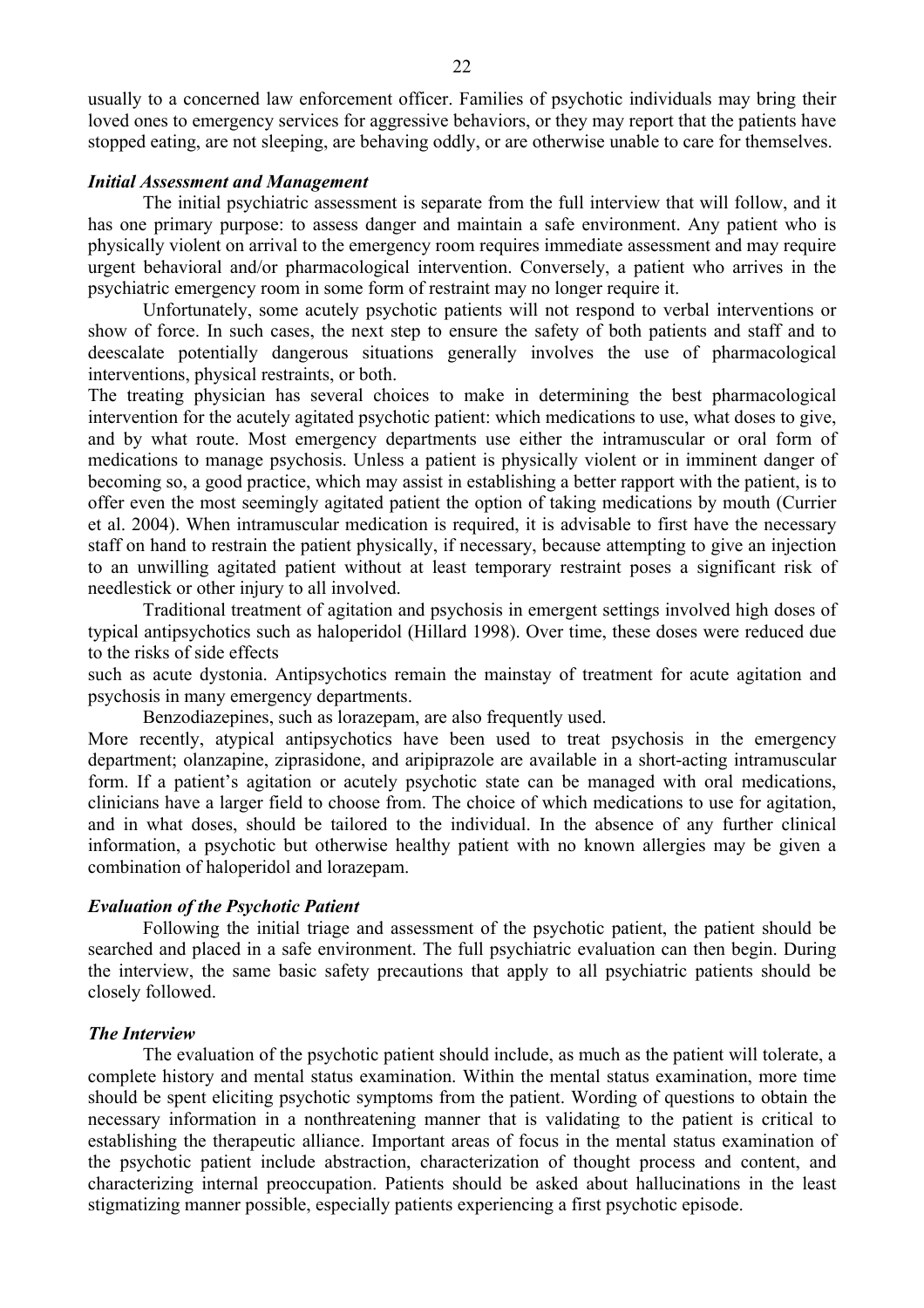When hallucinations are present, it is important to ask whether the patient hears one or more than one voice, whether voices talk to the patient or about the patient, and what the content of the hallucinations is. Patients should be questioned about command auditory hallucinations.

Questions about delusions should cover the range of common delusional types: persecutory, somatic, religious, and grandiose. When inquiring about delusional thoughts, the interviewer should tread carefully, because any fragile rapport he or she has managed to build with a paranoid or frankly delusional patient may be negated if the clinician appears to doubt or challenge a patient's firmly held belief; on the other hand, it is never acceptable practice to collude with a patient's delusions. In the case of somatic delusions, a patient presenting with a somatic complaint must receive a thorough and appropriate medical workup, even if the patient has a primary psychotic disorder, and particularly if there is no documentation of such a workup having been done in the past.

After completing the psychiatric evaluation, the clinician must form a differential diagnosis. For all patients presenting to the psychiatric emergency department, it is generally helpful to think about differential diagnosis in terms of several broad categories into which symptoms might fit:

- 1) medical conditions,
- 2) substance-induced conditions,
- 3) psychotic disorders,
- 4) mood disorders,
- 5) anxiety disorders.

# **Emergency in case of psychotic patient substance related**

Although medical issues are often the least frequent cause of symptoms in patients who have already been triaged to psychiatry, patients should be examined for medical conditions first both because a medical issue presents a

potentially quickly reversible cause of symptoms and because missing a medical condition can cause dire consequences. The clinician should not rush to conclude that a patient who appears psychotic has a primary psychiatric condition. Often these symptoms include delirium, a syndrome characterized by waxing and waning mental status that can also be accompanied by psychotic symptoms, including disorganization, hallucinations (particularly visual hallucinations), and false beliefs that are usually not fixed.

Given all the possible medical causes of psychotic symptoms, it is difficult to determine the appropriate medical workup for the psychotic patient (particularly given that most of these conditions are rare and tests will likely be low yield). Regardless of psychiatric history, every patient who presents with psychotic symptoms should at minimum have a complete blood count, a comprehensive metabolic profile, thyroid-stimulating hormone test, and syphilis screening. Given its prevalence and the added benefit as a public health measure, HIV testing should also be encouraged.

Treatment for psychosis secondary to a general medical condition should be directed toward addressing the underlying medical condition and is usually best accomplished on a medical unit with psychiatric consultation.

### *Substance-Induced Conditions*

A variety of substances can cause psychotic symptoms, during either the intoxication phase or the withdrawal phase. Substance use can also predispose patients to falls and other accidents with consequent head trauma, which can then present with psychiatric symptoms. It is important not to fall into the trap of incorrectly attributing these symptoms to the substance use, because missing a head injury can lead to dire consequences for the patient. Patients with substance abuse who present with new-onset psychotic symptoms should be examined for evidence of head trauma and, if present, head imaging should be obtained.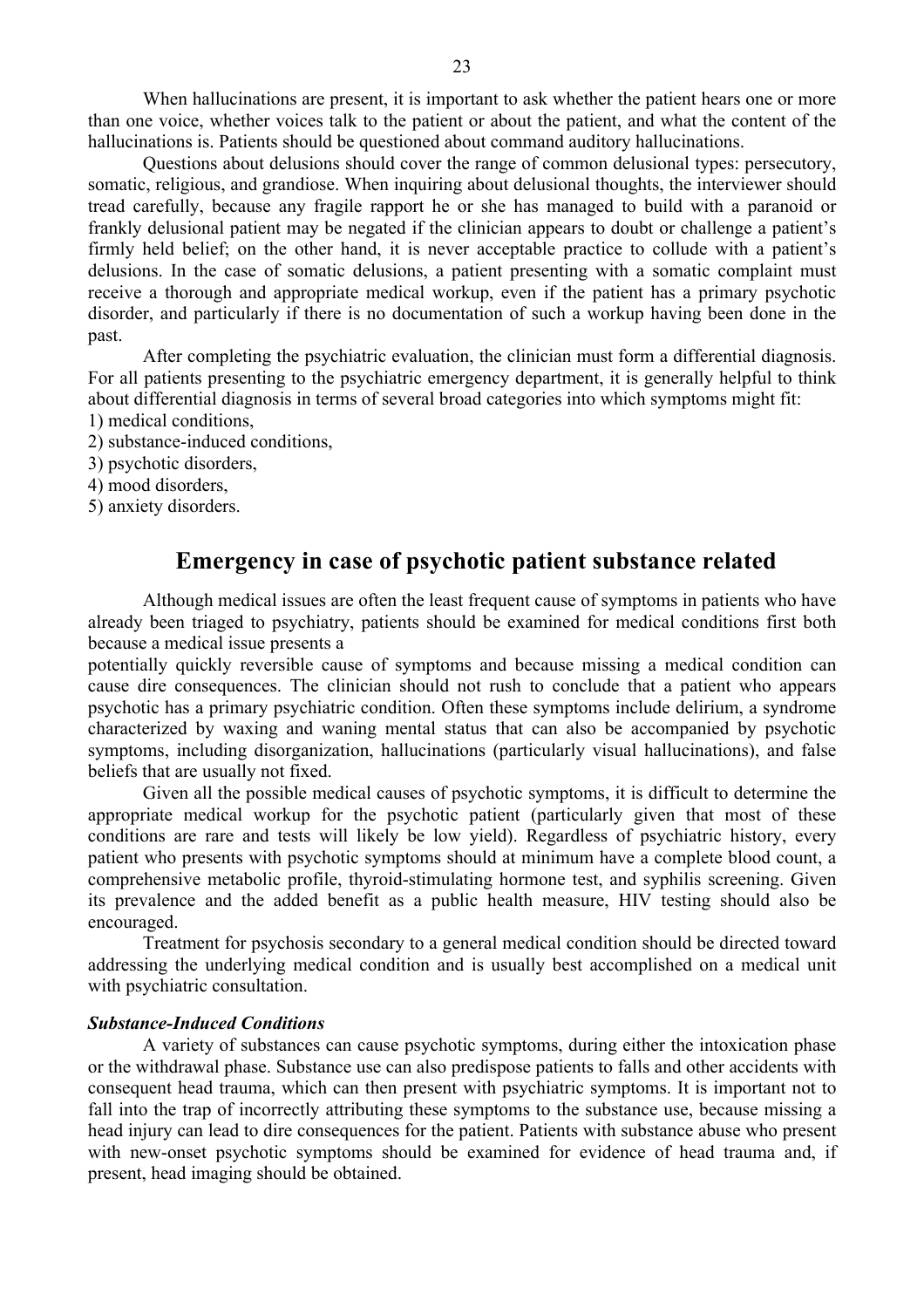All patients presenting with psychotic symptoms in the emergency department should be screened for substance use with urine or serum toxicology. Treatment for substance-induced psychosis usually involves maintaining the patient's safety in a psychiatric setting with supportive interventions until the symptoms resolve. An exception to this is delirium tremens, which requires aggressive medical management (often in an intensive care unit) to prevent seizures, aspiration, and death. Despite the fact that patients with substance-induced psychoses often do not have an underlying psychotic illness, they can benefit from antipsychotics and benzodiazepines on an asneeded basis during the episode to address their symptoms, particularly if agitation is prominent.

# **Emergency in case of psychotic patient with schizophrenia and**

# **schizoaffecive psychoses**

Perhaps the most obvious diagnoses to consider when a patient presents with psychotic symptoms include schizophrenia, schizoaffective disorder, schizophreniform disorder, and brief

psychotic episode. These diagnoses are

distinguished from one another by history obtained from the patient and collateral information about time course, presence or absence of mood symptoms, and presence or absence of stressors. The following is a brief review of the criteria for each diagnosis (APA 2000):

• *Schizophrenia*. At least 6 months of symptoms, and at least 1 month of meeting two of the following symptoms: delusions, hallucinations, disorganized speech, grossly disorganized or catatonic behavior, or negative symptoms.

• *Schizoaffective disorder*. At least 6 months of symptoms, including both mood and psychotic symptoms, with psychotic symptoms present for at least 2 weeks in the absence of mood symptoms at some point during the illness.

• *Schizophreniform disorder*. At least 1 month but less than 6 months of psychotic symptoms.

• *Brief psychotic episode*. Psychotic symptoms appear and resolve fully in less than 1 month; symptoms are often caused by the presence of an acute stressor. Treatment for primary psychotic disorders usually involves the use of antipsychotic

agents combined with supportive psychotherapy.

# **Emergency in case of psychotic patient with mood disorders**

Both manic and major depressive episodes can present with psychotic features. Given that mood disorders are much more common than primary psychotic disorders, and that the treatment and prognosis are different for patients with mood disorders with psychotic features than for patients with primary psychotic disorders, all patients presenting with psychotic symptoms should be evaluated closely, both during the interview and in the gathering of collateral information, for the presence of mood symptoms. Psychotic symptoms that are present during mood episodes are usually mood congruent (e.g., the manic patient may have grandiose delusions, whereas the depressed patient may have negativistic delusions, such as that his or her organs are rotting).

Treatment for mood disorders with psychotic features involves pharmacological treatment, both for the mood symptoms and for the psychotic symptoms, as well as psychotherapy.

# **Emergency in case of psychotic patient with anxiety disorders**

Severe presentations of some anxiety disorders may appear to be psychosis, and this possibility should be considered in patients presenting to the emergency department. Some patients with obsessive-compulsive disorder can hold their obsessive thoughts so rigidly or engage in such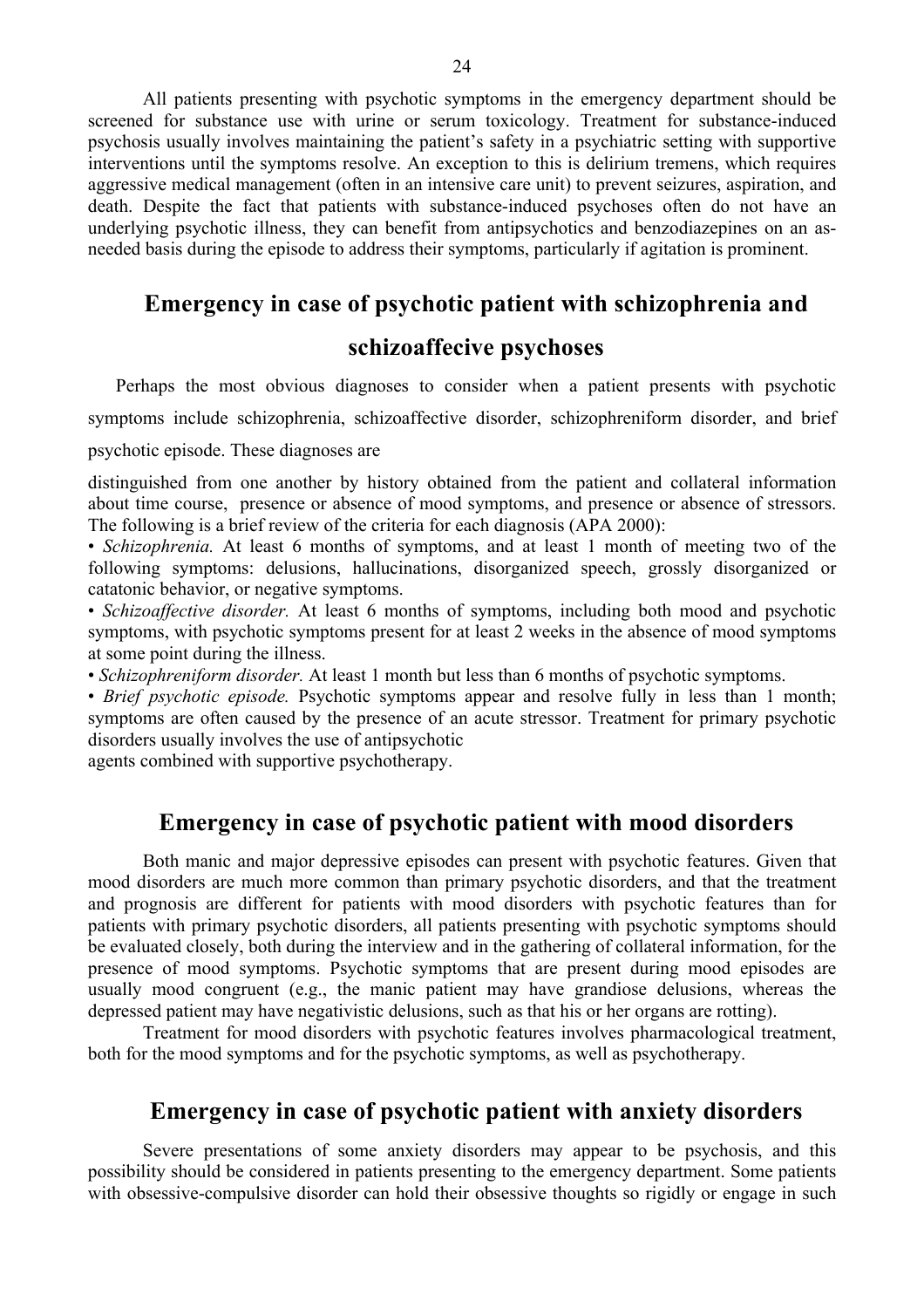bizarre rituals as to appear psychotic. Patients who are in the midst of reexperiencing episodes of posttraumatic stress disorder can also appear psychotic. This phenomenon highlights the importance of obtaining a full psychiatric review of symptoms during the interview, because the treatment for these disorders will be very different than for primary psychotic disorders.

# **Emergency in case of febrile schizophrenia**

It is a type of schizophrenia with a sudden onset, usually hyperacute and hipertoxic, which can escalade to a mental confusion (delirious-oneiroid type). Often, it presents with alternation of psychomotor agitation states and inhibition states with great inner anxious tension, interrupted by states of raptus characterized by self- and heteroagression (the patient jumps out of his bed, may hit, detach his perfusion needles, take out the catheter etc.). The state of agitation and particularly the food negativism (refuse of food intake) worsen even more the general state.

The clinical picture is completed by severe vegetative disorders with arterial hyper/ hypotension, acrocyanosis, hyperthermia, abundant perspirations, dehydration and sometimes sudden haemorrhage. The patients which suffer of this kind of type of schizophrenia, although rare, but still present in our days, die in approximately 2 weeks, in acute state of hyperthermia, with high levels of ESR, hyperleucocitosis.

## *Making a Decision about Appropriate Treatment*

Having made a thorough risk assessment, the clinician will usually have a good impression of what he or she believes is the appropriate setting for treatment. If the psychotic patient is motivated to follow the clinician's recommendations, the decision about what to do at this point is easier. If the clinician believes that the patient would benefit from inpatient stabilization (either because of the degree of risk or because inpatient treatment would facilitate a more rapid workup and treatment of the patient's symptoms), then the patient can be admitted on a voluntary basis. Alternatively, if the clinician feels that the patient can be safely discharged with a higher level of outpatient care, he or she can feel reassured that the patient is likely to comply with such interventions. If a psychotic patient is not motivated for treatment, or if the patient actively opposes treatment, then the choice of an appropriate treatment setting is far more difficult. A lack of motivation for treatment is often associated with a greater severity of symptoms, increased clinical impression of dangerousness to others, high suspiciousness, and grandiosity (Mulder et al. 2005). Often, such situations require involuntary hospitalization. The clinician faces difficulties when the patient does not meet the legal standards for involuntary commitment but is unlikely to follow up with outpatient treatment. In such cases, the clinician can try to build a therapeutic alliance and to increase the patient's motivation (possibly by using techniques such as motivational interviewing) in the emergency setting. The clinician can also attempt to mobilize the patient's social supports (including family, friends, and treatment providers such as case managers) to encourage the patient's compliance with outpatient follow-up and to monitor closely for any worsening of symptoms that might warrant the patient's return to the emergency room.

Once a decision has been made to hospitalize a patient on either a voluntary or an involuntary basis, the clinician in the emergency department is also charged with initiating a plan for treatment until the patient is reassessed by the inpatient team. At that point, the medical workup should have already been initiated, and the clinician should communicate to the inpatient team what tests or medical issues need to be further pursued. A task that often falls to the emergency clinician is to initiate or make changes in the patient's pharmacological regimen. Pharmacological modifications are often required to reduce the patient's level of risk on the inpatient unit, for instance, if he or she has already demonstrated agitation in the emergency setting. However, in this era of managed care and brief hospitalizations, it is often necessary, even if agitation has not been present, to make medication changes immediately—rather than waiting for the inpatient team to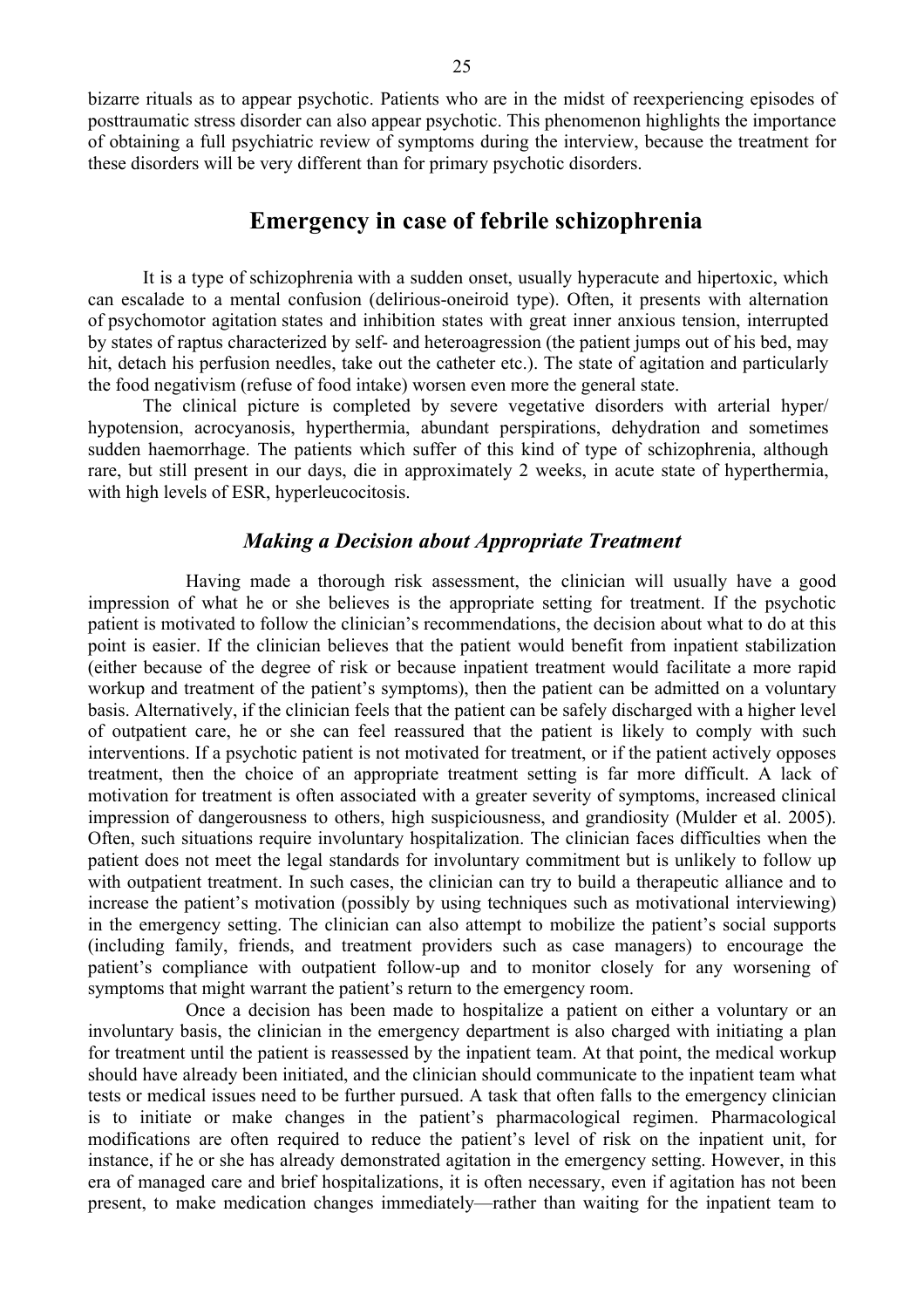make a decision the next day—to facilitate the rapid management of symptoms. What follows is a brief list of factors that should be considered in the choice of neuroleptic agents for the psychotic patient:

• *Side effects.* Atypical (second-generation) antipsychotics pose a greater risk of metabolic syndrome, whereas typical (first-generation) antipsychotics pose an increased risk of extrapyramidal symptoms, tardive dyskinesia, and neuroleptic malignant syndrome. Each patient's situation should be considered individually based on the tolerability of these side effects and any personal or family history (e.g., diabetes) that might put the patient at greater risk of these side effects.

• *Personal history* (or family history) of response to a particular agent.

• *Potential for noncompliance*. The patient considered at high risk for "cheeking" while in the hospital may require an antipsychotic available in liquid or dissolving tablet form. The patient who may require a court order for medications over objection may benefit from an antipsychotic that is also available in a short-acting injectable form. The patient who is at chronic risk for noncompliance in the outpatient setting, even after being stabilized in the inpatient setting, might be best served by being started on the oral form of an antipsychotic that is also available as a longacting injectable preparation, onto which the patient may later be titrated.

• *Cost and access issues.* It is important to ensure that after discharge, the patient will still be able to obtain the medication started; otherwise, the patient is more likely to become noncompliant in the future. If uninsured, the patient should be started on a medication that he or she will be able to afford when discharged, or the clinician should initiate efforts to get the patient insured. If the patient is insured but the insurance plan restricts the formulary of available agents, he or she should be started on a formulary agent if possible, or a request to the insurance company for the nonformulary agent needs to be made.

• *Frequency of dosing.* Patients tend to have greater rates of compliance with medications that have once-daily dosing as opposed to more frequent dosing.

# *Role of Psychiatrist as Psychoeducator*

The psychiatrist plays a vital role in providing psychoeducation to patients and their families. Often, the emergency clinician is the first mental health contact for patients who have first-break psychosis and who may have no knowledge about their diagnosis or the way that the mental health system works. Frequently, patients with psychosis present to the psychiatric emergency room in a paranoid state, and the clinician's failure to disclose information about why the decision to admit or discharge has been made or why certain treatments have been ordered only serves to enhance this paranoia, leaving the patient needing to guess at why the clinician is doing what he or she is doing, and often ultimately ascribing a malevolent motive to the clinician.

The same can often be true for families, who see that their loved one is ill but, knowing the person in a healthy state, consider him or her as more capable of caring for himself or herself than the patient actually is. The family then perceives coercive measures, such as prn medications and involuntary admission, as victimizing rather than as caring for their loved one. Psychoeducation serves to reverse these misconceptions and helps to build an alliance in which the patient and family are active participants in the treatment plan. This alliance is well worth the time necessary to provide psychoeducation even in the busiest of emergency settings.

## *Key Clinical Points*

• Psychosis is characterized by delusions, hallucinations, and disorganization of speech and behavior.

• Although primary psychotic disorders such as schizophrenia are the most obvious cause, patients presenting with psychosis need to be carefully evaluated for the presence of medical conditions, substance use, and other psychiatric conditions that could be causing their symptoms.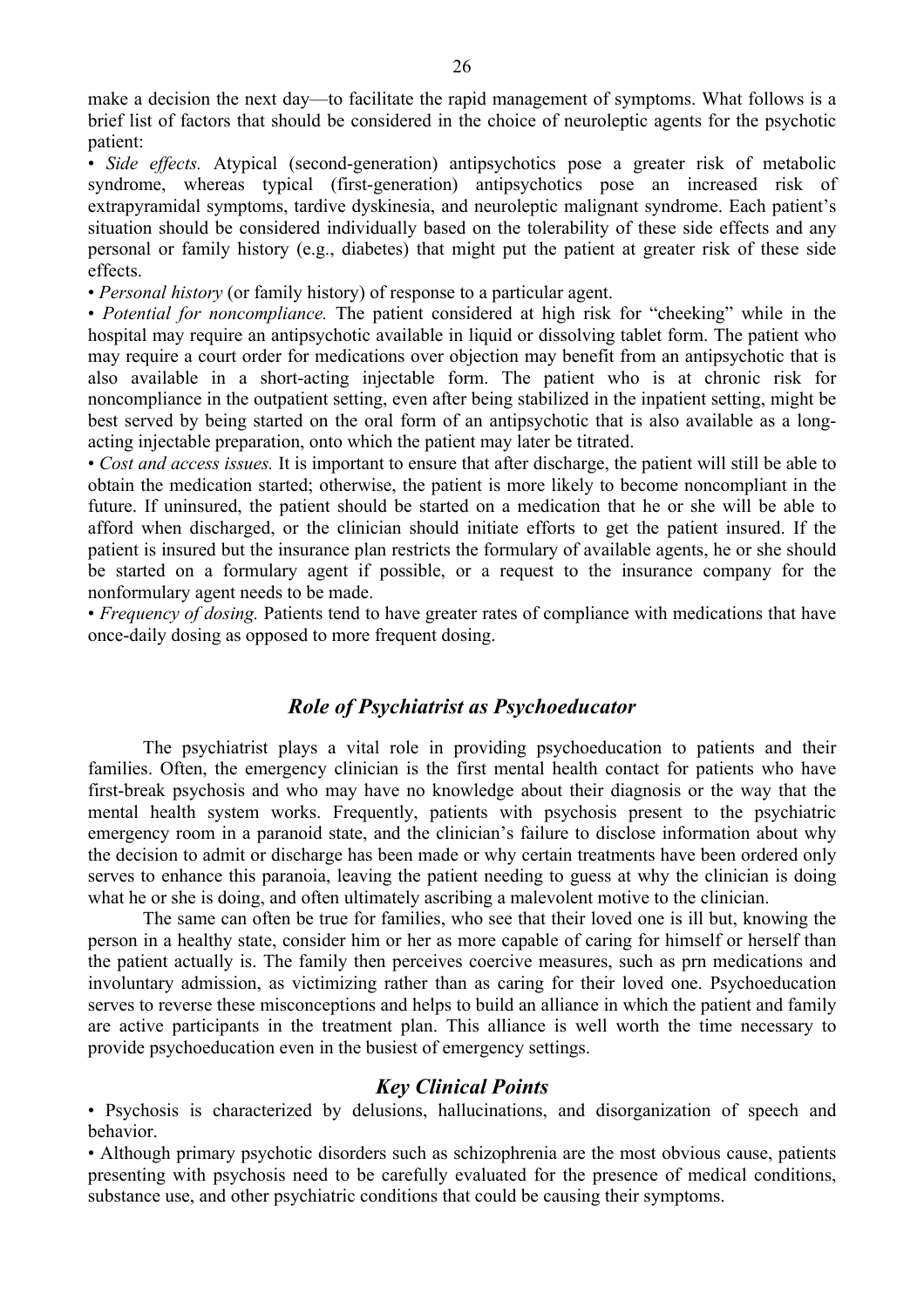• Care must be taken in evaluating the psychotic patient to maintain safety while obtaining a history from the patient and collateral sources.

• Examining the history for risk factors for violence and self-harm will inform the clinician's decision regarding the need for hospitalization and further treatment.

• Antipsychotic medications play a key role both in controlling agitation and addressing psychotic symptoms, but nonpharmacological interventions such as psychoeducation also are vital in the treatment of psychotic patients in the emergency setting.

# **The Anxious Patient**

Everyone experiences anxiety. Its complete absence is probably extremely rare, highly pathological, and perhaps incompatible with a long life. Anyone under acute threat should experience some elements of anxiety, both psychologically/ emotionally and physically. Activation of the sympathetic nervous system is a normal aspect of the response to threat and is a normal component of physical preparations needed to respond to or cope with threat. However, anxiety also can occur in the absence of genuine threat or in gross excess relative to the magnitude of the threat. In some people, it seems to be present at all times. When it occurs inappropriately, excessively, or uncontrollably and produces impairment in critical life functions anxiety is considered pathological, and an anxiety disorder is likely present.

The first challenge in assessing patients who present to the emergency department is differentiating true medical emergencies, which require specific interventions to preserve life or minimize tissue damage, from acute situations that entail less immediate risks. The presence of extreme anxiety does not by itself mean that real risk is low, because serious medical threats, such as chest pain from an impending myocardial infarction, can generate very intense fear. Therefore, the first rule in managing anxiety in the emergency department is to not let it get in the way of careful assessment for medical emergencies requiring immediate intervention.

Once immediate medical risks are ruled out and a likely psychosocial or psychiatric problem is identified, safety is still not assured, so the next step is careful assessment of psychiatric risk. The primary concerns at this point are risk of suicide or self-harm behaviors and risk of violence against others. Patients with only anxiety disorders are rarely violent, but anxiety does increase the risk for suicide, and highly anxious patients may well have other disorders (e.g., paranoid psychosis, borderline personality disorder) in which risks for injurious behavior toward self or others is elevated.

Anxiety disorders are very common; as many as one in four people may be affected by at least one of the six anxiety disorders. These disorders occur more frequently in women than men and are more common in people at lower socioeconomic levels. Panic disorder has a lifetime prevalence of 1.5%– 5% and is highly comorbid with other disorders. Ninety-one percent of patients with panic disorder have at least one other psychiatric diagnosis. A similar level of comorbidity is reported for generalized anxiety disorder, which has a reported lifetime prevalence of 5%. Up to 25% of the population may have a specific phobia. Lifetime prevalence of social anxiety disorder is variously estimated as between 3% and 13%. Lifetime prevalence of posttraumatic stress disorder (PTSD) is approximately 8%, although the prevalence is much higher in specific populations, such as combat veterans. The lifetime prevalence of obsessive-compulsive disorder is 2%–3% (Sadock and Sadock 2003).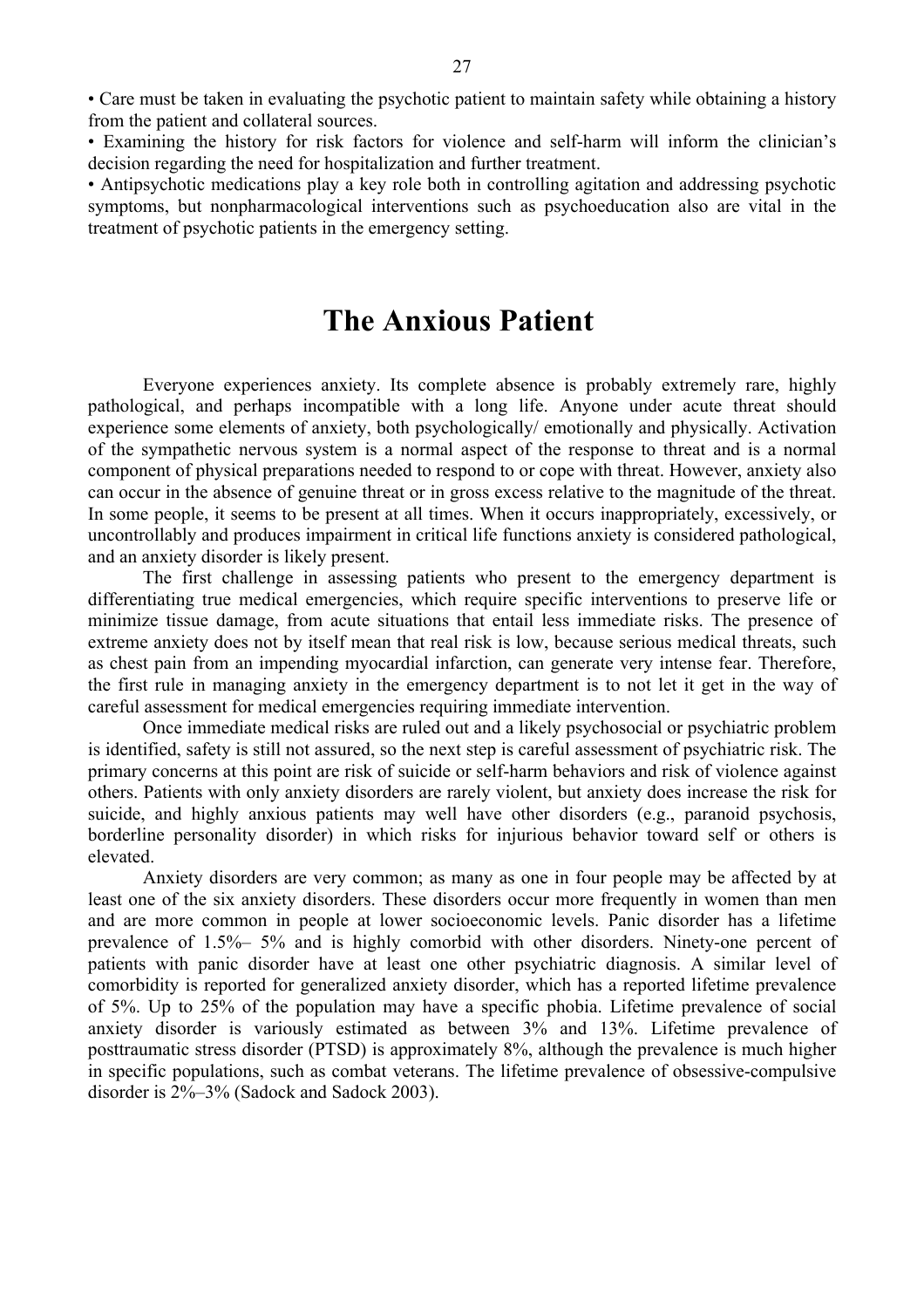Anxiety can be a chronic or subchronic condition, but it is also experienced acutely. Sudden onset of acute anxiety is most commonly experienced as fear. A sudden rise in fear may well be an appropriate response to a real threat, but it can also occur in the absence of threat in the form of a panic attack. Suddenonset fear is often accompanied by activation of the sympathetic nervous system, which may lead to increased heart rate, dilated pupils, and other physiological changes that prepare the organism to respond to threat. It triggers a heightened vigilance to both external cues and internal (bodily) states as the organism scans for sources of risk that may require immediate responses. This vigilance is associated with heightened awareness of physical sensations. In a panic attack, especially when real environmental threats are not present, these physical sensations are interpreted as a source of threat themselves, causing attention to be focused on them and leading to escalating sensations that might include palpitations, shortness of breath, lightheadedness, derealization, paresthesias, and/or nausea. These sensations in turn further heighten vigilance and the sense of threat, and generate catastrophic cognitions (e.g., "I am having a heart attack"), thereby creating an escalating "fear-of-fear" cycle that culminates in a full-blown attack. The subjective sensation of altered bodily states usually far exceeds any real changes in physiological parameters.

Whereas a panic attack may reflect an abnormal activation of fear systems, having a panic attack does not necessarily mean that a person has panic disorder. Over one-third of the population will have a panic attack sometime in their life, but less than 5% will develop panic disorder (Sadock and Sadock 2003). All humans carry the capacity to panic in response to perceived threat. A single attack, whether in response to an identified cue or not, does not constitute a disorder. Some people even have recurrent attacks but manage them effectively and suffer no impairment, and therefore do not qualify for a diagnosis. However, if at least one attack has been spontaneous, fear of further attacks develops, and functioning is impaired, then panic disorder is likely present. Many patients with panic also develop agoraphobia, which involves fear and avoidance of places from which escape might be difficult, with particular fear of having a panic attack and being unable to flee. Not all panic attacks that lead to behavioral avoidance are due to panic disorder. When attacks never occur spontaneously but are consistently triggered by specific, feared cues, specific phobia may be a more appropriate diagnosis. Typical phobiccues can range from small animals (e.g., spiders, snakes, dogs) to particular situational cues (e.g., heights, closed places, airplanes, storms). If the triggers focus on social scrutiny and fear of public embarrassment, the diagnosis might be social anxiety disorder.

People with panic attacks that are always triggered by specific cues can often successfully manage the attacks through careful avoidance of their triggers, although the ability to do this depends on how readily avoidable the triggers are and the "costs" incurred by avoidance behavior. For example, avoiding spiders is much easier than avoiding social situations or all forms of public transportation. When attacks occur spontaneously, as they do in panic disorder, use of avoidance to cope is more challenging and less effective; because the triggers are not circumscribed, the avoidance can become pervasive and disabling. Patients can become housebound, only leaving home to seek medical care for their perceived symptoms.

These differences have bearing on treatment decisions. Panic and avoidance linked to specific, circumscribed triggers can be treated nonpharmacologically, with exposure and desensitization. This treatment is based on the simple principle that fear-based avoidance usually involves automatic, cued triggering of alarm signals at subcortical levels of the brain, and the best way to decouple the triggering cues from the automatic responses is through systematic, graded exposure to the cues in a controlled setting, which allows desensitization of the automatic alarm response system to those cues. Although patients with panic attacks may have avoidance behaviors for which this type of exposure therapy may be useful, patients with panic disorder are much more likely to also require pharmacological intervention. The differential thus becomes important even in the emergency department, because initiation of pharmacological treatment for well-diagnosed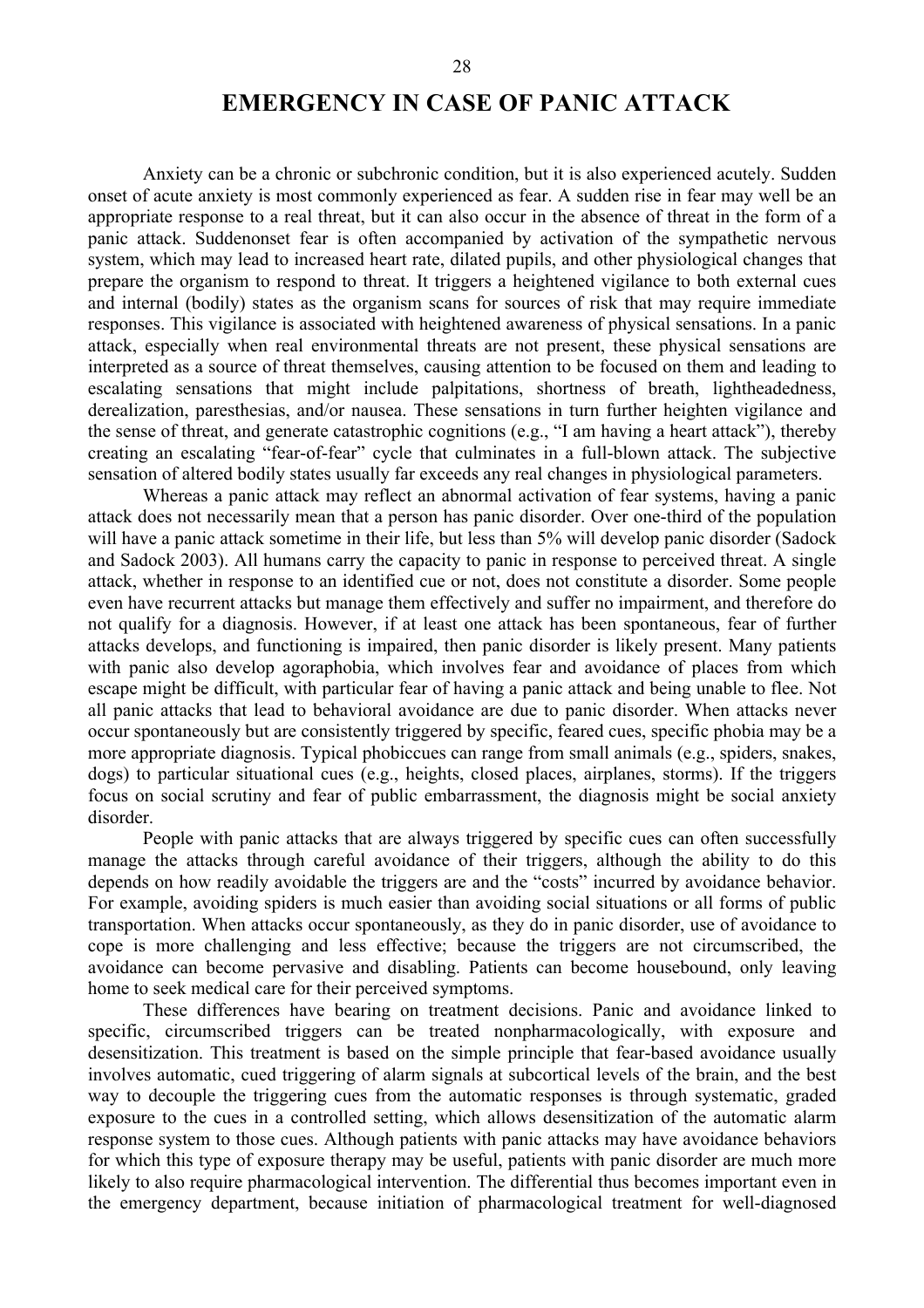panic disorder might well be appropriate, but evaluation by an anxiety specialist might be important before medication is started for a phobia or social anxiety, for which exposure therapy might be the first-line treatment.

### **Management of a Panic Attack**

Panic attacks are obviously frightening and uncomfortable. Patients with panic attacks will present to the emergency department with intense anxious distress, and the anxiety can be "contagious," especially when a threat eliciting this strong response cannot be located. When interacting with a panicking patient, a clinician needs to avoid being pulled into the whirlwind of anxiety. False assurance, such as insisting that nothing threatening is happening even before any data that can support that impression have been collected, is not likely to be helpful. However, the patient may be calmed by assurance that appropriate steps will be taken to identify and address any threats, and that the expressed distress will be taken seriously and reduced. This calm approach will be critical in building the rapport needed to fully evaluate the presenting symptom, to obtain the history and testing needed to ensure that the patient does not have a more emergent medical condition, and to build a foundation for productively addressing the acute anxiety.

In addition to maintaining a calm and confident demeanor, but without false or condescending reassurance, the clinician can take additional steps to help calm the patient. Panic attacks are sometimes associated with hyperven tilation, which can trigger and intensify physical symptoms. Helping the patient to slow his or her breathing through attention and control can be helpful, emphasizing that the key is slow breathing, not deep breathing, with enough tidal volume for adequate oxygenation but not with huge breaths that will keep pCO2 (partial pressure of carbon dioxide) low. Progressive muscle relaxation, with systematic tensing and then relaxing of the various muscle groups of the body, is useful for some patients. Reassurance, as data are obtained, that the patient does not appear to be in acute medical danger can also help. Initiation of education—informing the patient that this could be a panic attack; that panic attacks are overwhelming and frightening but not truly threatening; and that if a panic attack, it will likely pass reasonably quickly if the patient just lets it run its course—can both calm and lay groundwork for subsequent treatment efforts. This education provides foundation for the cognitive component of cognitive-behavioral therapy, which has proved effective for treating panic, and can begin in the emergency department. The behavioral component involves exposure and desensitization to cues that trigger fear, but the acute setting is not likely to be an appropriate context for initiation of this part of the work.

Another cognitive tool used in cognitive-behavioral therapy for panic might also be useful for some patients in the emergency department. This involves directly addressing the catastrophic interpretations that patients with panic often attach to their symptoms with an exploration of past evidence relevant to their interpretations. For example, a patient who interprets chest pain as evidence that he or she is having a heart attack can be asked to review cardiac risk factors with the doctor and can usually be helped to see that he or she has many factors that make a heart attack unlikely; the patient may be young, lack a family history of cardiac disease, have favorable metabolic profiles, have normal blood pressure, and so on. If the patient has had previous episodes like this one that did not prove to be a heart attack, this can be discussed. The provider can also share his or her own experience with other patients with identical symptoms who have come to the emergency room and were proved not to be having heart attacks.

If the patient is preoccupied with fearful beliefs that can be directly addressed with behavioral tests, this can have a strong, beneficial impact. For example, some patients may be convinced that if they stand up, their blood pressure will drop and they will faint. With appropriate support, they may be willing to test this belief, by trying to stand with an automatic blood pressure monitor in place, and seeing exactly what happens to their heart rate and blood pressure, with education provided so they understand the changes. Activating these kinds of cognitive processes can help reduce the emotional focus and intensity.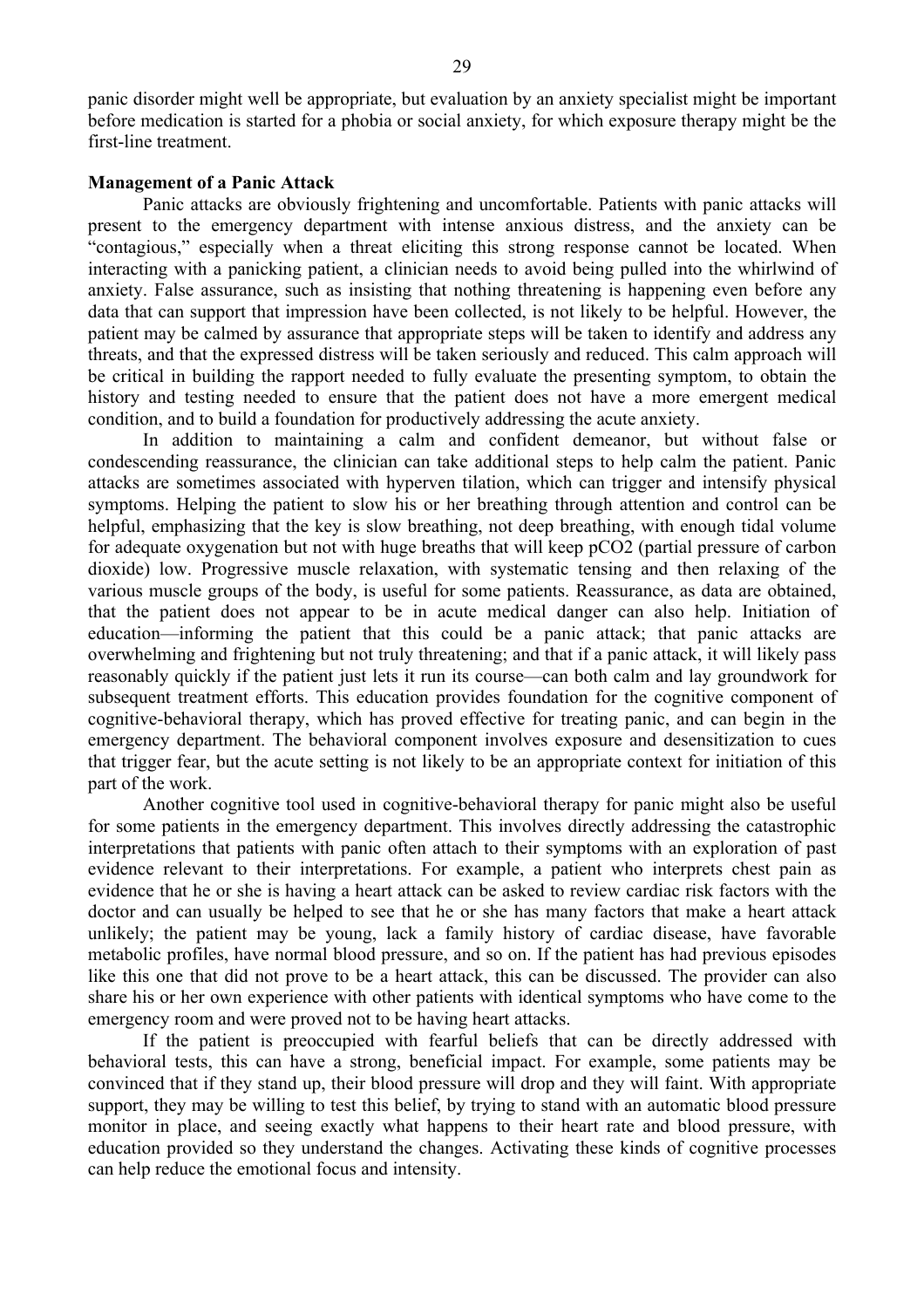If the patient's attack cannot be managed with reassurance and the types of techniques described above, use of a benzodiazepine can be considered. A relatively short-acting agent, such as lorazepam in a dose of 0.5–1 mg, is usually sufficient in a benzodiazepine-naive individual. Lorazepam can be used intramuscularly if the patient is unable to take an oral medication. Use of medication is presented as a secondary technique because benzodiazepines, even fast-acting ones like alprazolam, take time to enter the bloodstream and exert their effect on the brain. Panic attacks often abate naturally before the medication takes effect, but patients will falsely attribute their recovery to the drug and can rapidly develop psychological reliance on access to it. Even when a benzodiazepine does provide relief, its use can suggest to the patient that the anxiety symptoms cannot be controlled or endured without external assistance, diminishing the patient's self-efficacy and undermining the kind of cognitive and psychological work that is important in optimizing longterm recovery.

### **Initial Treatment of Panic Disorder**

If panic is accurately diagnosed, appropriate treatment can be initiated in the emergency department, using both medications and nonpharmacological treat ments. SSRI antidepressants are the drugs of choice; they can reduce both the frequency and intensity of panic attacks, and can be initiated in the emergency department (Wulsin et al. 2002). SSRIs have the advantage of also being useful for treating many of the comorbidities that are common in panic patients, including social anxiety, generalized anxiety disorder, PTSD, and depression. When prescribing SSRIs, the clinician should keep in mind that these patients have heightened interoceptive sensitivity and a propensity for catastrophic thinking around bodily sensations. Because SSRIs can cause bodily sensations in the first days to weeks of treatment, the risk of having a panic attack and abruptly discontinuing the medication in the titration phase is high. SSRIs can be somewhat activating on first exposure, and panic patients are particularly susceptible to this effect. If started at too high a dose or without adequate preparation, this early activation effect can lead some panic patients to refuse all future efforts to prescribe an SSRI for them, even though this early activation can in fact be a positive prognostic sign that their panic disorder will ultimately prove responsive to this same drug. This early sensitivity risk should be managed with clear instructions to the patient about what to anticipate and very gradual titration of the medication from the lowest possible initiation dose. Sertraline or citalopram are good first-choice drugs for panic patients. Sertraline has a very broad dosing range, so it can be started at very low levels (12.5 mg/day) and titrated slowly to a goal dose of 100–200 mg/day.

Citalopram is a good alternative, because it tends to be minimally activating, with fewer bodily sensations for the patient to misinterpret during titration. It can be started at 2.5 mg/day and titrated to a goal dose of 20–40 mg/day. With either drug, the titration pace can be adjusted to individual sensitivities and should be done under supervision, so close follow-up is important. A very slow titration pace should be used while the patient is awaiting follow-up.

If the process has been properly explained, sophisticated patients may be capable of learning how to adjust the titration pace themselves, according to their activation sensitivity. Long-acting benzodiazepines, such as clonazepam, can be prescribed in a scheduled fashion to reduce the patient's interoceptive sensitivity during the titration of an SSRI antidepressant. Rapid followup and active management of the medication titration is key to successful treatment.

Cognitive management of panic attacks is a cornerstone of treatment for panic disorder and this, too, can and should be initiated from the emergency department. Educating patients about how the amygdala and limbic brain process threats and generate normal fear and anxiety, with associated physiological activation that is adaptive when real threat is present, can lead to an increased sense of comfort that the physical sensations experienced during a panic attack are actually brain based, even if driven by a brain-generated "false alarm." Appropriate education and coaching in how to use this information as a cognitive coping tool may help reduce the pressure felt by these patients to pursue further medical workup through additional emergency department visits.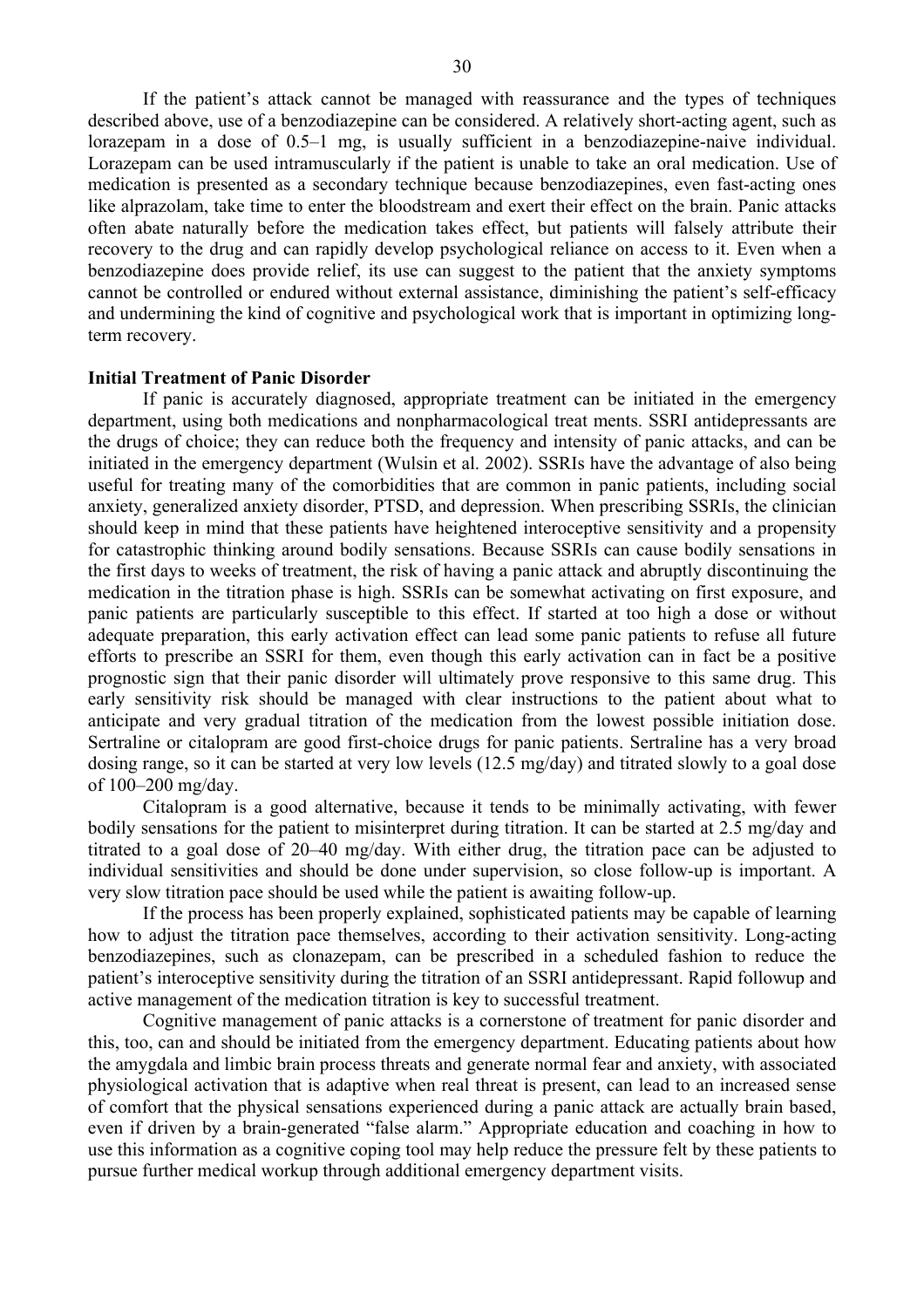As discussed above, patients can be helped to search for evidence in their own experience and that of others to support the notion that their symptoms do have an explanation based in real biology and modern neuroscience, that their fear does not reflect weakness or psychological problems, and that the alarms ringing in their brains do not reflect real dangers. The simple act of labeling a physical sensation as related to anxiety can lead to increased mastery of the sensation and can directly reduce activity within the fear circuitry (Lieberman et al. 2007). Turning on cognitive processors and engaging in self-talk about one's inner physical and emotional experiences can actually reduce the amygdala outputs that generate or sustain the panic cycle. Knowing that labeling and thinking are, in a way, directly attacking the source of the problem can enhance a patient's motivation to pursue this methodology for coping with their symptoms.

Relaxation techniques—slow breathing and progressive muscle relaxation are useful approaches to managing acute anxiety within the emergency room. Evidence is mixed as to whether these techniques add meaningfully to the standard cognitive-behavioral therapy package used to treat panic, but they definitely will have some value to some patients during initial efforts to manage overwhelming anxiety and initiate a fuller treatment. Slow abdominal breathing can be taught in the emergency department and prescribed for 5– 20 minutes at a time, one to three times per day. If the person is already trained in this technique, it can sometimes be helpful in an acute attack as well. Progressive muscle relaxation can also be easily taught in the emergency department. In this technique, patients are asked to scan their muscle groups from head to toe sequentially, contracting each muscle group for a few seconds, then relaxing the group for an equivalent amount of time, focusing on the general sensation of relaxation that occurs and spreads as a tensed muscle is relaxed. This technique can sometimes reduce the muscular tension that accumulates in anxiety disorders. Both techniques may directly reduce emotional arousal, perhaps by activating cognitive processors in the brain that inhibit amygdala output and by focusing attention on relaxation-related physical sensations instead of the fear-generating sensations. Patients can also be advised to engage in other types of meditative practices, although this is clearly more difficult to do in the emergency department setting if they do not have prior training. If the patient already has a meditative practice, its use and application to the panic situation can be reinforced.

Full treatment of anxiety disorders often includes an exposure-based component in the cognitive-behavioral therapy package. This component is always important if the symptom picture includes significant anxiety-based avoidance behavior. In exposure therapy, the goal is to reduce automatic anxiety responses to conditioned cues through a process of repeated exposure and desensitization. In panic disorder, both internal and external cues have become triggers for anxiety or fear, and therapy for panic often includes exposure to both types of cues. Exposure targets may therefore include both interoceptive cues (e.g., heart racing, shortness of breath, dizziness) and exteroceptive cues (e.g., feared places or activities). As discussed previously, the patient in an acute crisis may be too unstable to begin this form of treatment, and the emergency room does not lend itself to the type of support and instruction needed to initiate it. However, it can be valuable to introduce the patient to the idea that anxiety makes people want to avoid the things that trigger it but that this avoidance is the source of the most overwhelming disability imposed by the disorder. Everything patients can do to sustain functioning, to push through fear, to keep doing things that are in reality safe to do, will protect them from the worst consequences of panic. This introduces them to the notion that there is a definitive nondrug treatment for their condition, which can help them reclaim their ability to feel safe in the world, thereby helping to sustain hope and optimism. Rapid follow-up with a skilled clinician experienced with these techniques can then really have an impact and enhance outcomes.

# **EMERGENCY IN CASE OF ACUTE STRESS DISORDER AND POSTTRAUMATIC STRESS DISORDER**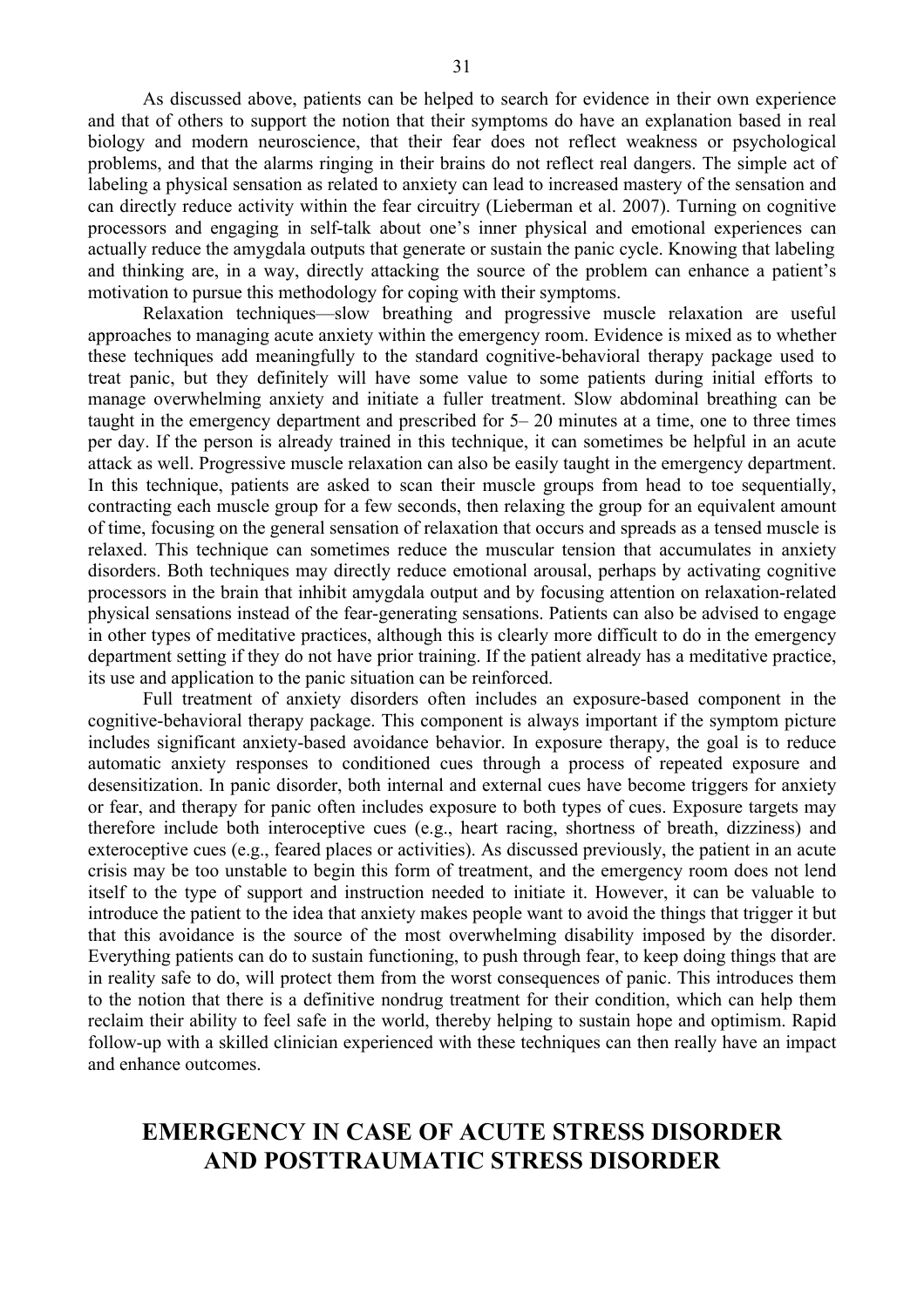Acute trauma creates risk for psychiatric sequelae, whether the nature of the trauma is interpersonal violence, accident, or natural disaster. After a patient is medically cleared, the clinician can assess the patient for psychiatric sequelae and recommend treatment and/or prevention.

As previously noted, increased anxiety and central nervous system activation are normal responses to threat, but when they are particularly intense, prolonged, or disruptive of functioning, diagnosis and treatment of a stress disorder may be appropriate. The American Psychiatric Association (2000) defines two posttrauma disorders: acute stress disorder (ASD) and PTSD. Both require exposure to events that pose threats of death or serious injury and that elicit reactions of intense fear, helplessness, or horror. Additional symptoms can include dissociation or emotional numbing, reexperiencing of the trauma, avoidance, and hyperarousal. ASD must occur within 4 weeks of the trauma and last less then 4 weeks in total. It often evolves into PTSD, which requires symptoms for at least a month, although it can also resolve on its own. Given that ASD is a timelimited condition, treatment may not be needed or can itself be time limited. Insofar as the presence of ASD may predict risk for PTSD, early detection and treatment within emergency settings may be able to prevent subsequent complications that can be quite severe.

### **Evaluation of the Traumatized Patient**

Although this is an evolving area of research, a number of risk factors for development of PTSD from ASD have been identified. A prospective study of 200 assault survivors showed that 17% of participants met criteria for ASD at 2 weeks and 24% of participants met criteria for PTSD at 6 months. Statistically significant predictors at 2 weeks of meeting criteria for PTSD at 6 months included prior psychological problems, low posttrauma social support, greater perceived threat to life, peritrauma emotional responses and dissociation, rumination about the trauma, and negative self-appraisals. Elevated resting heart rate at 2 weeks also was found to predict PTSD at 6 months (Kleim et al. 2007).

The nature of the trauma is also salient when assessing risk for progression to PTSD. Interpersonal trauma, such as rape or assault, carries higher risk than other types, such as natural disasters. This is especially true in women. The relative risk of PTSD from nonassaultive trauma fades with time, but the relative risk from interpersonal trauma does not. History of early-life interpersonal trauma increases risk of PTSD from recent trauma (Breslau 2001).

In evaluating trauma patients, therefore, the clinician needs to clarify the nature of the trauma; unearth past history of depression, anxiety, other psychiatric disorders, or early abuse; and explore trauma-related psychological experiences, such as a feeling of mental defeat and a propensity toward rumination or dissociation. It is critical to ensure rapid follow-up to evaluate for additional risk factors, such as ongoing somatic arousal, and to monitor the recovery process.

Aside from serving as a risk factor for development of PTSD, the nature of the trauma is also relevant insofar as patient behavior may contribute to increased risk of repeated exposure to trauma. Alcohol use, failure to use safety restraints, reckless driving, and impulses to harm self or others all contribute to a patient's emergency department presentation and create risk for future visits. For some patients, the emergency room visit may represent an "intervenable moment" in which behavior contributing to traumatic exposure can be addressed with heightened impact.

It is important to note that ASD and PTSD are not the only psychiatric consequences of trauma. Reactivation or new onset of depression, substance abuse, and even psychosis can occur following trauma exposure. This may be especially true after a natural disaster, which can traumatize an entire community and eliminate system-level supports for patients with mental illness (S.L. Austin and Godleski 1999).

Digging too deeply into the details of the trauma with the patient is not without risks, especially for those patients who cannot remember critical details. Pushing too hard when a patient seems frightened by recollections or cannot recall details might intensify traumatic arousal and thus increase risk for PTSD. A form of critical incident debriefing that pushed the immediate recounting of trauma details was once widely used to help first responders to "debrief " after trauma exposure. However, available evidence does not support the effectiveness of this approach in reducing PTSD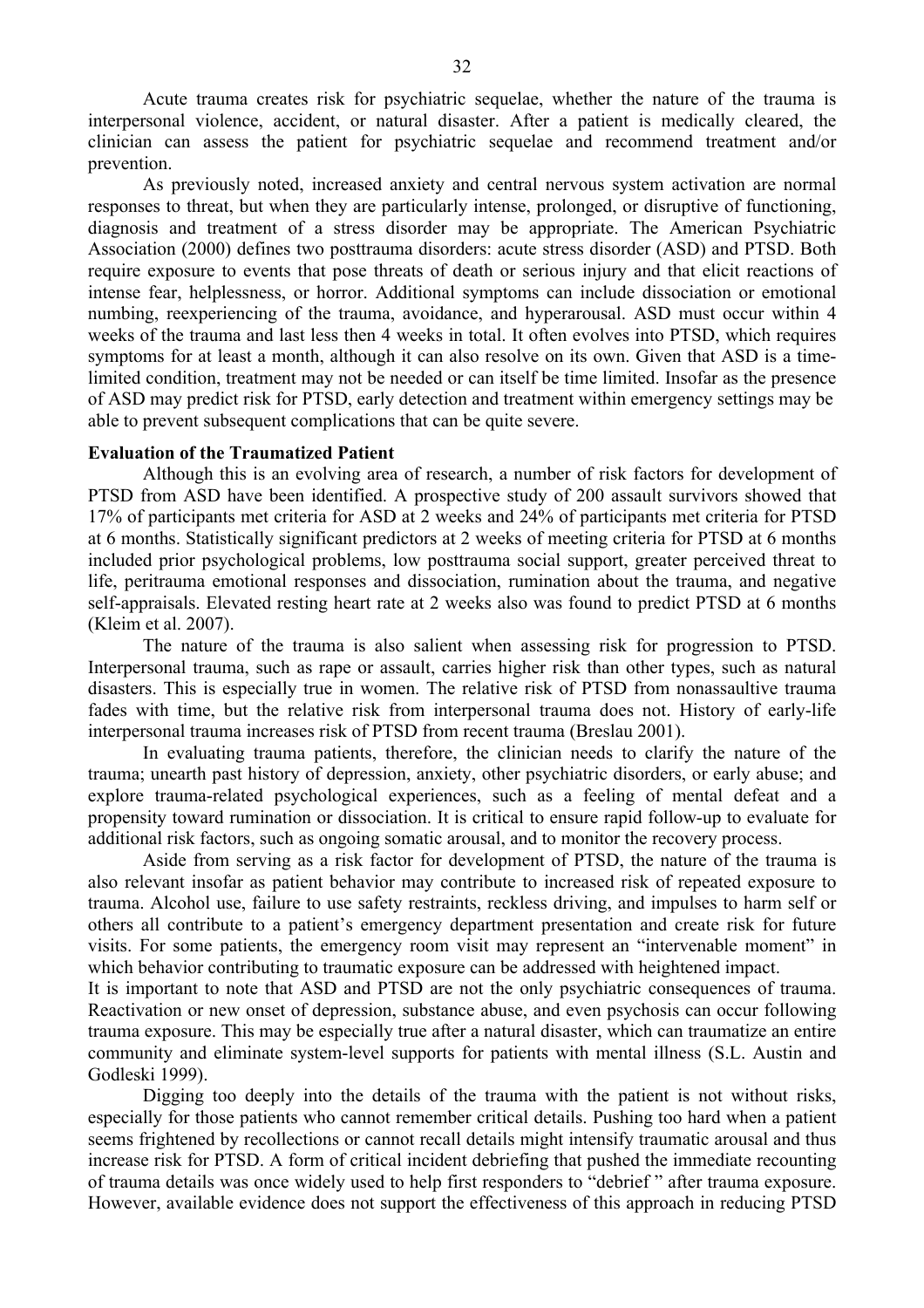risk. Emphasis has shifted toward "psychological first aid," which focuses on immediate physical needs, social support, provision of safety, education, and normalization of acute psychological reactions (Litz and Maguen 2007).

## **Other Anxiety and Anxiety-Related Conditions**

Although panic and trauma have particular salience in the emergency department context, other types of anxiety-related conditions impact the likelihood and nature of patient presentations to the emergency room. All of the anxiety disorders can contribute to heightened fear or worry in the face of physical symptoms and can increase the odds that a patient will appear for emergent care instead of pursuing help through less urgent avenues. Patients with obsessive-compulsive disorder may demonstrate a near-delusional level of concern about germs or infection. Patients with a bloodinjection-injury phobia may faint when in the emergency department for another reason. Patients with generalized anxiety disorder may have a somatic focus for their worry, causing them to present to the emergency room for an evaluation that could wait for a primary care appointment. Similarly, somatoform disorders such as hypochondriasis and somatization also involve intense anxiety about physical symptoms, and even though they are not classified as anxiety disorders, they will bring highly anxious patients into the emergency department. A full discussion of these conditions is beyond the scope of this chapter.

## **Key Clinical Points**

• Anxiety is a common complaint in the emergency department, and anxiety disorders pose a significant burden to the medical system if they are not adequately recognized and treated.

• Panic attacks can be managed without medications, using cognitive and behavioral techniques.

• SSRIs provide relief from most anxiety disorders, although a slow titration to the goal dose may be needed given the propensity of SSRIs to cause anxiety-provoking physical symptoms as these medications are initiated.

• Trauma patients with severe distress or dissociation in the aftermath of trauma exposure, a pretrauma history of mental illness, difficulty returning to normal functioning after the trauma, and signs of autonomic arousal are at highest risk of developing PTSD.

• PTSD risk may be reduced with rapid introduction to cognitive-behavioral techniques and normalization of life rhythms (e.g., sleep) after the traumatic event. There is insufficient evidence at this point to support efforts to prevent PTSD pharmacologically.

• High anxiety does not reduce the likelihood of major medical problems requiring urgent attention and should not divert attention from necessary medical evaluation. High risk may remain even if life-threatening medical illness is ruled out, because anxiety may reflect an underlying psychiatric disturbance that carries high risk for self-harm or harm to others.

# **PSYCHIATRIC EMERGENCY IN CASE OF GRIEF/MOURNING (PATHOLOGICAL INCLUSIVELY)**

Grief, mourning, and bereavement are generally synonymous terms that describe a syndrome precipitated by the loss of a loved one.

Grief can occur for reasons other than the actual death of a loved one. These reasons include (1) loss of a loved one through separation, divorce, or incarceration;

(2) loss of an emotionally charged object or circumstance (e.g. a prized possession or valued job or position);

(3) loss of a fantasized love object (e.g., therapeutic abortion or death of an intrauterine fetus)

(4) loss resulting from narcissistic injury (e.g.. amputation. mastectomy).

CLINICAL HINTS: GRIEF MANAGEMENT AND THERAPY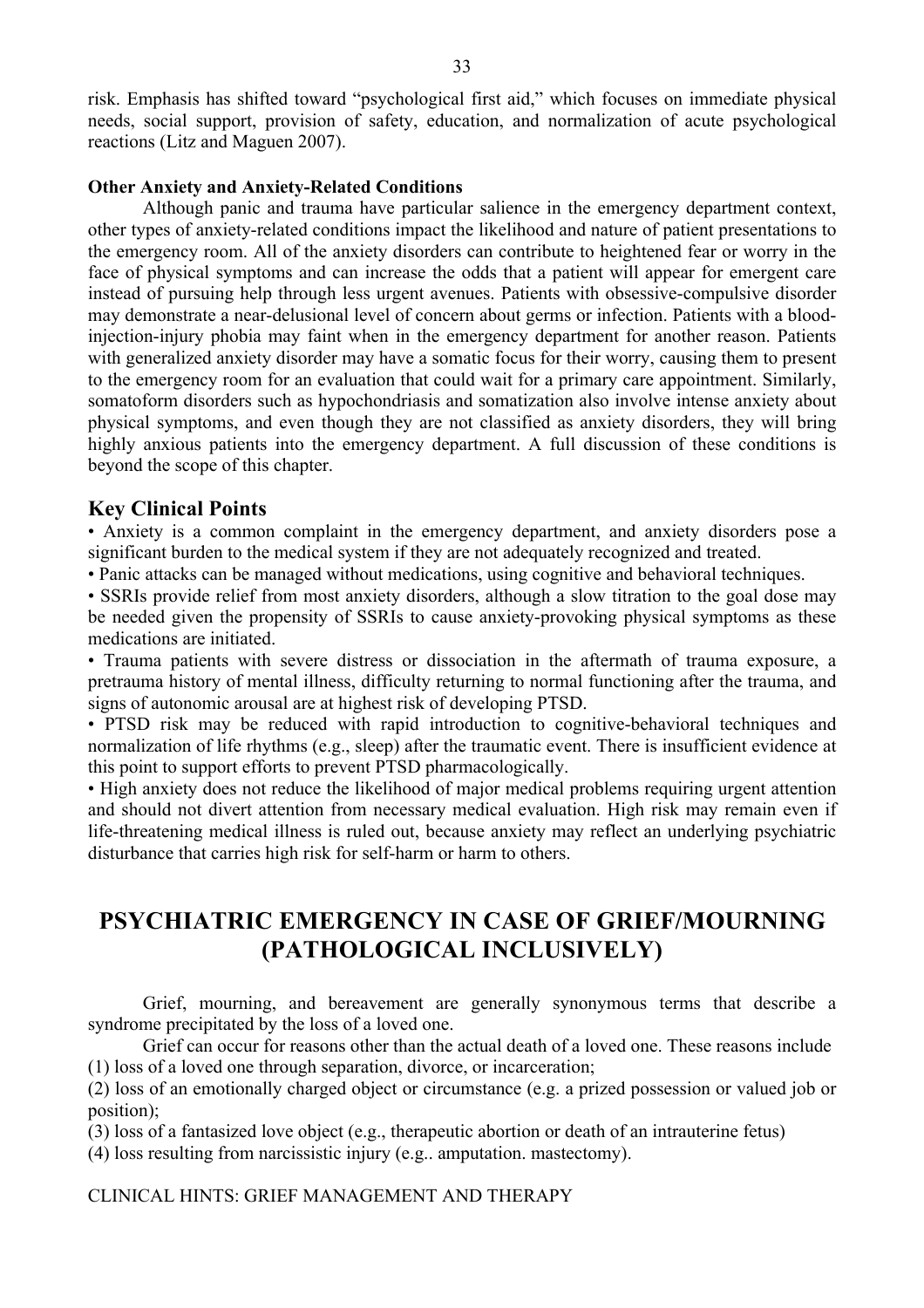- Encourage the ventilation of feelings. Allow the patient to talk about loved ones. Reminiscing about positive experiences can be helpful.
- Do not tell a bereaved person not to cry or get angry
- Try to have a small group of people who knew the deceased talk about him or her in the presence o f the grieving person.
- Do not prescribe antianxiety or antidepressant medication on a regular basis. If the person becomes acutely agitated, it is better to offer verbal comfort than a pill. However; small doses of medications (5 mg of diazepam (Valium) may help in the short term.
- Frequent short visits are better than a few long visits.<br>• Be aware of delayed grief reaction which occurs s
- Be aware of delayed grief reaction, which occurs some time after a death and may be marked by behavioral changes, agitation, lability of mood, and substance abuse. Such reactions may occur close to the anniversary' of a death (anniversary reaction).
- An anticipatory grief reaction occurs in advance of loss and can mitigate acute grief reaction at the actual time of loss. This can be a useful process if it is recognized when occurring.
- Be aware that the person grieving for a family member who died by suicide may not want to talk about his or her feelings of being stigmatized.

**Grief and Bereavement** can be classified in the following stages by authors:

# **John Bowlby**

- 1. **Numbness or protest.** Characterized by distress, fear and anger. Shock may last moments, days, or months.
- 2. **Yearning and searching for the lost figure.** World seems empty and meaningless, but selfesteem remains intact. Characterized by preoccupation with lost person, physical restlessness, weeping, and anger. May lost several months or even years.
- 3. **Disorganization and despair.** Restlessness and aimlessness. Increase in somatic preoccupation, withdrawal, introversion, and irritability. Repeated reliving of memories.
- 4. **Reorganization.** With establishment of new patterns, objects, and goods, grief recedes and is replaced by cherished memories. Healthy identification with deceased occurs.

# **CM Parkes**

- 1. **Alarm.** A stressful state characterized by physiological changes (e.g., rise in blood pressure and heart rote); similar to Bowlby's first stage.
- 2. **Numbness.** Person appears superficially affected by loss but is actually protecting himself or herself from acute distress.
- 3. **Pining (searching).** Person looks for or is reminded of the lost person. Similar to Bowlby's second stage.
- 4. **Depression.** Person feels hopeless about future, cannot go on living, and withdraws from family and friends.
- 5. **Recovery and reorganization.** Person realizes that his or her life will continue with new adjustments and different goods.

| Loss of a parent |                                                     | Loss of a child |                                       |
|------------------|-----------------------------------------------------|-----------------|---------------------------------------|
| $\bullet$        | Phase of protest. The child $\cdot$                 |                 | Could be an experience more           |
|                  | wants very strong his lost                          |                 | intense then the loss of an<br>adult. |
|                  | parent back.                                        |                 |                                       |
| $\bullet$        | Phase of desperation. The child $  \bullet \rangle$ |                 | The emotions of gilt<br>and           |
|                  | fills lost of hope, withdrawal                      |                 | helplessness<br>be<br>can             |
|                  | and apathy.                                         |                 | overwhelming.                         |
|                  | Phase of detachment. The child   •                  |                 | Appear the phases of shock,           |

# **Parent's and in children's grief**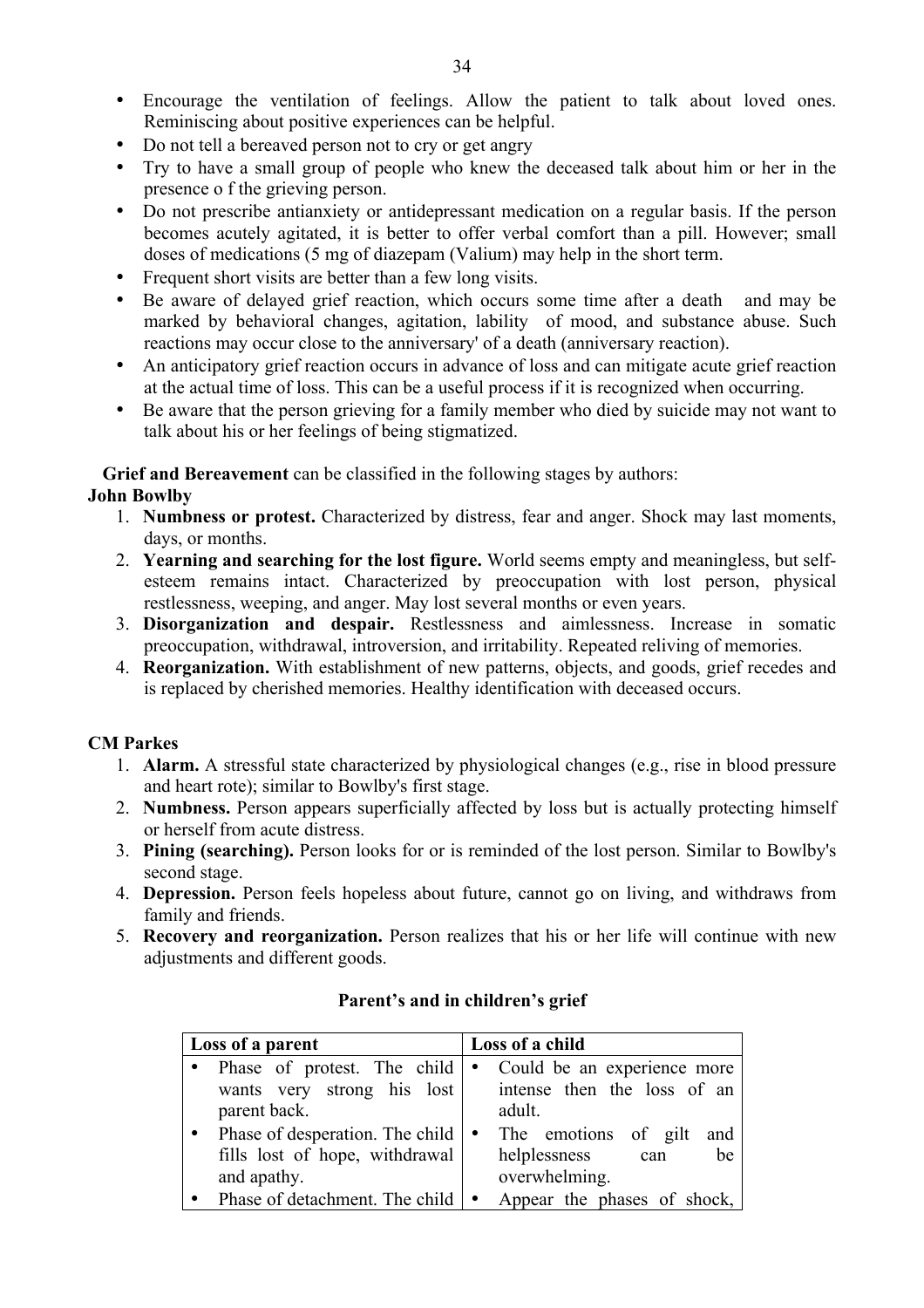| gives away the emotional<br>attachment towards the lost        | negation, mania, negotiation<br>and acceptance.                        |
|----------------------------------------------------------------|------------------------------------------------------------------------|
| parent.<br>The child can transfer his need                     | The manifestation of grief can<br>last for the entire life.            |
| in a parent onto one o another $\vert \bullet \vert$<br>adult. | Almost 50% of marriages in<br>which a child died end up in<br>divorce. |

## **Grief Versus Depression**

| Grief<br><b>Depression</b>                                         |                |  |
|--------------------------------------------------------------------|----------------|--|
| Normal identification<br>Abnormal overidentification<br>with       |                |  |
| deceased. Little ambivalence<br>deceased.<br>with                  | Increased      |  |
| toward deceased.<br>ambivalence and unconscious                    |                |  |
| anger toward deceased.<br>Crying, weight loss, decreased           |                |  |
| libido, withdrawal, insomnia,<br>Similar.<br>$\bullet$             |                |  |
| decreased<br><i>irritability</i> ,                                 |                |  |
| concentration and attention.                                       |                |  |
| Suicidal ideas rare.<br>Suicidal ideas common.                     |                |  |
| Self-blame relates to<br>Self-blame is global.<br>how              |                |  |
| deceased was treated.                                              |                |  |
| Person thinks he or she is<br>No global<br>feelings<br>of          |                |  |
| worthlessness.<br>generally bad or worthless.                      |                |  |
| Usually evokes interpersonal<br>Evokes empathy<br>and<br>٠         |                |  |
| annoyance or irritation.<br>sympathy.                              |                |  |
| Symptoms abate with time.<br>Symptoms do not abate and             |                |  |
| Self-limited. Usually clears<br>may worsen. May still              | be             |  |
| within 6 months to 1year.<br>present after years.                  |                |  |
| Vulnerable to physical illness.<br>Vulnerable to physical illness. |                |  |
| Responds to reassurance and<br>not respond<br>Does<br>٠            | to             |  |
| social contacts.<br>reassurance and pushes away                    |                |  |
| social contacts.                                                   |                |  |
| Not helped by antidepressant<br>Helped by<br>٠                     | antidepressant |  |
| medication.<br>medication.                                         |                |  |

# **Psychiatric emergency in natural disasters**

Psychological disturbances in crisis and disasters occupy a special place due to the fact that in the same time they could affect a large number of persons that can disorganize the entire activity of helping procedures. This determinates the need of operative evaluation of the conditions of those who suffer, the prognosis of the determined disorders, and the possible treatment activities.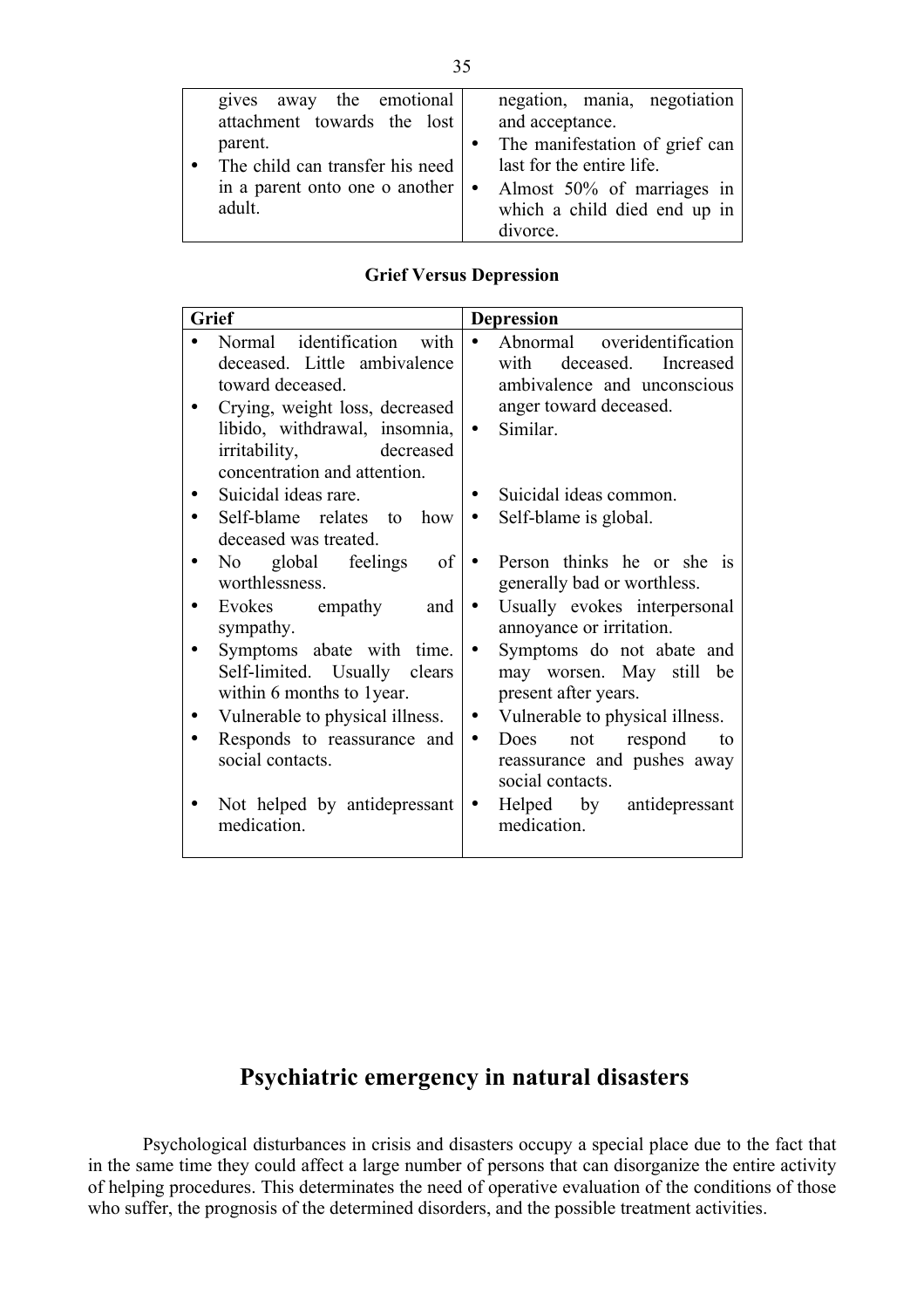By extreme conditions, in this cases, we understand the life, health and well being threatening situations of a important group of population, conditioned by cataclysms, disasters, crashes, the use by the enemy of different weapons of mass destruction in case of war. Any extreme actions are considered catastrophic when it causes massive destructions, causes death, injuries or suffering to a huge number of populations. The World Health Organization defines a disaster as a situation, characterized by a serious unexpected danger to the society health.

The psychopathological disturbances in extreme situations have a lot in common with the clinical disturbances that develop in regular situations. But in the same time, there are big differences too. In the first place, as a result of multiple psycho-traumatizing factor actions that happen in extreme situation, it affects a huge number of persons. In the second place, the clinical picture does not have an individual character, as in common psycho-traumatizing conditions and it is narrowing to a little number of psychiatric manifestations. One of the particularities is that despite of developing a psychological disturbance and the continuing danger situation, the suffering person should continue to actively fight with the results of the disaster for surviving and for maintaining the relatives and others lives.

Reactive states, which arise in calamities and catastrophes, are a part of a big group of psychiatric disturbances, which include neurotic and patho-characterological reactions, reactive neurosis and psychosis.

The acute and powerful traumatic actions usually correlate with the disaster situation, where it appears the fear for one's life and for the health of relatives. One of the main particularity of this traumas is that it's not current for the personality and do not relate with the premorbid. The situation of terror touches more the emotional part and it appears as a intense processing of the personality, a reaction that appears in a reflector way.

Judging by the clinical picture of the psychiatric disturbances we can split them in two groups: with non-psychotic and psychotic futures.

All the patients with psychotic futures after the first aid are referred to the medical group and if possible evacuated. Those with psychogenic disturbances, which need medical help, are referred to the institutions next to the location of the disaster.

From the moment of offering the first aid by the psychiatric mobile group, it is recommended to organize psychiatric offices or departments in the ambulatory health services centers next to the disasters zone, where the suffering ones and the ones participating in activities of recovery and help can refer. These departments can meet the diagnostic and treatment functions for short duration of the psychiatric borderline disturbances. In these cases is necessary to predict the general and the provisory hospitalization of the persons that need psychiatric help.

As solving the life-threatening situations and reducing the possibility of reactive psychosis, the importance of organizing a psychotherapeutic work among the population increases, in the hospitals next to the suffered region and in the evacuation spaces. In this locations should be included doctors from the psychiatric, neurologic and general medicine institutions.

For the reaction to adaptation and for the neurotic disturbances the goal of any psychiatric and medico-psychological action is prophylaxis of psychological maladjustment, psychiatric and psychosomatic disorders. But it is not necessary a special treatment at a professional: it is needed a consultation for a differential diagnosis of his/hears health. In these cases, in line with solving the traumatic actions could be additionally used psycho-correction, psychotherapy, cognitivebehavioral and others. Sometimes there is need in a short rest, physiotherapy, reflexo-therapy. Can be indicated nootropic, adaptogenic drugs, which have the effect as treatment and prophylaxis, also tranquilizers and psychostimulants.

In the cases of neurotic reactions, the main aim of the treatment is reducing the anxiety and the fear, adaptation to life and activity of the person in the condition of persisting psychogenic factors. This is achieved by administrating tranquilizers, antidepressant drugs with a universal action of calming and psychotherapy. The most efficient psychotherapeutic method in these cases is cognitive psychotherapy. The method take into consideration the particularities of the suffering ones, that need to talk about the catastrophe, about the most important and most terrifying scenes to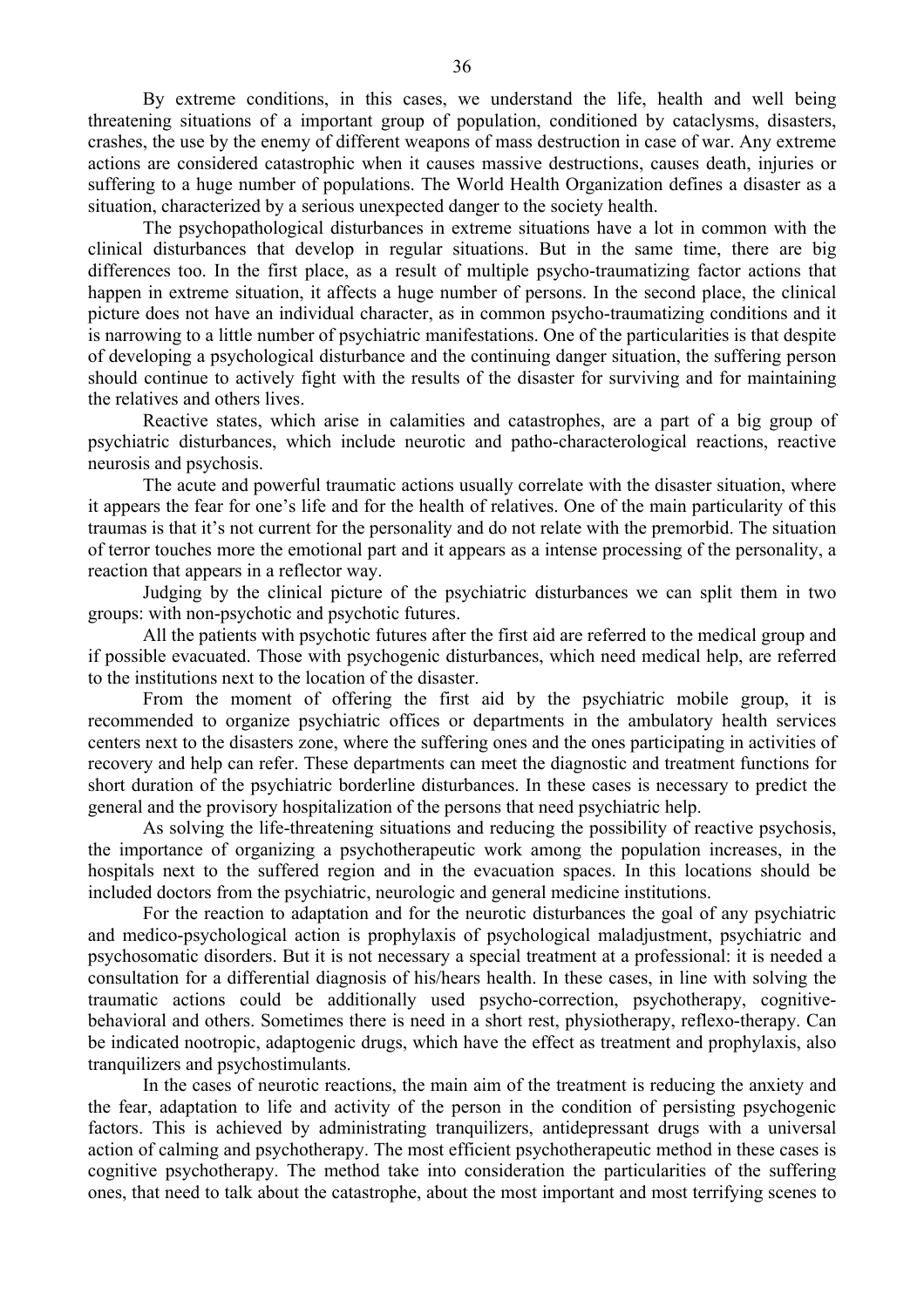them. Active questions, careful and kind listening, "evoking" the most unpleasant emotions permits to decrease the affective tension, to structure the emotions and activating the goal oriented activity of the suffering ones.

In case the situation settles down the psychiatric and medico-psychological help is offered to the ones that seek it. In this period the specialized psychiatric help group is included in work. Reactive prolonged psychoses need treatment in hospital.

The only principle of undergoing psychotherapy in case of psychological maladjustment in cataclysms, the clinical manifestation in different types of psycho-neurological and psychosomatic borderline disturbances, is a differential combination of methods, mostly in symptomatic, personality and social-orientated direction.

In case of neurotic reactions and other neurotic disturbances are used different types of individual and group psychotherapy personality-oriented of short duration, which totally achieves the etiopathogenetic action for understanding and solving the reasons and mechanisms of psychological maladjustment.

For reducing and solving the neurotic disturbances it is used the hypnosis, autogenic training, behavioral methods and other. With hypnotic suggestion could be addressed almost any neurotic symptom. The autogenic training it is indicated mostly for the neuroasthenic disturbances. The behavioral methods are very efficient in solving the obsessive-phobic disturbances. Rational psychotherapy it is utilized independently or in conjunction with other methods. The work is done with the logical thinking of the patient, as a treatment factor is used the doctors authority, persuading, repersuading, explicating etc. The tight link between biological, psychological and social factors in the maladjustment mechanism in those who suffered in calamities and catastrophes defines the complex character of the therapy.

# **PSYCHIATRIC EMERGENCY IN CASE OF REFUSE OR ABUSE IN ALIMENTATION**

### **Anorexia nervosa**

Anorexia nervosa is a major psychiatric emergency, being a rare psychiatric condition "in which a fatal end is real possibility". Anorexia nervosa is a predominantly adolescent disorder, which affects usually girls, 12 to 25 years old, and a little percent of boys. In the clinical picture we see psychological anorexia – the patient fights against his appetite, and the repulsion to food appears not only at ingestion or having in their site of view, but also when he represents it (think about it): amenorrhea – usually, oligomenorrhea with hypomenorrhea; important decrease in weight and anemia. A disorder which was considered for a long time being a endocrine one (a form of hypophysis and ovarian insufficiency), the modern investigations proved that is a psychiatric disorder, the endocrine changes being secondary and having a later onset. The psychopathological manifestations in anorexia nervosa can be attributed rather then otherwise to a type of reaction that develops in some cases as a neurosis and in other cases as a psychosis (or as a manifestation of a psychosis), having in background a disharmonic personality, the disorder is a particular form of adolescent crisis. Clinical phenomenology and the good social insertion of the patient (the adolescent girls with anorexia nervosa are hyperactive physically and intellectually), and the favorable evolution rather exclude the psychotic process, where the food-intake refuse is secondary to the manifestations of delusional thoughts. The refusal of maintaining at, or above a certain minimal normal weight for she's age and height (i.e., weight loss that leads to maintaining the body weight at a lower then 85% of the expected or incapacity to increase the expected weight during the growth period that leads to a body weight less then 85% from the expected one).

From the psychopathological point of view, the disturbances are polymorph and include: A. Intense fear to not gain in weight or to become obese, even if she's underweight;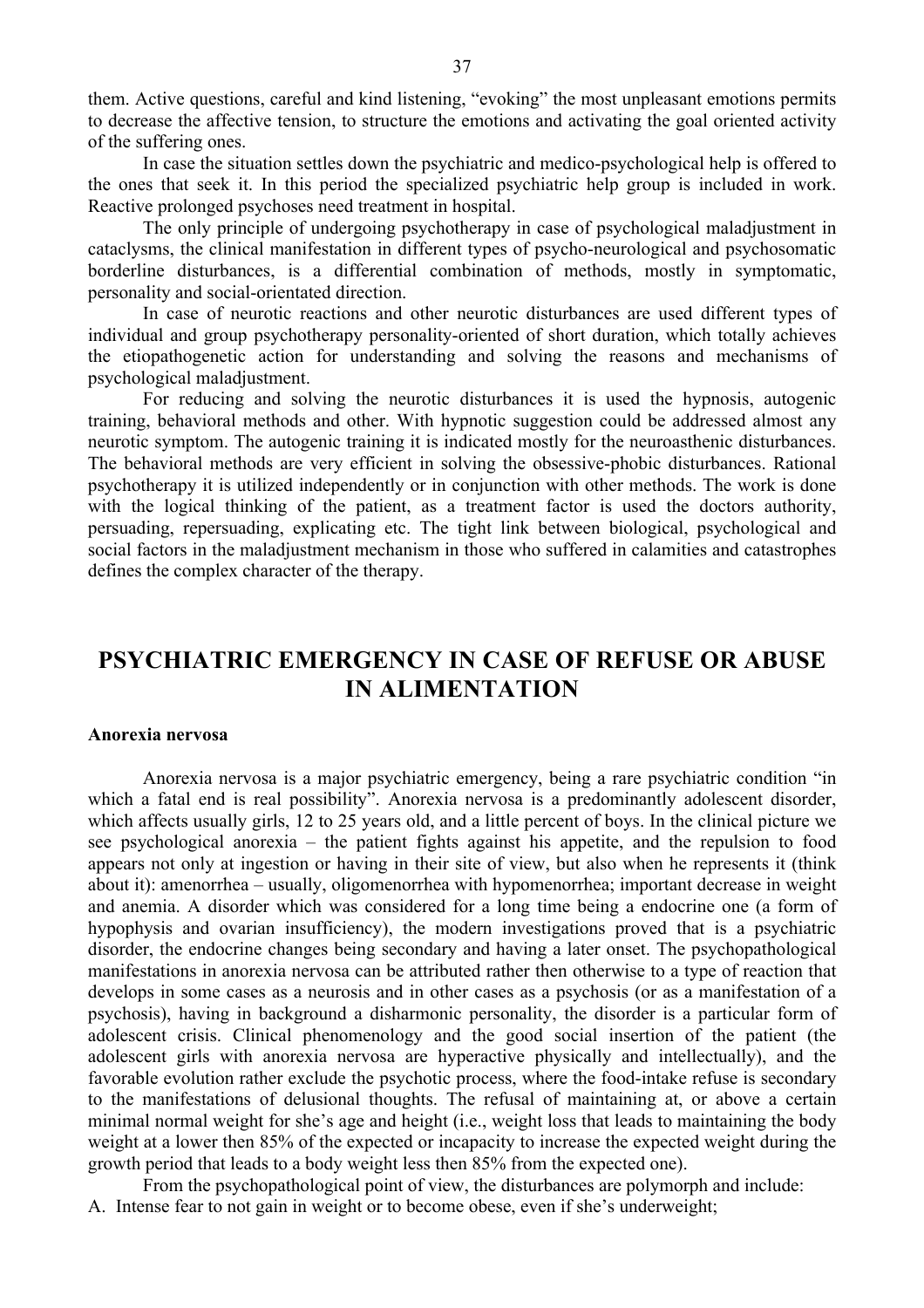- B. Disturbances of the way in which is experienced own weight or body shape, not due to influence of weight or body shape on self evaluation or denying the seriousness of low body weight;
- C. Women in post-menarche, amenorrhea, which means the absence of at list three consecutive menstrual cycles. (A woman is considered that has amenorrhea if menses occur only after the administration of hormones, for example estrogens).

## **First aid**

- 1. Individual and family psychotherapy
- 2. Treatment with insulin in low doses
- 3. Tranquilizers
- 4. Sedative neuroleptics
- 5. Antidepressants

## **ICD-10 Diagnostic Criteria for Anorexia Nervosa**

A. There is weight loss or, in children, a lack of weight gain, leading to a body weight at least 15% below the normal or expected weight for age and height.

B. The weight loss is self-induced by avoidance of "fattening foods."

C. There is self-perception of being too fat, with an intrusive dread of fatness, which leads to a self-imposed low weight threshold.

D. A widespread endocrine disorder involving the hypothalamicpituitary-gonadal axis is manifest in women as amenorrhea and in men as a loss of sexual interest and potency. (An apparent exception is the persistence of vaginal bleeds in anorexic women who are on replacement hormonal therapy, most commonly taken as a contraceptive pill.)

E. The disorder does not meet Criteria A and B for bulimia nervosa.

## **Comments**

The following features support the diagnosis but are not essential elements: Self-induced vomiting, self-induced purging, excessive exercise, and use of appetite suppressants or diuretics. If onset is prepubertal, the sequence of pubertal events is delayed or even arrested (growth ceases in girls, the breasts do not develop and there is a primary amenorrhea; in boys, the genitals remain juvenile). With recovery, puberty is often completed normally, but the menarche is late.

## **Atypical anorexia nervosa**

Researchers studying atypical forms of anorexia nervosa are recommended to make their own decisions about the number and type of criteria to be fulfilled.

## **Treatment of Anorexia Nervosa**

Inpatient care is indicated not only for physiological abnormalities, but also to provide 24 hour treatment, management, and containment for the intensively ingrained behavioral abnormalities, such as starving, compulsive exercising, and purging, which often have failed to respond to even full-day programs. At weights below 20 percent less than healthy, except under unusual circumstances, most patients require inpatient care, especially if the eating disorder is recurrent or associated with significant psychological or medical comorbidity. Even full-day or partial hospital programs may not provide adequate containment to produce recovery but are increasingly used in the spectrum of care.

Controversy exists concerning the propriety and use of treating treatment-reluctant patients on an involuntary basis through legal commitment. Approximately 10 to 15 percent of cases in large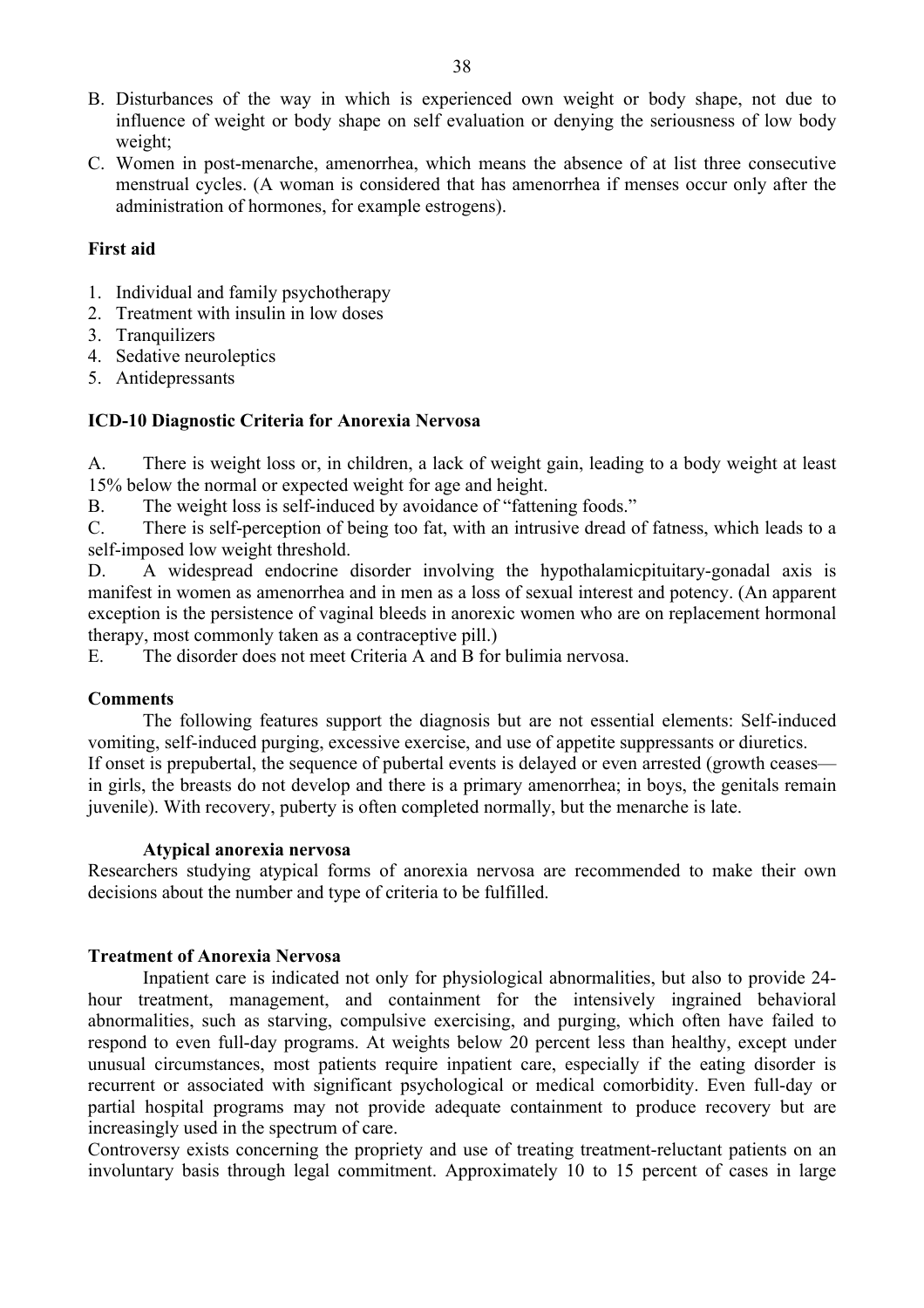treatment programs require involuntary treatment. In life-threatening cases, involuntary treatment is appropriate when persuasion alone fails to get the patient to agree to accept treatment.

Reluctance of some third-party payers to authorize ongoing care for severely ill anorexia nervosa patients presents a formidable challenge to patients, families, and clinicians. As lengths of stay have decreased for anorexia nervosa due to insurance restrictions, relapse rates have increased. Effective state and federal parity laws, as well as judicial decisions, may help. A federal district court–level decision ruling that medical benefits should be made available to patients with anorexia nervosa until they reach 85 percent of healthy weight has been underutilized as a precedent for accessing medical benefits for the starvation associated with anorexia nervosa.

Typical anorexia nervosa patients can transition to partial hospital from inpatient care at 85 percent of healthy weight, but exceptions occur. The essential difference between partial hospital and inpatient care is the length of treatment during the 24-hour day, not the intensity of treatment or the adequacy of a multidisciplinary staff. Short-term successful treatment appears directly related to the number of hours per day and number of days per week of containment and treatment. Going from 5 to 4 days per week in day programs has resulted in approximately 25 percent less effectiveness.

Regarding exceptions to hospital care, research is currently under way to examine the effectiveness of supervised family-based outpatient treatment, in which highly motivated, involved, carefully instructed, and closely supervised parents may supervise the refeeding of young adolescent patients—the so-called Maudsley model, now administered in a structured treatment protocol and often successful. Data from these studies may influence treatment practices in the future.

### **Bulimia nervosa**

This disorder includes the following futures:

A. Recurrent episodes of binge eating. An episode of binge eating is characterized by both of the following:

(1) Eating, in a discrete period of time (e.g., within any 2-hour period), an amount of food that is definitely larger than most people would eat during a similar period of time and under similar circumstances

(2) a sense of lack of control over eating during the episode (e.g., a feeling that one cannot stop eating or control what or how much one is eating)

B. Recurrent inappropriate compensatory behavior in order to prevent weight gain, such as selfinduced vomiting; misuse of laxatives, diuretics, enemas, or other medications; fasting; or excessive exercise.

C. The binge eating and inappropriate compensatory behaviors both occur, on average, at least twice a week for 3 months.

D. Self-evaluation is unduly influenced by body shape and weight.

E. The disturbance does not occur exclusively during episodes of Anorexia Nervosa.

### **First aid**

- 6. Individual and family psychotherapy
- 7. Treatment with insulin in low doses
- 8. Tranquilizers
- 9. Sedative neuroleptics
- 10. Antidepressants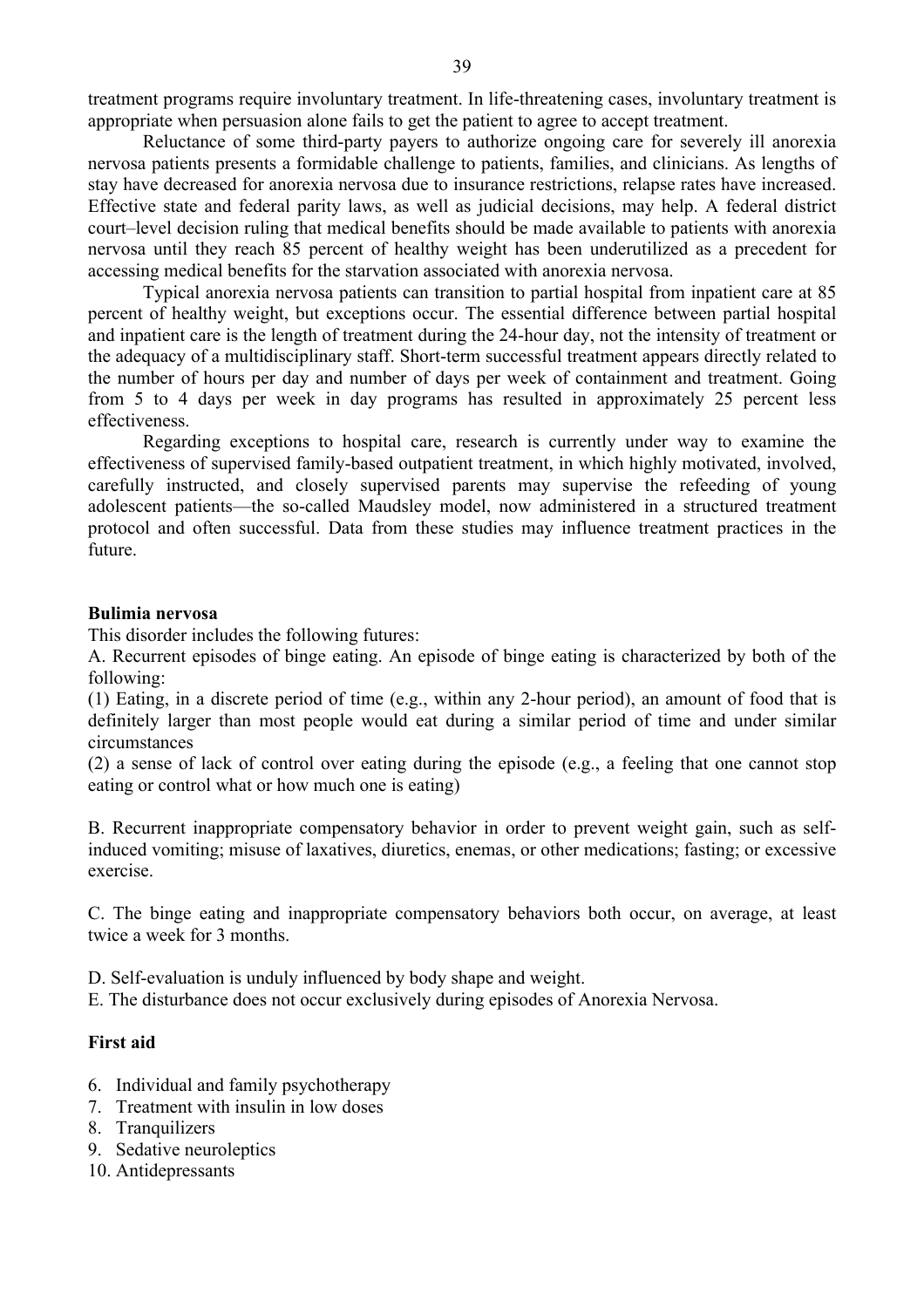## **ICD-10 Diagnostic Criteria for Bulimia Nervosa**

- A. There are recurrent episodes of overeating (at least twice a week over a period of 3 months) in which large amounts of food are consumed in short periods.
- B. There is persistent preoccupation with eating and a strong desire or a sense of compulsion to eat (craving).
- C. The patient attempts to counteract the "fattening" effects of food by one or more of the following:
	- 1) self-induced vomiting
	- 2) self-induced purging
	- 3) alternating periods of starvation
	- 4) use of drugs such as appetite suppressants, thyroid preparations, or diuretics; when bulimia occurs in diabetic patients, they may choose to neglect their insulin treatment
- D. There is self-perception of being too fat, with an intrusive dread of fatness (usually leading to underweight).

### **Atypical bulimia nervosa**

Researchers studying atypical forms of bulimia nervosa, such as those involving normal or excessive body weight, are recommended to make their own decisions about the number and type of criteria to be fulfilled.

### **Treatment of Bulimia Nervosa**

Psychiatric hospitalization is only occasionally indicated for the treatment of normal weight patients with bulimia nervosa. Exceptions are the presence of intractable symptoms producing significant physiological impairment, repeated failure to respond to competent outpatient treatment, suicidality, and the presence of complicating comorbidities, especially borderline personality disorder, substance abuse, and mood disorders. Fifteen percent of recent and less severe cases of bulimia nervosa have responded to four sessions of psychoeducation emphasizing healthy nutrition with relief of bulimic symptoms and behaviors. Up to 20 percent respond to guided self-help programs using professionally prepared manuals, psychoeducation, and cognitive-behavioral principles. For the average moderately severe case of bulimia nervosa, cognitive-behavioral therapy has been clearly documented as an effective treatment that is superior to other forms of psychotherapy or psychopharmacology alone. Of concern is the fact that relatively few clinicians have currently received adequate training in cognitive-behavioral psychotherapy skills. Cognitivebehavioral therapy has been effective in both individual and group formats, with short-term abstinence reported by 40 to 50 percent of cases treated with cognitive-behavioral therapy and symptom reduction to a lesser degree reported in higher percentages. If patients show little response to cognitive-behavioral therapy after approximately eight sessions, studies suggest that adding an SSRI will improve outcome. At times, other psychotherapies, especially interpersonal psychotherapy, may be most useful. Psychodynamically informed psychotherapies have not yet been well studied for bulimia nervosa, but experienced clinicians value psychotherapeutic tactics derived from psychodynamic perspectives, particularly relational therapies, self-psychology, and focal analytic therapies. Enhancing motivation is a key early treatment element. For adolescents living with their parents, family therapy using the **Maudsley model** may be effective, but in comparison with cognitive-behavioral therapy, the latter has the slight advantage of offering a more rapid reduction of bingeing, lower cost, and greater patient acceptability.

Antidepressants have been shown to be effective for symptom reduction in bulimia nervosa, with approximately 60 percent experiencing some symptom reduction. However, their use as a sole therapy is not adequate to effectively treat most patients, as relatively few patients become abstinent of binge eating and purging on medication alone, and most relapse if the medication is discontinued. Among the SSRIs fluoxetine (Prozac) has been the most extensively studied, and higher doses—60 to 80 mg per day—appear to be more effective than the 20- to 40-mg per day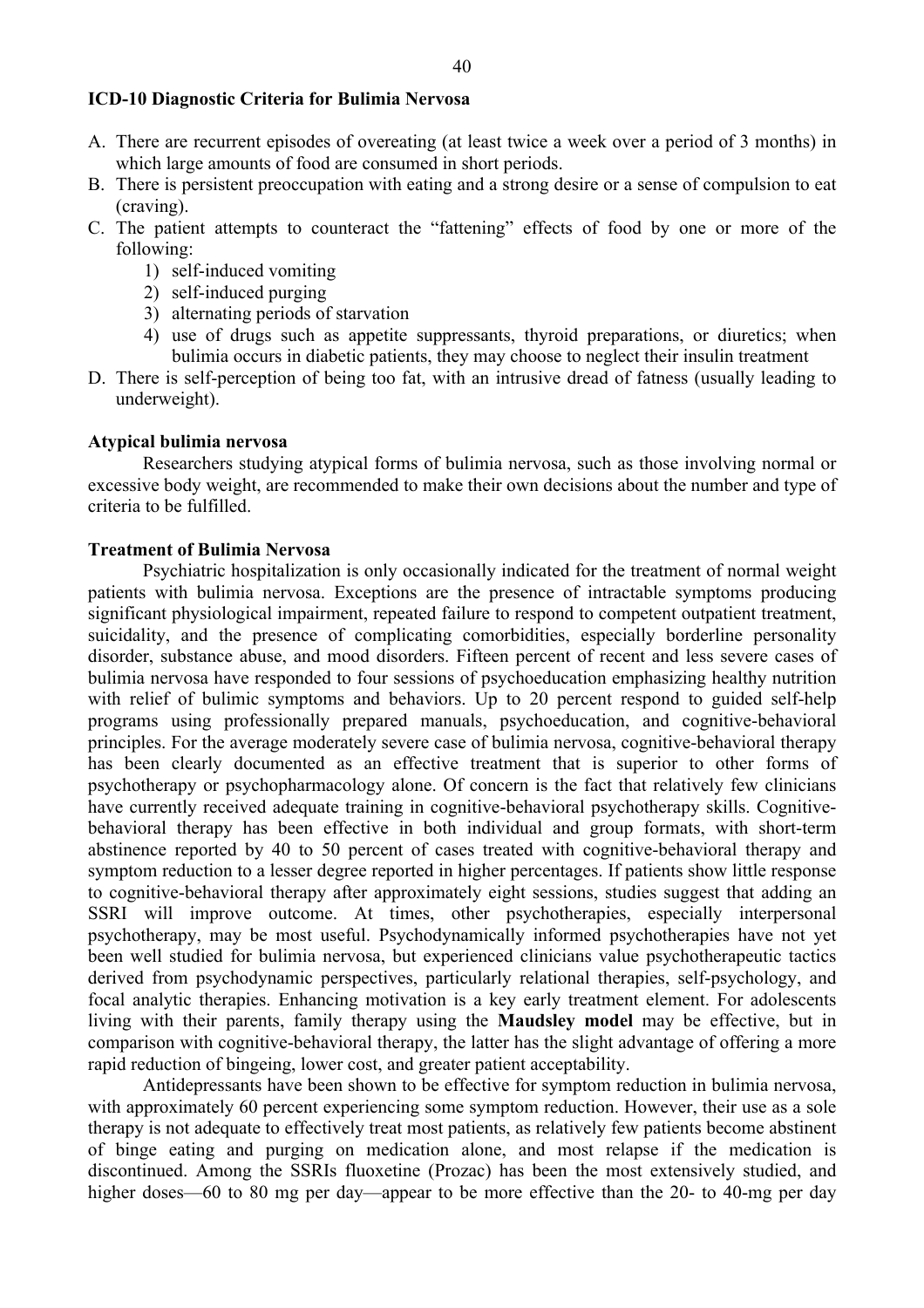traditional antidepressant dose if there are OCD components. In addition, TCAs monoamine oxidase inhibitors (MAOIs), and atypical antiepileptic agents such as topiramate (Topamax) have been effective in randomized-controlled trials, although generally more problematic due to side effects and potential for suicide by overdose. Bupropion (Wellbutrin) is relatively contraindicated due to an increased risk for seizures in patients with bulimia nervosa. In practice, if results from the initial medication trials are inadequate, clinicians have found that empirically trying several medications in sequence yields better results. If results are beneficial, a minimum of 6 months to a year or more on medication is suggested, preferably in conjunction with cognitive-behavioral therapy. Some patients who are unresponsive to any other medication may benefit from a carefully monitored trial of ondansetron (Zofran), an antiemetic that directly affects vagus nerve function. Studies in which bulimic patients have been treated with both evidence-based psychotherapy and conjoint psychopharmacology show small but important benefits over cognitive-behavioral therapy

alone and, especially, over medications alone.

# **The Cognitively Impaired Patient**

The patient with cognitive impairment presents unique challenges in emergency psychiatry. Many discrete psychiatric illnesses are associated with cognitive impairment. Thus, the differential diagnosis of cognitive impairment is broad, covering many, often overlapping diagnostic categories and forcing the physician to consider many possibilities. In addition, the "core deficit" of cognitive impairment may be less dramatic in its emergency presentation than the more "disruptive" clinical states (e.g., psychosis, mania, motor agitation, violence against self and/or others) that may be the initial focus of clinical attention. Therefore, the clinician encountering numerous disruptive clinical states in an emergency setting must keep in mind the possibility of an underlying cognitive disorder as explanatory for the bulk of the patient's clinical problems.

Clinical disposition of the emergency presentation of cognitive impairment may be quite varied and sometimes challenging, and may include the emergent use of psychopharmacology, medical or surgical admission with psychiatric psychosomatic medicine consultation, medicalpsychiatric unit admission, psychiatric unit admission, or placement in alternative models of supervised living. By necessity, the definitive psychiatric diagnosis and longtem management plan may not always be achievable in the emergency setting; initial assessment and intervention, however, remain crucial to the eventual definitive disposition of these cases. As the population has aged, the prevalence of cognitive disorders has increased Blennow et al. 2006). Therefore, mastery of the emergency management of these patients is a clinical imperative.

# **Emergency in case of cognitively impaired patient:**

# **delirium tremens**

According to DSM-IV-TR, delirium is a subacute to acute-onset condition characterized by circadian disturbances, cognitive impairment, altered level of arousal and attention, and a variable course. The keys to a diagnosis of delirium are the acute or subacute onset and the fluctuating course. Although delirium is invariably the consequence of one or more systemic disturbance(s), the most important "static" risk factor for the development of delirium is preexisting dementia, a concept that can be understood as the "vulnerable brain" or "decreased cognitive reserve" (Engel and Romano 2004). Even though delirium presents with an acute or subacute onset, it can become chronic if the underlying systemic cause is not reversed. Although the dementia patient is highly vulnerable to the development of delirium, delirium occurs in patients without dementia as well.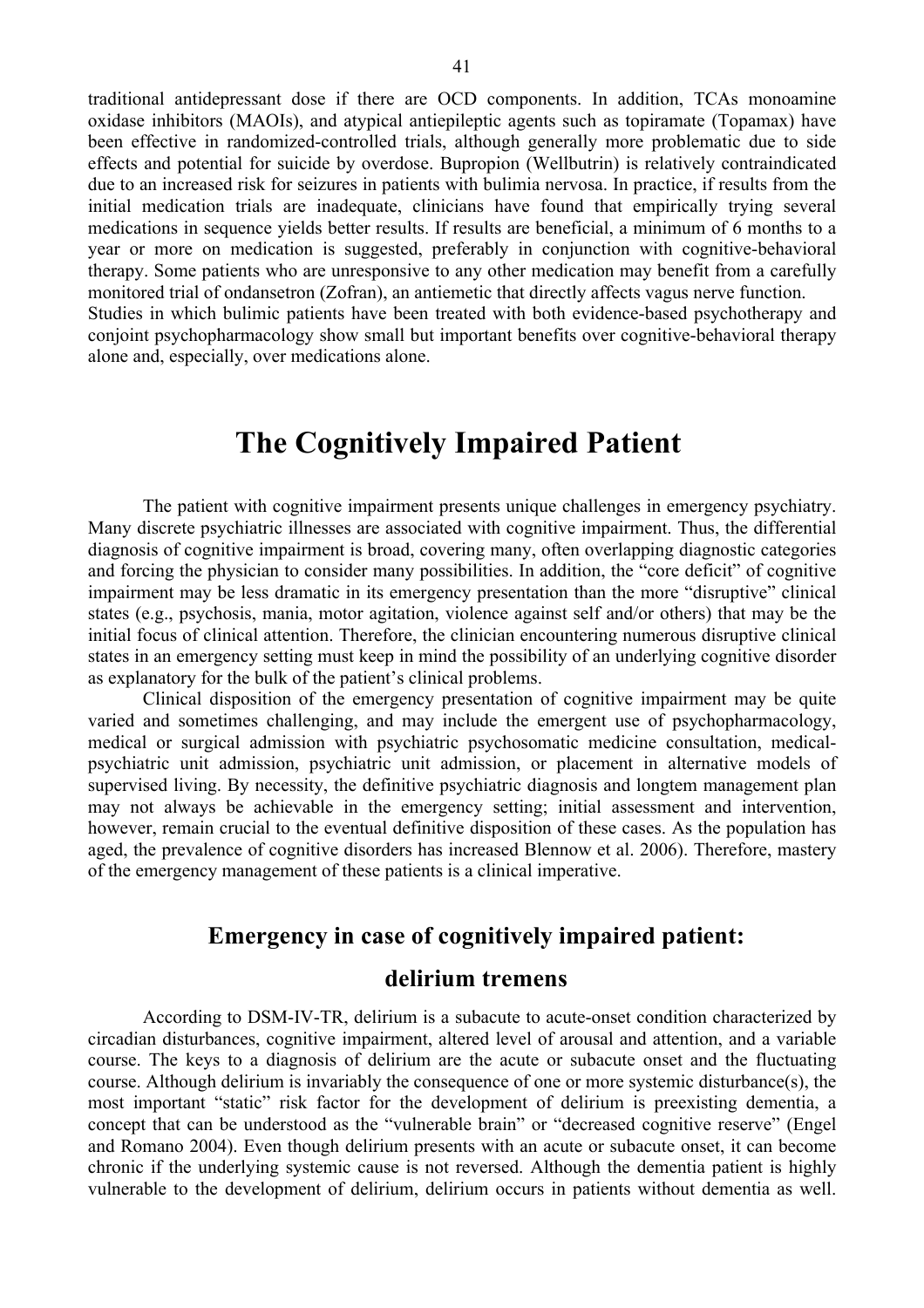Therefore, emergency presentation of delirium mandates an efficient but thorough clinical search for the implicated systemic disturbance(s). The associated systemic disturbance(s) in delirium may not be evident initially; however, delirium should be managed actively and syndromally while the search for systemic precipitants proceeds apace. Due to the myriad causes of delirium, the workup must be thorough and is ideally initiated in the emergency department. Because delirium is the psychiatric manifestation of systemic illness, the focus of clinical inquiry must cover many possible organ systems. Treatment of delirium must be initiated promptly, even before the systemic disturbances associated with its onset are determined and reversed. Patients may remember the delirium episode, and delirium is often quite frightening to family members.

### *Alcohol and/or Drug Disorders*

Various substance-related conditions may present with cognitive impairment. Alcohol or drug intoxication may result in temporary cognitive impairment. Alcohol "blackouts" (brief periods of amnesia associated with alcohol dependence) may lead to emergency evaluation. Withdrawal from alcohol, sedatives, or hypnotics may present with frank delirium and autonomic instability (Engel and Romano 2004).

### *Alcohol Withdrawal*

Alcohol withdrawal is the most common presentation in this category and may be complicated both by the possibility of high blood alcohol levels and by concomitant stimulant use or simultaneous withdrawal from another substance. Combativeness and aggression can be seen in both alcohol intoxication and withdrawal, yet the typical return of stability in a severely intoxicated alcohol-dependent patient as the BAL normalizes is a familiar picture to those working in the emergency department. The BAL at which withdrawal appears varies from patient to patient and can begin in as little as 6 hours from the last drink in chronic alcoholics. The withdrawal syndrome is characterized by autonomic instability with elevated blood pressure, tachycardia, and profuse sweating; gastrointestinal symptoms with nausea, vomiting, and diarrhea; and CNS activation with anxiety and tremor. Hallucinations and seizures, typically single grand mal events, can herald more serious withdrawal complications. After 48–72 hours, about 5% of patients in alcohol withdrawal will develop a syndrome known as delirium tremens (DTs), which includes hallucinations (usually visual), delirium, and severe autonomic instability. Early, aggressive treatment of emerging alcohol withdrawal can prevent progression to DTs, which can be lethal in  $5\%$ –10% of patients despite treatment and in 20%–35% without treatment. Consumption of large quantities of alcohol, concomitant medical illness such as pneumonia, and a history of DTs increase the risk that a patient will enter into DTs during the course of withdrawal (Ferguson et al. 1996).

The optimal strategy for treating alcohol withdrawal is substituting a physiologically equivalent agent, such as BZD, that has a longer half-life, and then gradually tapering it off. This avoids an abrupt shift in equilibrium from the compensated intoxicated state to the uncompensated abstinent state. Even shorter-acting BZDs, such as lorazepam (1–2 mg iv or po every 1–2 hours), can be titrated to produce a mild state of sedation. Longer-acting BZDs, such as chlordiazepoxide, have the advantage of being self-tapering but may also accumulate in the presence of significant liver impairment (Greenblatt et al. 1978). BZD accumulation may, in turn, lead to a delirium that can be indistinguishable from the original presentation.

The use of antipsychotic medications, usually with low or no anticholinergic activity (e.g., haloperidol), can be used for severe hallucinations not responding to BZDs or for severe aggression and agitation. Central α2 adrenergic agonists such as clonidine or a beta-blocker such as metoprolol can be used for hypertension or tachycardia if autonomic symptoms are prominent. All these medications are capable of causing toxicity (Battaglia et al. 1997). Given the potential lethality of alcohol withdrawal, caution should be exercised to avoid overmedication but not to the point of risking undertreatment.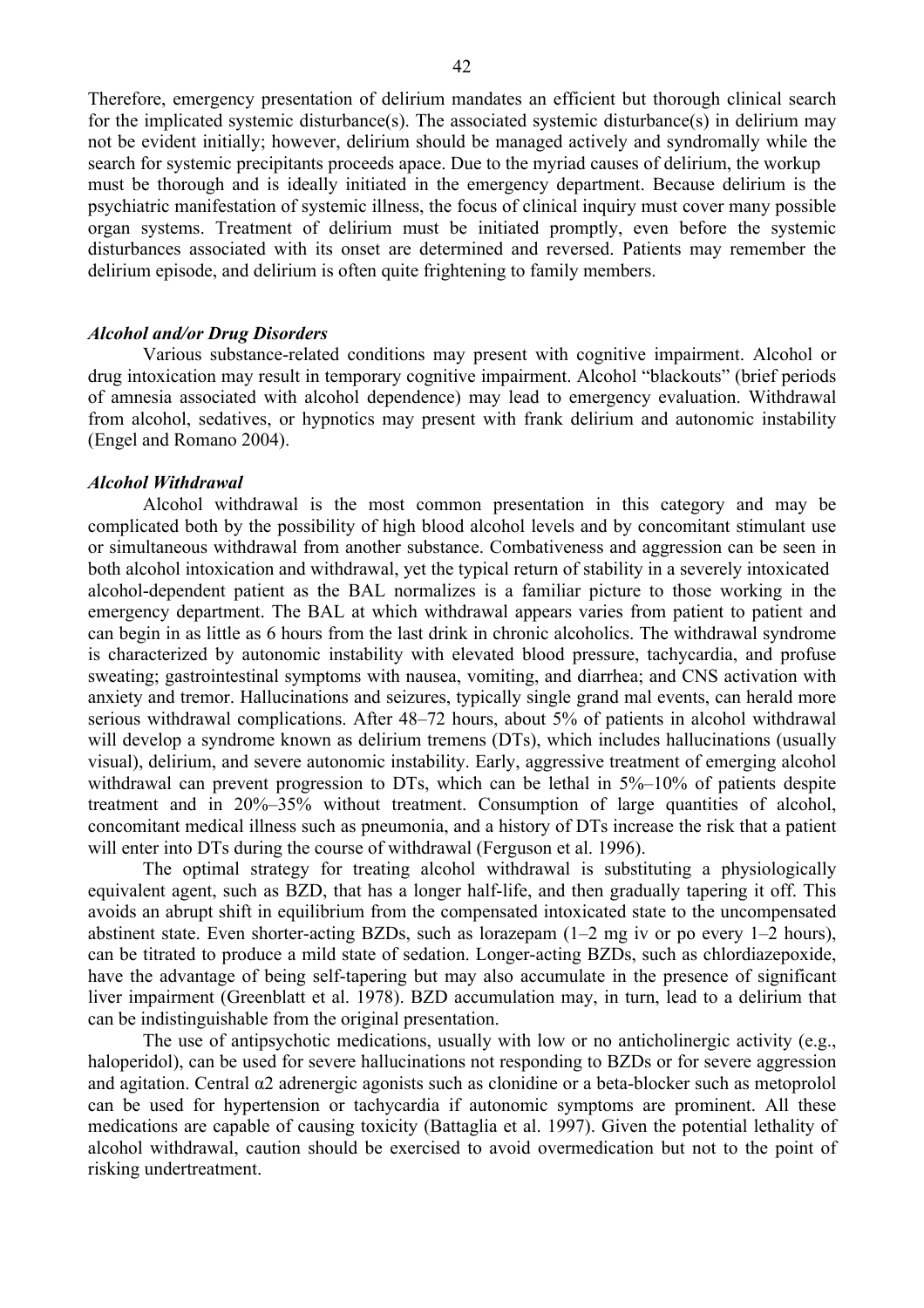The common practice of hydrating patients and providing them with thiamine and folic acid has helped to decrease long-term functional and neurological consequences of alcohol dependence, such as Wernicke's enceph alopathy and Wernicke-Korsakoff syndrome. Hence, they continue to be essential in the treatment.

# **Emergency in case of cognitively impaired patient: dementia**

## **Dementia**

Dementia is a syndrome of global cognitive impairment that, according to the DSM-IV-TR definition, must include anterograde and/or retrograde amnesia and at least one other area of cognitive dysfunction, such as aphasia, apraxia, agnosia, or executive dysfunctions. Dementia presents with full alertness, which is crucial in distinguishing dementia from delirium, with which it is frequently comorbid. Most dementia syndromes have an insidious onset and a course characterized by slow progression, but the physician must bear in mind that this course, although prototypical for dementia and common in the majority of cases, is not uniform (Engel and Romano 2004). Acute presentation of a large decrement in cognitive function may result from a critically located CNS lesion (e.g., a dominant-hemisphere middle cerebral artery cerebrovascular accident [CVA] in a case of poststroke vascular dementia) (Romбn 2002).

Dementia syndromes may be quite rapidly progressive (e.g., Creutzfeldt-Jakob disease) or may be somewhat reversible with clinical intervention (e.g., hypothyroidism, vitamin B12 deficiency) (Boeve 2006; Engel and Romano 2004).

The distinction between dementia and delirium, while a crucial clinical concept, is in some ways a false dichotomy in clinical practice, because previously undiagnosed dementia patients will often present with delirium simultaneously. Dementia is the most tangible and important risk factor for the later development of delirium. Many patients will experience several episodes of delirium during the tragic course of a degenerative dementia. In addition, dementia is associated with a range of other psychiatric comorbid conditions that episodically may dominate (and in a sense even define) the clinical picture. Mood disorders, most commonly depressive states, are very common in patients with dementia (Lyketsos et al. 2002; Robert et al. 2005). A patient who is acutely significantly depressed and chronically mildly demented may well present to the emergency room with depressed mood, neurovegetative signs, and even suicidal crisis, even though the underlying psychiatric illness is dementia. Many patients with comorbid dementia and depression will experi ence an episode of depression more in the cognitive realm (e.g., decreased memory or concentration) than in the emotional realm, and may interpret their clinical situation as one of increasing cognitive impairment, likely triggering even more seriously depressed mood, setting up a vicious cycle. Even more disruptive, and leading to many emergency presentations of dementia patients, is the pernicious relationship between dementia and psychosis. Common comorbid

psychotic symptoms in dementia include delusions, particularly paranoid delusions, and hallucinations (Leverenz and McKeith 2002). The delusions in dementia may be a defensive attempt to "cover up" cognitive impairment. For example, the patient who has lost a valued object

because of cognitive impairment may instead believe that a family member has stolen the object. Indeed, the onset of psychotic symptoms in a patient with dementia is both disruptive and dangerous to the patient and the family, and is a common context of emergency presentation (Robert et al. 2005).

Therefore, the differential diagnosis of acute psychosis must necessarily include a rule-out of dementia syndromes. Less frequently, a dementia patient may present to the emergency room with an episode of comorbid acute hypomania or mania (Romбn 2002).

Dementia patients may present with the phenomenon of sundowning, wherein the patient develops increased confusion and motor agitation in the evening and at night. These patients may or may not meet criteria for an episode of comorbid delirium for these episodes; nonetheless, these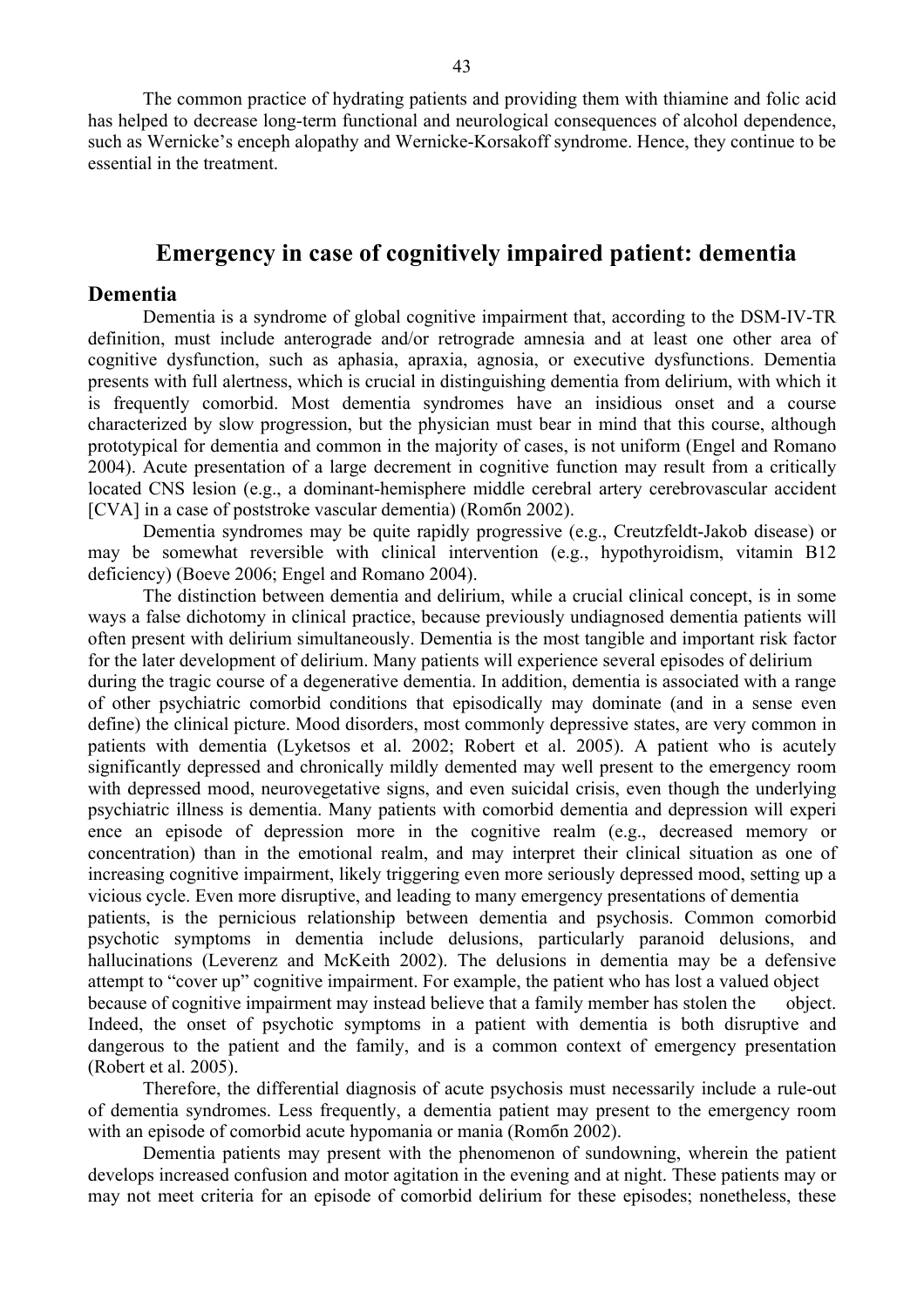Finally, the emergency presentation of dementia patients may be due to social factors rather than clinical ones. Patients with mild to moderate dementia can usually live in the community, if they have adequate supervision and the provision of basic needs by helpful others. When a support person is ill or dies, however, the now-unsupervised dementia patient may be brought to the emergency department solely because of the inability to care for himself or herself. The clinician should routinely inquire into the stability of the social system, especially the loss of primary support figures, in the timing of emergency presentation of a patient with dementia.

# **Emergency in case of cognitively impaired patient:**

# **amnestic disorders**

### *Amnestic Disorders*

situations.

Amnestic disorders may occur in "isolation" in a few specific circumstances (e.g., transient global amnesia, Korsakoff syndrome, carbon monoxide poisoning). The hallmark of these interesting disorders is the focal deficit in declarative or semantic memory (i.e., memory for facts as opposed to learned motor acts). According to the international classification, other cortical deficits (as in dementia) or any changes in circadian rhythm, level of consciousness, or attention (as in delirium) are absent. The memory deficit may be anterograde (an inability to learn new semantic material), retrograde (an inability to recall previously learned material), or a combination of both. Some of the amnestic disorders may have an acute onset; because they are very disruptive to the patient's functioning, they are likely to lead to the need for emergency assessment. In addition to the amnestic disorders specified among the cognitive disorders, dissociative amnesia (anterograde and/or retrograde amnesia following a psychosocial stressor) may phenomenologically resemble the other amnestic disorders; because of its likelihood of psychosocial disruption, it may also present emergently.

### *Transient Global Amnesia*

Transient global amnesia is an acute-onset global amnesia that is reversible. It usually occurs in middle-aged patients with no prior psychiatric history. Other aspects of cognitive function are unimpaired. The cause is unclear but may be a temporary disturbance in temporal lobe function. Because of its precipitously acute onset and the preservation of other cognitive function, transient global amnesia is very disturbing to the patient and often leads to an emergency presentation. Full workup, including neuroimaging and assess ment for vascular disease, is needed. Whether these patients have increased risk for cognitive impairment in the future is unclear.

### *Korsakoff Syndrome*

Korsakoff syndrome is a usually acute-onset amnestic disorder in the context of alcohol dependence. It is attributed to thiamine deficiency. It may occur in isolation or as part of a larger picture of alcohol dementia. It is treated with intravenously administered thiamine and subsequent nutritional supplementation.

# **PSYCHIATRIC EMERGENCY IN CASE OF TWILIGHT STATE**

The twilight state is a particular psychotic syndrome, which has a sudden onset and resolution. The consciousness disturbances, by the way, severe during this condition (loss of clearness of consciousness, of the adequate orientation in reality, loss of thought capacity to differentiate the subjective from objective and fiction from reality, loss of possibility to conform to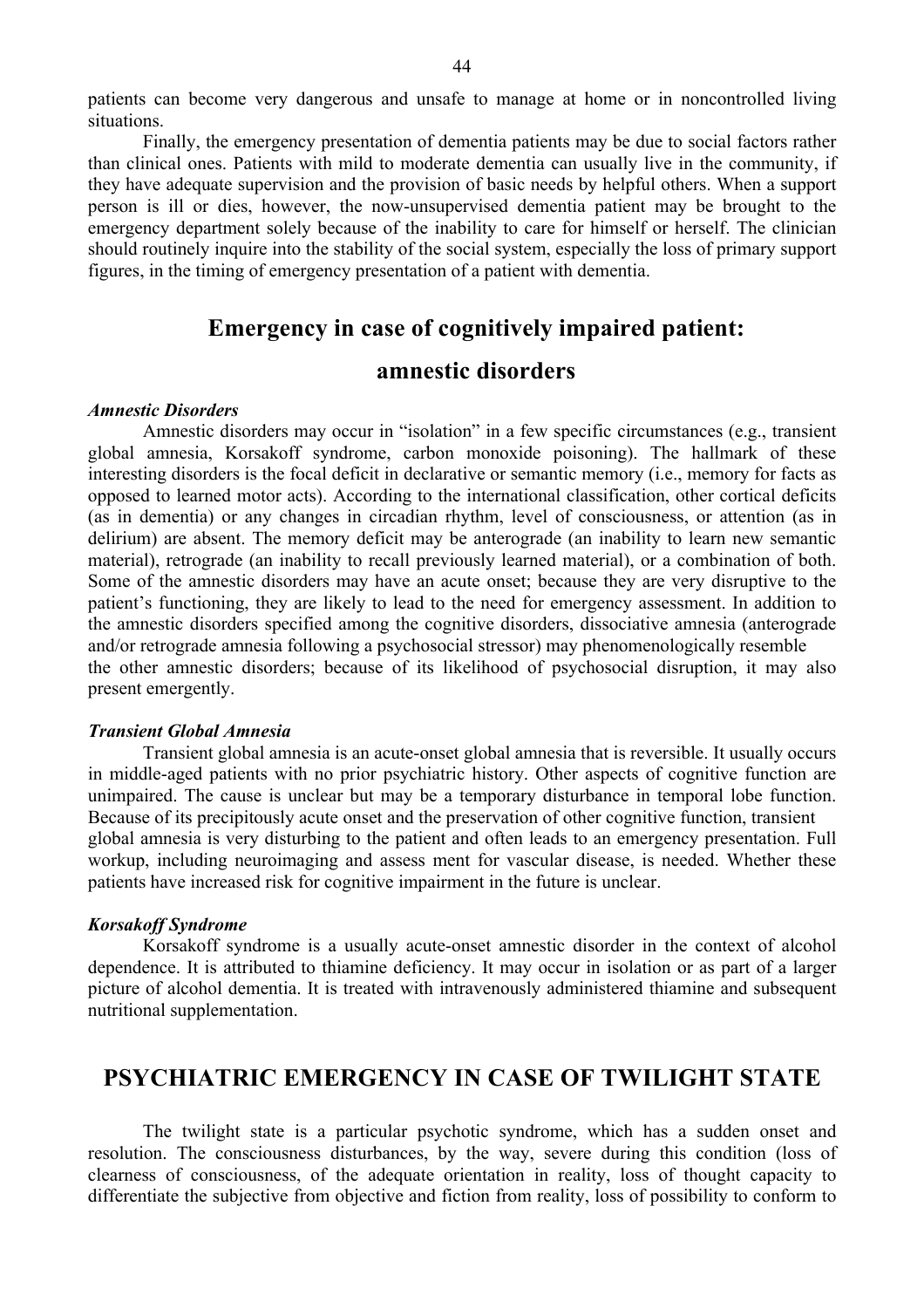social rules and values) are associated with an automatic activity, with motor coherent and coordinated acts. The behavior, although coherent in general, it is influenced by the hallucinatorydelirious phenomenology, oneiroid nature and abnormal affective conditions (anxiety, dysphoria, nostalgia, anger).

The etiology could be pretty various: epileptic, affective (psychotic reactions in disasters), puerperal (postpartum psychosis), in evolution of an acute psychosis (acute delirium), in impaired conditions (dementia), in Korsakoff's syndrome, in different intoxications (CO, barbiturates, other substances), in strokes, in head trauma, epilepsy etc. During the twilight conditions, the patients can commit aggressive acts of a remarkable violence and cruelty.

The twilight state is characterized by narrowing of thought capability, this way, it seems that it exist just one tendency, while the rest of personality if it is in contradiction, do not exist. During these conditions, the behavior is in general pretty much coherent, but simultaneous to his coherent actions could commit unexpected and often violent actions. In general, in behavioral aspect, the patient's behavior appears determined by a mixture of lived or hallucinatory-delirious events, and they are perceived as being in a dreamlike state or as in a fictive reality. Thus, the patient cannot differentiate the subjective from objective, it's like his imaginary world is projected into the reality, as if fiction became reality. Due to psychotic nature, the patient's behavior can be characterized by sudden, illogical, and sometimes violent actions, the patients being possessed by abnormal affective conditions (anxiety, dysphoria) or by delusions (persecution, grandiose). The patients seem absent, or agitated or apathetic, but it is possible, that evident behavioral disorders to be absent. Patients with such psychiatric disturbances can commit aggressive actions with high violence and cruelty, followed by lacunar or total amnesia.

As types of disturbance of consciousness of twilight state can be listed: vigilambulism, somnambulism, and pathological fugue (twilight-like).

In vigilambulism, although consciousness is deeply impaired, the coordination and motor coherence is preserved, thus, patients can make trips sometimes pretty long ones, and sometimes actions more or less complex, followed by a lacunar amnesia of the episode. Vigilambulism can represent an epileptic psychomotor seizure or can follow a major epileptic seizure.

Pathological twilight fugue is characterized by an intense affective tension; the clinical futures being characterized by a disorganized fugue, with an impossibility to control their actions and avoidance of dangerous conditions. It is found in epilepsy and in pathological affect condition (anticipated by acute psycho-traumatizing situations).

Somnambulism is a condition in which consciousness is impaired, which has it's onset during the night; being characterized by motor automate actions, complex ones, with performed at a higher level/ better then during vigilance state.

### **Treatment**

This conditions should be managed with an etiological approach, but as a symptomatic treatment it will be administered:

- 1. Sol. Clorpromazini 2,0 i.m.
- 2. Sol. Diazepami 2,0 i.m.

# **PSYCHIATRIC EMERGENCY IN CASE OF STATUS EPILEPTICUS**

Status epilepticus it is characterized by a frequent succession of epileptic seizures, with an interval between the seizures in most cases so short that the patient usually do not regain consciousness.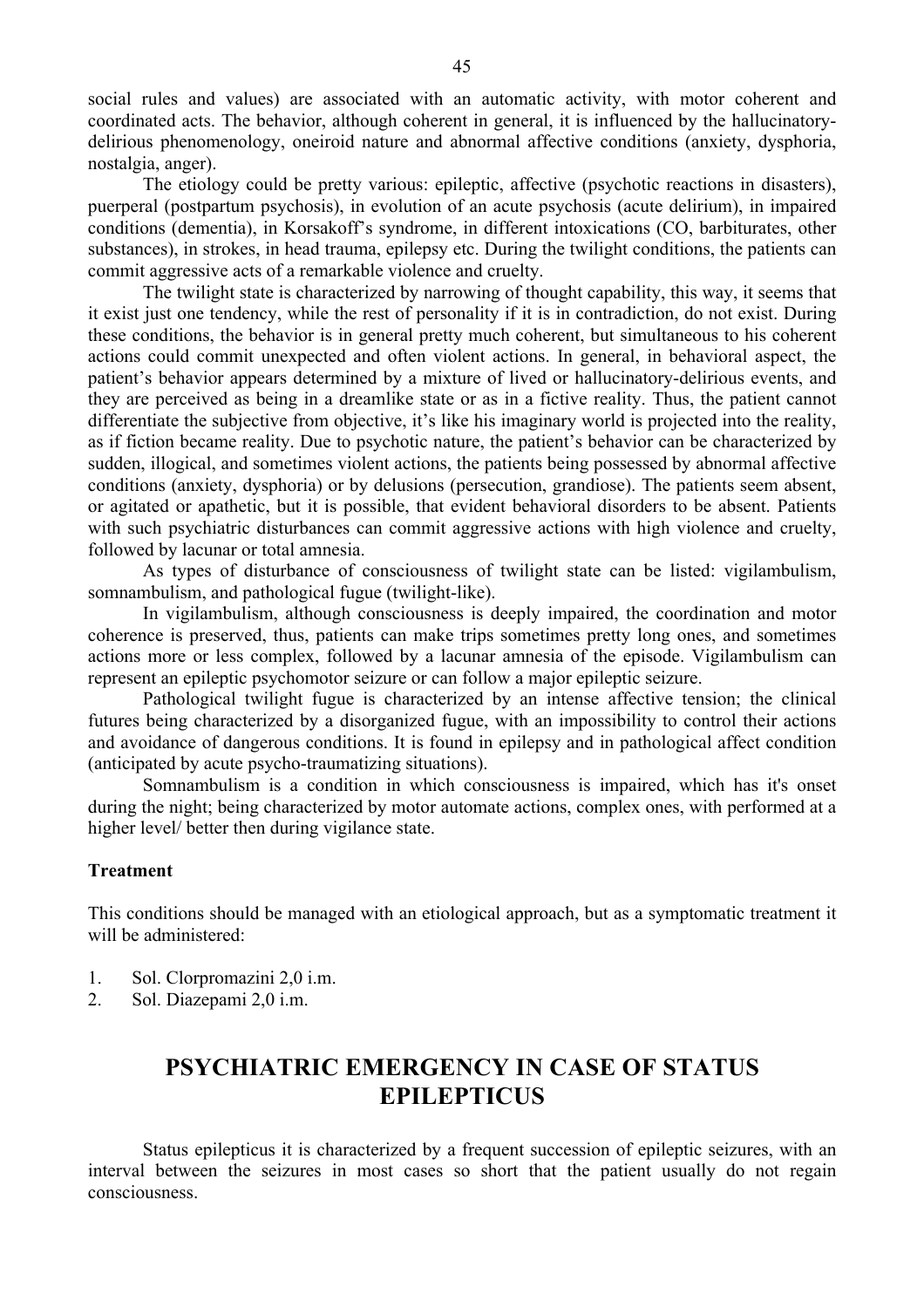### **Status epilepticus – grand mal**

This is a classic status epilepticus and it is characterized by onset of succession of generalized tonico-clonic epileptic seizures, with coma between the seizures, severe vegetative dysfunctions, fever, poor prognosis if it will not be any therapeutic help in reasonable time. It can occur at any age, with a higher rate between age 20 and 60, with prevalence in man. Status grand mal is about frequent generalized tonico-clonic seizures, with a total average of duration of 24-48 hours. The seizures reappear every 2-6 hours, with a state of coma between the seizures. The grand mal seizures from a status epilepticus can be differentiated from a singular seizure only by the duration of the seizure (in average 1-3 minutes) and by a longer period of tonic phase with a shorter clonic phase. During the evolution of grand mal status, the clonic phase can get shorter and shorter till totally disappear, status in that moment being a tonic one. In every case, the tonic phase of short duration after seizure, which is seen in singular grand mal seizures, disappear. The vegetative disturbances gradually appear, being as severity factor, which puts the patients life in danger. Thus, arterial hypertension, apnea during the tonic phase of seizures, followed by polypneea, tachycardia and tracheo-bronchial hypersecretion are the main vegetative disturbances that are responsible for death. In the post-seizure phase, the state of coma is at different depth and it is followed by different vegetative disturbances. In some cases of prolonged status, can appear arterial hypotension or even a state of collapse. Tachycardia from the seizure phase can continue in the period between the seizures. Can occur disturbances of cardiac rhythm. The reach tracheo-bronchial and salivary secretions can generate a relative obstructive respiratory syndrome, with cyanosis, and sometimes with acute pulmonary edema. After the cessation of tonico-clonic seizures, the state of coma persists for a variable period of time, from 12 to 24 hours, being "masked" by the big amount of administered barbiturate drugs. Step by step, the vegetative disturbances will be reduced and the patient will regain his consciousness, passing through a confusional phase associated with agitation. Death can occur during the grand mal seizures, due to circulatory collapse or respiratory arrest. In other cases death occurs a few days after resolution of status, due to severe cardio-circulatory disturbances or due to liver or renal failure. Grand mal type of status epilepticus usually occurs in elderly epileptics, with encephalopathy or mentally retarded patients.

### **Petit mal status**

It is found pretty rare. It occurs in child and more rare in adults. The symptoms from petit mal status are characterized by disturbances of consciousness in the first place, with different intensity. Can occur a simple slowdown in ideation or a slowdown in execution orders, states of immobility and impossibility to execute any voluntary or automated action, disorientation in time and place, state of drowsiness, of obnubilation or stupor till lethargy. Can be found disturbance of perception, ideation, memory, attention, intellect, praxis, and gnosis. The petit mal status can be also characterized by little myoclonus (facial or eyelid), but also by complex automatism, even fugue epileptic (although rare), considered often as temporal epileptic automatism or twilight psychotic state. Could be also together with generalized convulsive seizures. This kind of epileptic status can persist from a few hours to 3-4 weeks, and appears as usual before age 20. Petit mal status can finish with a grand mal seizure, the amnesia of the actions during the status period is variable, it is correlated with the severity of the consciousness disturbances.

#### **First aid**

The treatment of epileptic status it's done in optimal conditions in intensive care unit, the presence of an intensive care doctor (resuscitator/ anesthesiologist) being of a big help. The patient is monitored for a confusional state after the seizures; the dosage of the drugs that can decrease the convulsive threshold are reduced or totally excluded. The patient is placed in protected conditions, immobilized, in supine position, with the head in a lateral position with a little extension. As needed, for maintaining the permeability of the respiratory pathways, a cannula is used, we aspirate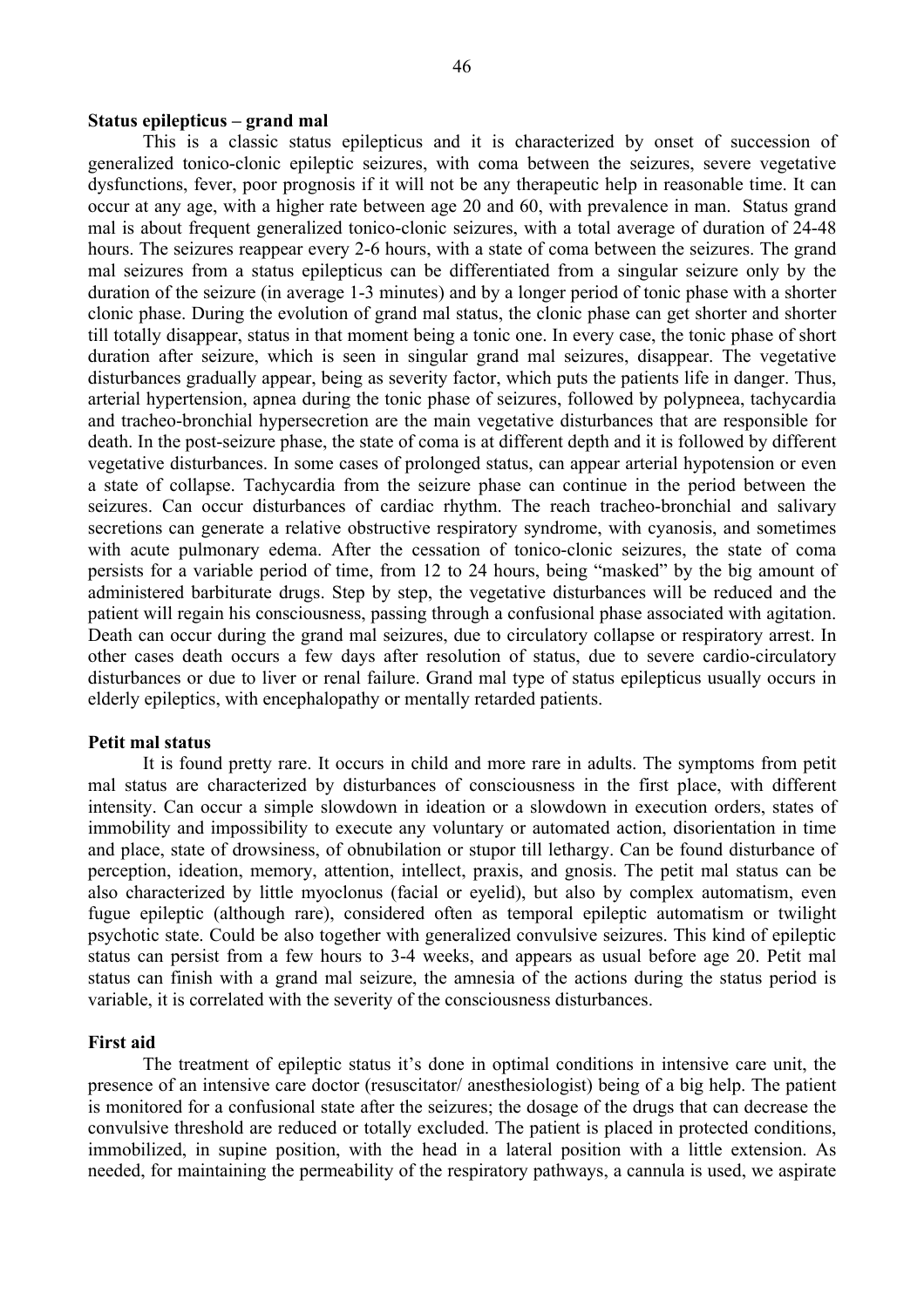the secretions and we assure the assisted ventilation. We catheterize a vein for taking blood analysis (sometimes necessary for diagnose) and for emergency administration of drugs.

# **Status Epilepticus**

 $\triangle$  A medical emergency

- Adverse consequences can include hypoxia, hypotension, acidosis and hyperthermia
- Know the recommended sequential protocol for treatment with benzodiazepines, phenytoin, and barbiturates.
- Goal: stop seizures as soon as possible

| <b>Status Epilepticus Treatment</b> |                                                                                      |  |  |
|-------------------------------------|--------------------------------------------------------------------------------------|--|--|
| <b>Time post</b>                    | <b>Treatment</b>                                                                     |  |  |
| onset                               |                                                                                      |  |  |
| Onset                               | Ensure adequate ventilation/O2                                                       |  |  |
| $2-3$ min.                          | IV line with NS, rapid assessment, blood draw                                        |  |  |
| 4-5 min.                            | Lorazepam 4 mg $(0.1 \text{ mg/kg})$ or                                              |  |  |
|                                     | diazepam 10 mg (0.2 mg/kg) over 2 minutes via second IV line or rectal diazepam      |  |  |
| 7-8 min.                            | Thiamine 100 mg, 50% glucose 25 mg                                                   |  |  |
|                                     | IV Phenytoin or fosphenytoin 20 mg/kg                                                |  |  |
|                                     | IV(phenytoin PE) at $\leq$ 50 mg/per minute Phenytoin or 150 mg per minute           |  |  |
|                                     | fosphenytoin ( $\leq 0.75$ mg/kg/min)                                                |  |  |
|                                     | Pyridoxine 100-200 mg IV in children under 18 month                                  |  |  |
| 10 min.                             | Can repeat lorazepam or diazepam if seizures ongoing                                 |  |  |
| 30-60 min.                          | EEG monitoring unless status ended and patient waking up                             |  |  |
| 40 min.                             | Phenobarbital 20 mg/kg at $\leq$ 5 mg per minute (0.75 mg/kg per minute)             |  |  |
| 70 min.                             | Pentobarbital 3-5 mg/kg load, 1 mg/kg per hour infusion, increase to burst-          |  |  |
|                                     | suppression                                                                          |  |  |
|                                     | <b>OR</b>                                                                            |  |  |
|                                     | Propofol 3-5 mg/kg load, 5-10 mg/kg/hr initial infusion then 103 mg/kg/hr            |  |  |
| OR.                                 |                                                                                      |  |  |
|                                     | Midazolam 0.2 mg/kg load, .25-2 mg/kg infusion                                       |  |  |
|                                     | Reference: Lowenstein DH, Alldredge BK, Status Epilepticus. NEJM 1998; 338: 970-976. |  |  |

## **First Aid Tonic-Clonic Seizure**

Turn person on side with face turned toward ground to keep airway clear, protect from nearby hazards

• Transfer to hospital needed for:

- Multiple seizures or status epilepticus
- Person is pregnant, injured, diabetic
- New onset seizures
- DO NOT put any object in mouth or restrain

# *Treatment*

The first step in treatment of cognitive impairment is the management of systemic factors, as guided by the results of physical examination, laboratory, and imaging results. To treat behavioral symptoms, a range of psychotropic medications are now in common use. Antipsychotics, both typical and atypical, are now standard in emergency care (Carson et al. 2006; Kile et al. 2005; Lacasse et al. 2006; Meagher 2001; Tune 2001; Weber et al. 2004). Most commonly used in emergency settings are the typical antipsychotic haloperidol (most other typical antipsychotics are rarely used in the emergency setting) and several atypical antipsychotics.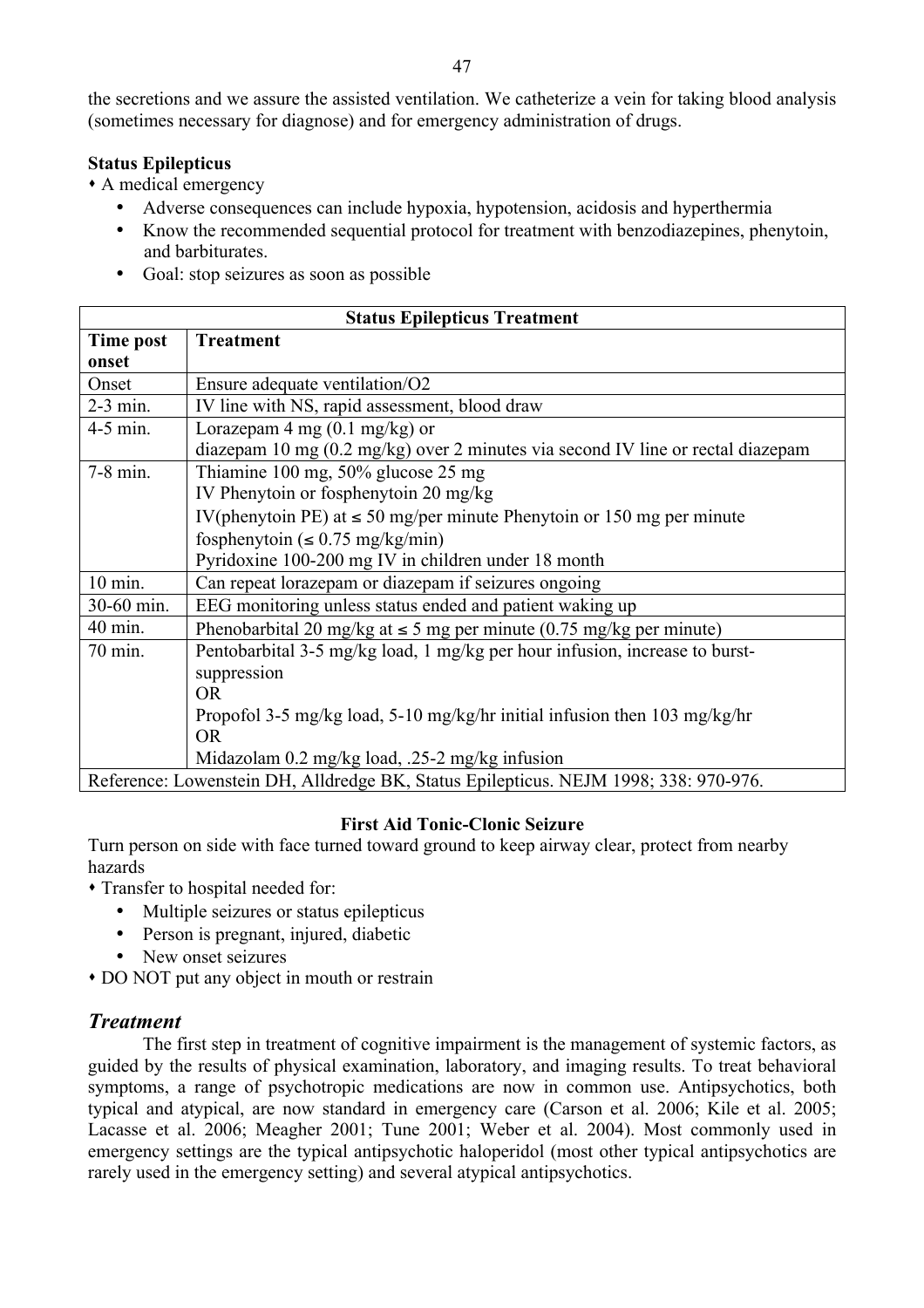Due to their sedative/hypnotic properties, benzodiazepines alone should be used for delirium due to alcohol or sedative-hypnotic withdrawal, which are often associated with signs of autonomic hyperarousal. Benzodiazepines are often combined with typical antipsychotics or atypical antipsychotics for the management of delirium due to other causes (Meagher 2001). They should be used with caution, however, because they may exacerbate many cases of delirium and may increase cognitive impairment in dementia. The most important difference among benzodiazepines is in their pharmacokinetic properties— short-half-life agents will work more quickly but require more frequent dosing than long-half-life agents.

Although less frequently used in the emergency setting to treat patients with cognitive impairment, other agents are sometimes useful. Anticonvulsants may be used in a supplemental fashion to control agitation. One useful agent is Depacon, an intravenous form of valproate. It can be loaded at 15–20 mg/kg/day with monitoring of liver function, platelets, serum ammonia, and valproate serum levels (Kile et al. 2005). If anticholinergic toxicity is confirmed and/or if a history of premorbid dementia can be established, early use of cholinesterase inhibitors (donepezil, rivastigmine, or galantamine) may be initiated (Coulson et al. 2002). Finally, in cases of cognitive impairment with dangerous agitation, anesthetic agents such as propofol can be used emergently for a brief period, but the patient receiving this agent must be in an intensive care unit, receiving close clinical observation and airway management.

An important consideration is that medications used to control agitation in a patient with cognitive impairment also risk contributing to delirium, thereby worsening the patient's cognitive functioning. Therefore, medications should be used cautiously, and the minimum effective dose should be used, especially in elderly patients.

### **Key Clinical Points**

• Cognitive disorders are among the most common categories of psychiatric illness in the emergency department setting.

• Patients with cognitive impairment may present with various behavioral symptoms (e.g., psychosis, agitation, violence) in the emergency department.

• Cognitive disorders are an important part of the differential diagnosis of the presentation of agitated states.

• The "smoke" of delirium often leads to the discovery of the "fire" of dementia.

• Workup of the agitated patient with cognitive impairment requires neuroimaging, clinical laboratory, and physical assessment.

• Acute management of the patient with cognitive impairment may require typical antipsychotics, atypical antipsychotics, benzodiazepines, and other sedatives; chronic management requires the use of many classes of psychopharmacology.

• Thorough mental status examination and quantitative cognitive assessment are required for initial workup and serial assessments.

• Emergency department presentation of cognitive impairment is more often due to psychosis, agitation, and disruption in

# **Child and Adolescent Emergency Psychiatry**

Although children and adolescents present to the emergency department for various reasons, some of the most common are suicidality; psychosis, agitation, or aggressiveness; child abuse; and eating disorders. We discuss these more common psychiatric issues in this section.

# **Emergency in case of child suicidal behavior**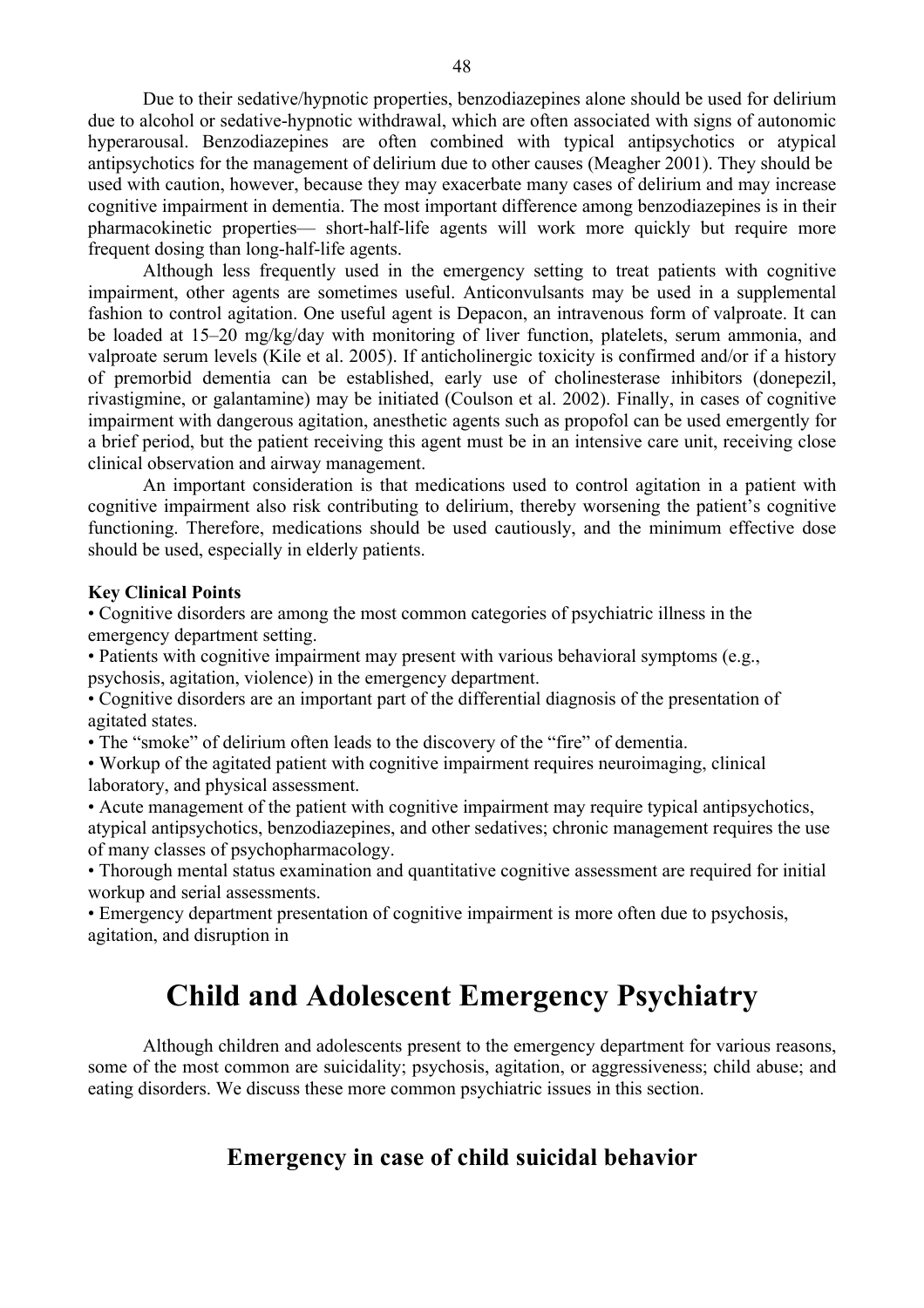### *Assessment*

Once safety has been established, the patient should be evaluated for suicidal ideation. In contrast to suicidal adults, suicidal adolescents account for a higher proportion of all deaths, suicidal ideation is more common, suicidal attempts are more common, disruptive behavior disorders increase risk, and contagion effects are more powerful (Ash 2008). According to epidemiological and clinical studies, risk factors for suicidality in children and adolescents are often comorbid with other psychiatric disorders, such as depressive, disruptive, anxiety, or substance abuse disorders. Other risk factors include adverse family circumstances, such as the caretaker's low satisfaction with the family environment, low parental monitoring, and parental history of psychiatric disorder. Low social and instrumental competence, which are thought to undermine self-esteem and hinder the development of supportive social affiliations, was found to be associated with suicidal ideation or behavior (King et al. 2001). Evaluation of the child's home environment and the parents' or caretakers' capacity to support an at-risk child must be considered, especially as the evaluation moves toward a disposition. The clinician should keep in mind the suicide rates among adolescents while evaluating risk. Although completed suicide is known to be a rare event in preteen children, the risk begins to increase at age 13 years, and by the end of adolescence, the rates are similar to those of young adults. Girls make more frequent attempts than boys, but boys are more likely to successfully complete suicide. The suicide rate for children and adolescents has remained fairly stable, 9.48 to 6.78 per 100,000 persons between 1990 and 2003, with a recent upward trend of 8% to 7.32 per 100,000 persons by 2004 (Centers for Disease Control and Prevention 2007).

#### *Interventions*

The clinician needs to spend time educating the family and the patient about suicide, suicide prevention, and mental illness. It is important to listen carefully, reflect back concerns, and be sure the patient and his or her parents or caretakers fully understand everything the clinician wishes to convey. If the patient's suicidal gesture seemed to be a cry for help, he or she may not require further hospitalization but rather close follow-up with an outpatient clinician. This determination should be based on the individual case, the resources available, the willingness of the family to engage in treatment, and other considerations. For a youngster who has made an apparent nonlethal suicide attempt or who has passive suicidal ideation, further exploration of the home environment is essential to determining where the patient will be safest. Alternative placements may be necessary if the parents are unable to adequately monitor the youngster; are known to be dangerous or to abuse alcohol or substances; do not fully comprehend the discharge instructions; or are considered by the youngster to be significant enough stressors that his or her safety at home cannot be guaranteed. If the patient's safety at home is in any way in doubt, the first option is to find other family members who may be willing and able to take the child temporarily. If this is not possible, the child should be admitted until appropriate placement can be arranged in a residential crisis center, with a foster care agency, or with a similar social service agency. In the psychiatric emergency service, because the patient is not likely to be seen again, antidepressants are not typically started.

### *Disposition*

From what is learned about the patient in the emergency department, the clinician determines the next level of care. Possibilities include inpatient hospitalization; hospital emergency room–based services (crisis intervention); stepdown programs such as a day treatment program, home-based crisis intervention, or intensive case management intervention; standard outpatient care; or no follow-up at all. Another option is to contact child protective services or another social service agency.

# **Emergency in case of psychosis, agitation, or aggressiveness**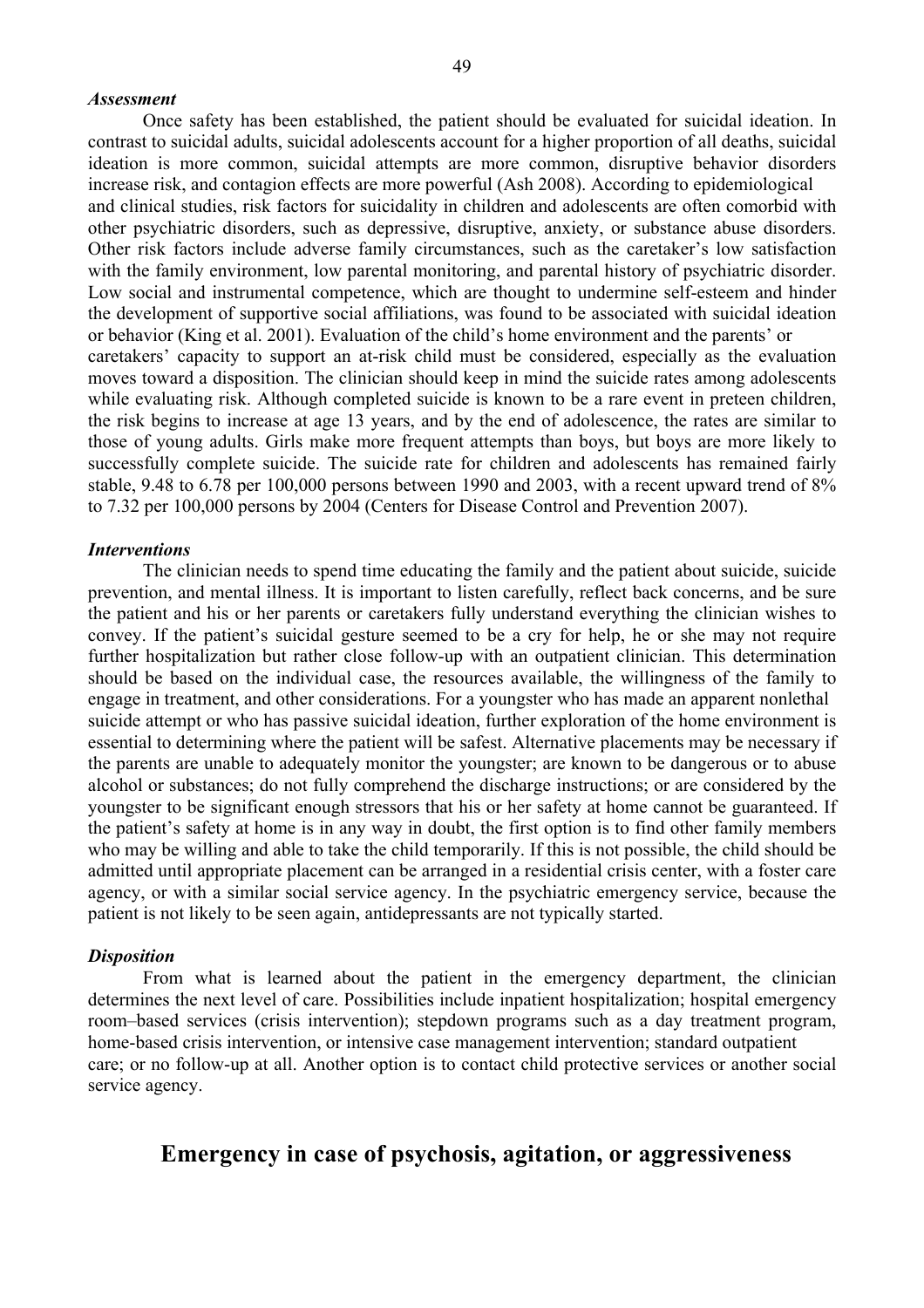### *Assessment*

For the child or adolescent who presents with psychosis, agitation, or aggressiveness, the clinician needs to consider several questions.

1. Does the patient have accompanying symptoms suggestive of a psychiatric disorder or of a medical or neurological disorder? The clinician should attempt to rule out any possibly reversible cause of the mental status change (e.g., pain, infection, confused state from the infection, partial

complex seizures, toxic states, medication intoxication/withdrawal syndromes).

2. Is the behavior volitional or done for secondary gain?

3. Is the behavior secondary to fear or anxiety, or is it in anticipation of hospitalization?

4. What is the patient's cognitive level? Some children with developmental disabilities appear to be agitated when in fact their behavior is a reflection of a soothing strategy or a slight exacerbation of baseline stereotypes.

5. Does the patient have hallucinations? It is vital to consider the difference between developmentally appropriate (primary) hallucinations and hallucinations in the presence of psychiatric disorders. Aug and Ables (1971) listed five factors that may predispose a child to experience so-called primary hallucinations in the absence of any diagnosable disease or disorder:

• Age and limited intelligence are important factors. For a child, wishfulfilling fantasy is a common mode of thinking. However, a child of average intelligence at age 3 years can usually distinguish between fantasy and reality.

• Emotional deprivation can lead to increased fantasy thinking, and perhaps hallucinations, as a way of providing the gratifications that reality cannot provide.

• Emphasis on a particular mode of perception may be important. Life experience may make it difficult to distinguish between vivid auditory imagery and auditory hallucinations in a child who is partially deaf or between visual imagery and visual hallucinations in a child whose parent is preoccupied about the health of the eyes.

• Family religious and/or cultural beliefs may predispose children to have deviant perceptual experiences.

• Strong emotional states at times of stress may lead to regression, hallucinations, and/or dissociative states. Primary hallucinations include the following:

• Hypnagogic hallucinations (transient, occur between true sleep and waking)

• Eidetic imagery (child's ability to visualize or auditorize an object long after it has been seen or heard; an ability typically lost by the time of puberty in a child with no developmental delays or history of trauma)

• Imaginary playmate (typical for children 3–5 years of age, and the child is aware that this companion is fantasy or not real)

• Dreams, nightmares

• Isolated hallucinations (fleeting illusions based on misinterpretations of shadows, colors, and movements)

• Hallucinosis (a number of hallucinations extending over a period of time but not related to any known cause)

To determine whether the patient has a secondary hallucination suggestive of a psychiatric or medical etiology, the clinician should consider the full context of the patient's presentation (Weiner 1961). Primary mood or psychotic disorders should be considered if the patient also presents with severe mood symptoms, either depressed or manic; if the patient's affect is incongruent, flattened, blunted, or grandiose; or if the patient has impaired memory, agitation, restlessness, a disturbed sleep-wake cycle, or disturbances of memory, attention, or concentration.. If the patient's hallucinations are accompanied by perceptual distortions, automatic and repetitive movements, partial loss of consciousness, or periods of confusion, or if they are preceded by a visual aura, then a primary neurological condition such as epilepsy or migraines should be considered.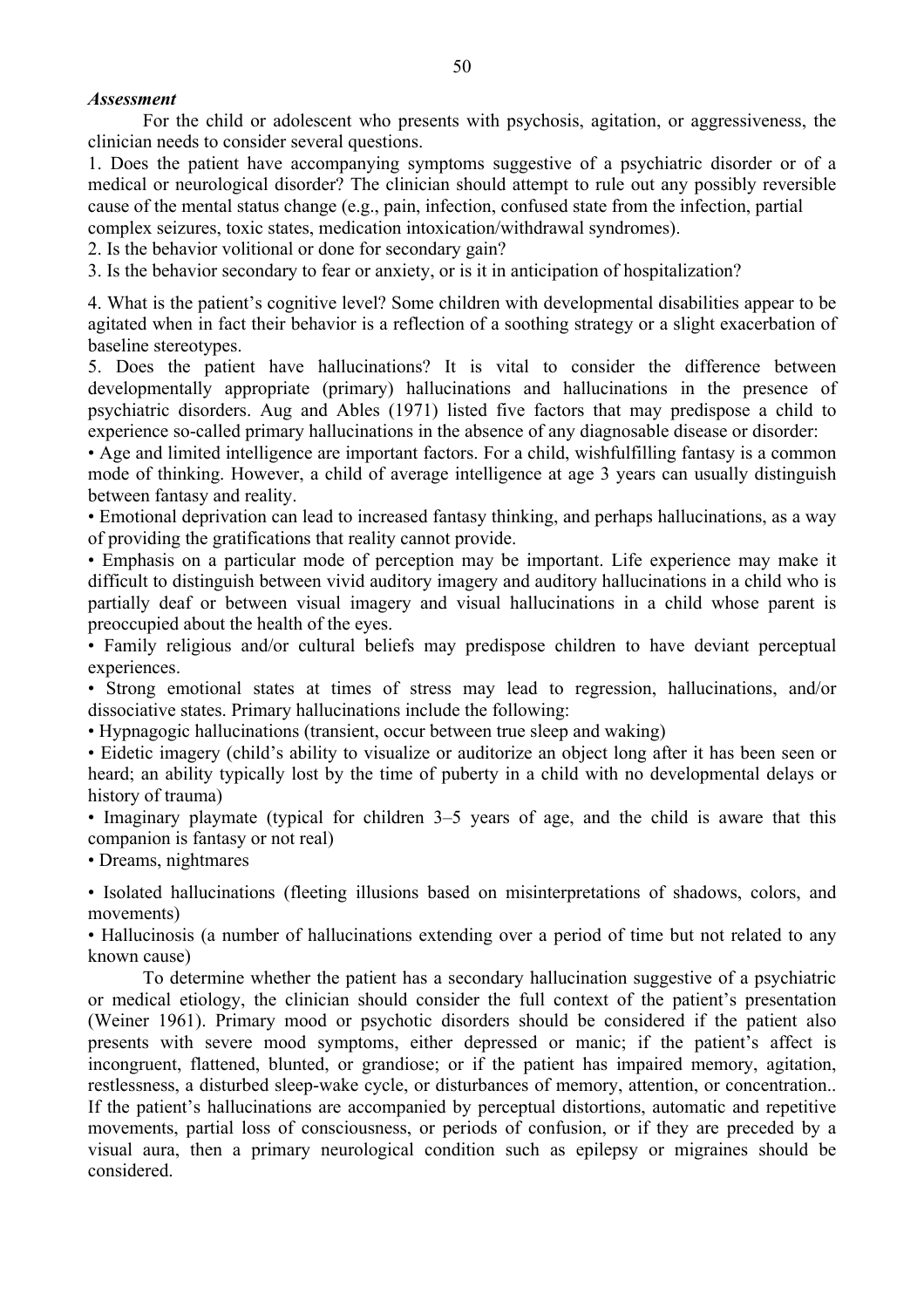### *Intervention*

Because safety is of primary importance, the clinician should first deescalate the environment. If possible, familiar persons should remain nearby, and the child should be provided with food, fluids, and diversionary activities such as toys, games, or drawing materials.

When working with a cognitively limited patient who is verbally and physically aggressive, the clinician should try to ignore the patient (e.g., by avoiding eye contact, verbal responses, and touching). If the patient approaches a staff member while engaging in aggressive or disruptive behaviors, the staff member should move far away from the patient to limit interaction. However, the staff member must take immediate action if the situation is potentially dangerous to the patient or anybody else. If the patient remains agitated, the clinician should consider one of the medications listed in Table 1.

| Name             | Dose                                                                                     | Onset of action                             | Elimination<br>half-life<br>(hours) |
|------------------|------------------------------------------------------------------------------------------|---------------------------------------------|-------------------------------------|
| Lorazepam        | $0.25 - 2$ mg po or im<br>$q$ 6–8 hours prn<br>(maximum 2-3 doses<br>in 24 hours)        | im: 20-30 minutes<br>po: 30–60 minutes      | Children: 11<br>Adults: 13          |
| Clorpromazine    | 10–50 po or $12.5-25$<br>1m<br>$q$ 2–4 hours prn<br>$(maximum 2-3$ doses<br>in 24 hours) | im: 15 minutes<br>po: 30–60 minutes         | 30                                  |
| Haloperidol      | $0.25 - 5$ mg po or im<br>q 2-4 hours prn<br>$(maximum 2-3$ doses<br>in 24 hours)        | im: 20–30 minutes<br>po: $2 - 3$ hours      | 18-40                               |
| Risperidon       | $0.125 - 2$ mg po<br>q 4–6 hours prn<br>$(maximum 2-3$ doses<br>in 24 hours)             | $\overline{\text{im}}$ : 1-3 hours          | 20                                  |
| Benztropin       | $0.25-2$ mg po or im<br>$q$ 6–8 hours prn<br>$(maximum 2-3$ doses<br>in 24 hours)        | im: $\leq 15$ minutes<br>$po: \leq 1$ hours | $6 - 48$                            |
| Diphenhyldramine | $12.5 - 50$ mg po or im<br>q 4–6 hours prn<br>$(maximum 2-3$ doses<br>in 24 hours)       | im: $\leq$ 2 hours<br>po: 2 - 4 hours       | $2 - 8$                             |

## **Haloperidol and lorazepam**

For extreme agitation, to achieve a higher level of sedation

## **Haloperidol, lorazepam and benztropine or diphenhydramine**

For extreme agitation, to achieve a higher level of sedation and to prevent extrapyramidal symptoms

## **Haloperidol and diphenhydramine**

To achieve a higher level of sedation and to prevent extrapyramidal symptoms (EPS) To prevent or if patient develops EPS, provide oral dosage of diphenhydramine q 6–8 hours to cover up to 48 hours postexposure to one single dose of haloperidol.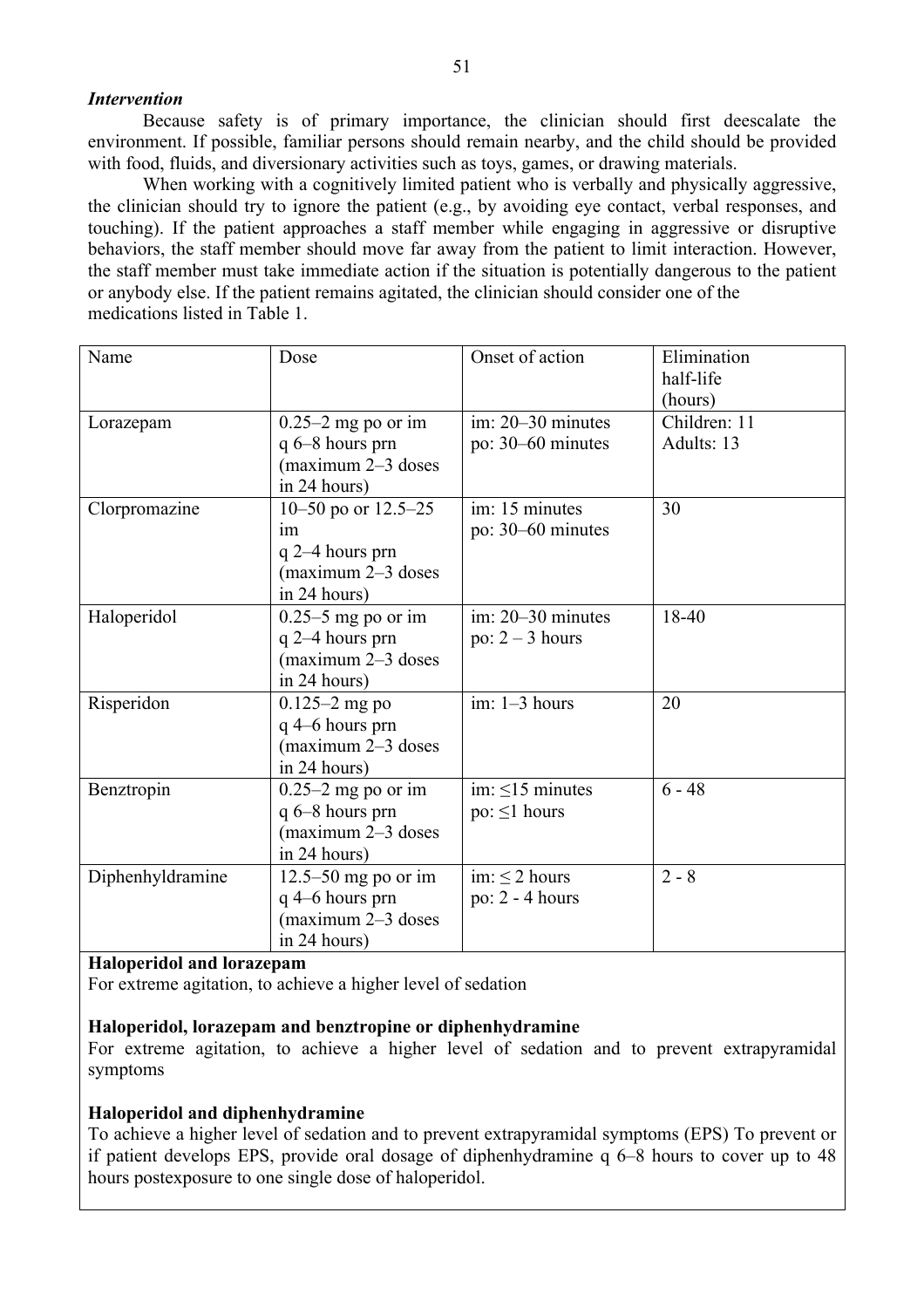## **Haloperidol and benztropine**

To prevent EPS. To prevent or if patient develops EPS, provide oral dosage of benztropine q 8–12 hours to cover up to 48 hours postexposure to one single dose of haloperidol.

**Chlorpromazine** is associated with orthostatic hypotension and cardiovascular collapse; use carefully and do not use in combination with diphenhydramine or benztropine.

Lorazepam is associated with respiratory depression; use carefully if pulmonary functions are compromised. Also, lorazepam is associated with paradoxical reactions (increased agitation) in small children and developmentally disabled children.

# **Other anxiolytic or antipsychotic medications**

If patient is already receiving them with good results, you might consider giving anextra dose.

The following considerations should be taken into account in choosing medications:

• Other psychoactive medications or substances that the patient currently is receiving or has ever received

- The possible effect of psychotropic medication on the patient's medical illness
- Comorbid symptoms
- Route of administration
- Potential side effects and the patient's risk factors
- Desired rapidity of effect
- Dosing

The following important guidelines should also be followed:

- Do *not* order prn medications without physician reevaluation.
- Do *not* mix different types or classes of antipsychotic medications.
- Do *not* mix different types of benzodiazepines.

At times, restraints may be considered for patients who are psychotic, agitated, or aggressive. The use of restraints should be limited, however, to cases in which all interventions have failed and should be considered only temporary until an adequate level of behavioral control is gained by the patient.

## *Disposition*

Any patient who presents with symptoms suggestive of a prodromal psychotic state, firstbreak psychosis, or exacerbation of psychotic symptoms that were previously well controlled should be hospitalized for safety, further evaluation, and management of symptoms. On occasion, some patients may present with mild psychotic symptoms that could be safely managed at home. If the family is able to provide appropriate supervision and outpatient follow-up, the home environment may be preferable. Patients with new presentations of mood, anxiety, or disruptive behavior disorders should be assessed for safety as previously described and the most appropriate level of care determined for disposition. Patients with developmental disabilities, however, do not respond well to changes in their environment and/or caretakers. The presence of a familiar caretaker at the point of arrival at the emergency room very often deescalates the patient's agitation by quickly reestablishing known routines. If the agitation is quickly controlled, the patient can be discharged home and hospitalization is avoided. The emergency services psychiatrist should be familiar with resources available for patients with developmental disabilities, and applications for external supports at school and home should be initiated at this point. Inpatient hospitalization should be used only as a last resort unless a unit with specialized interventions for children with disabilities is available. Specific therapeutic interventions catering to this population are limited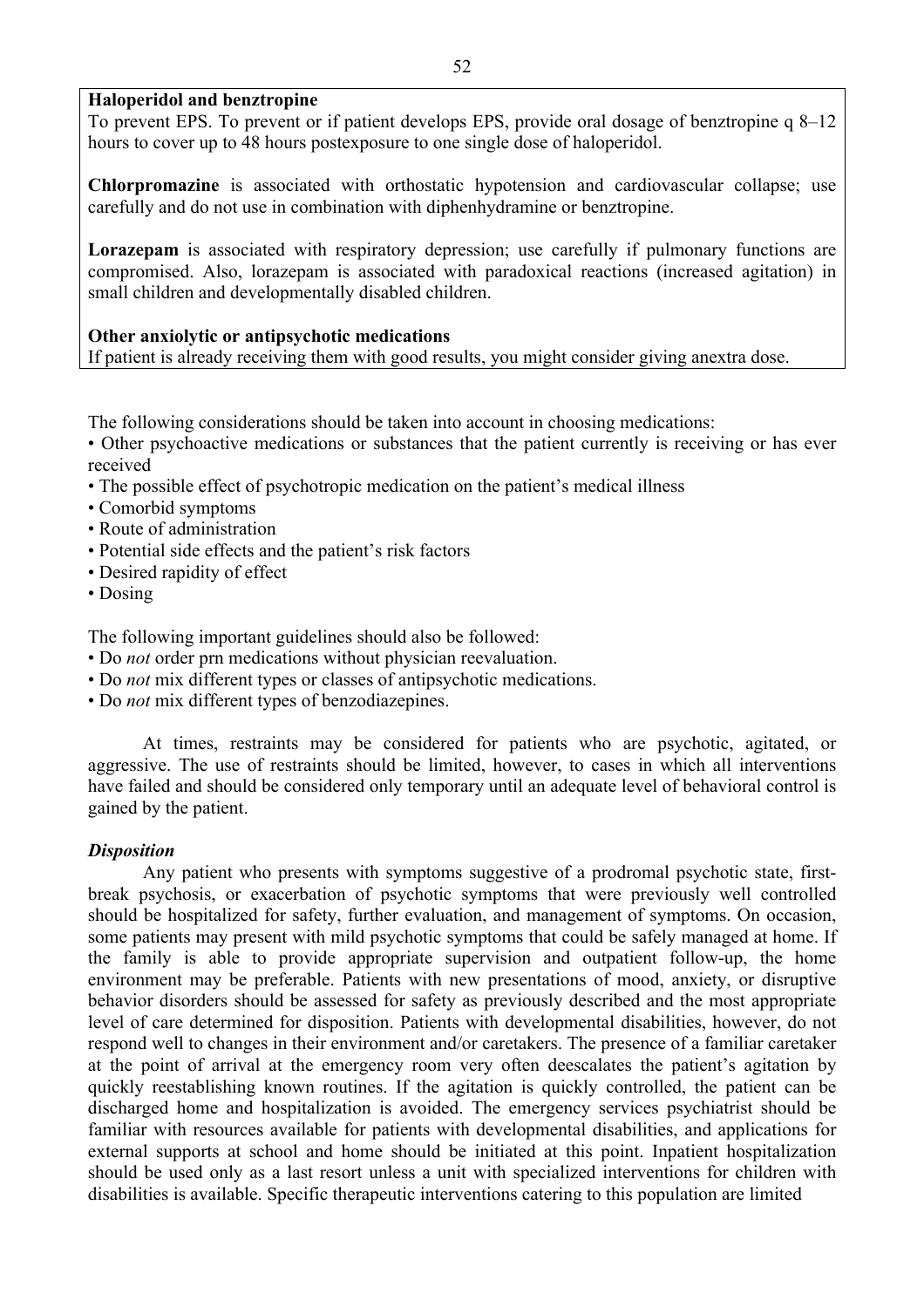or lacking in regular psychiatric units, and these patients, due to their behavioral difficulties, are too often isolated and overmedicated in this setting.

# **Emergency in case of child abuse**

### **Child Abuse**

Any behavior that harms the physical or psychological well-being or the normal growth and development of a child by an adult is considered child abuse. There are no specific ethnic or socioeconomic groups in which child abuse is more prevalent. Because child abuse typically occurs in the context of a family crisis, the clinician should be suspicious of the nature of the child's emergency but work hard to establish rapport with both the child and the parents, without demonstrating outwardly any preconceived thoughts or attitudes. A strong alliance will help the child to reveal sensitive information. Additionally, maintaining a professional stance will help if the intervention requires removal of the child from the family to the protective environment of an inpatient unit or other social service until details are evaluated.

### *Types of Child Abuse*

**Child neglect.** Child neglect is generally characterized by omissions in care that result in significant harm or risk of significant harm. Neglect is frequently defined in terms of a failure to provide for the child's basic needs, such as adequate food, clothing, shelter, supervision, or medical care. Typically, child neglect is divided into three types: physical, educational, and emotional neglect.

**Sexual abuse.** Sexual abuse includes both touching offenses (fondling or sexual intercourse) and nontouching offenses (exposing a child to pornographic materials) and can involve varying degrees of violence and emotional trauma. The most commonly reported cases involve incest, or sexual abuse occurring among family members, including those in biological families, adoptive families, and stepfamilies. Incest most often occurs within a fatherdaughter relationship; however, motherson, father-son, and sibling-sibling incest also occurs. Other relatives or caretakers also sometimes commit sexual abuse.

**Physical abuse.** Although an injury resulting from physical abuse is not accidental, the parent or caregiver may not have intended to hurt the child. The injury may have resulted from severe discipline, including injurious spanking, or physical punishment that is inappropriate to the child's age or condition. The injury may be the result of a single episode or repeated episodes and can range in severity from minor marks and bruising to death.

**Psychological maltreatment. P**sychological maltreatment, or emotional abuse, is defined as "a repeated pattern of caregiver behavior or extreme incident(s) that convey to children that they are worthless, flawed, unloved, unwanted, endangered, or only of value in meeting another's needs." There are six categories of psychological maltreatment:

• Spurning (e.g., belittling, hostile rejecting, ridiculing)

• Terrorizing (e.g., threatening violence against a child, placing a child in a recognizably dangerous situation)

• Isolating (e.g., confining the child, placing unreasonable limitations on the child's freedom of movement, restricting the child from social interactions)

• Exploiting or corrupting (e.g., modeling antisocial behavior such as criminal activities, encouraging prostitution, permitting substance abuse)

• Denying emotional responsiveness (e.g., ignoring the child's attempts to interact, failing to express affection)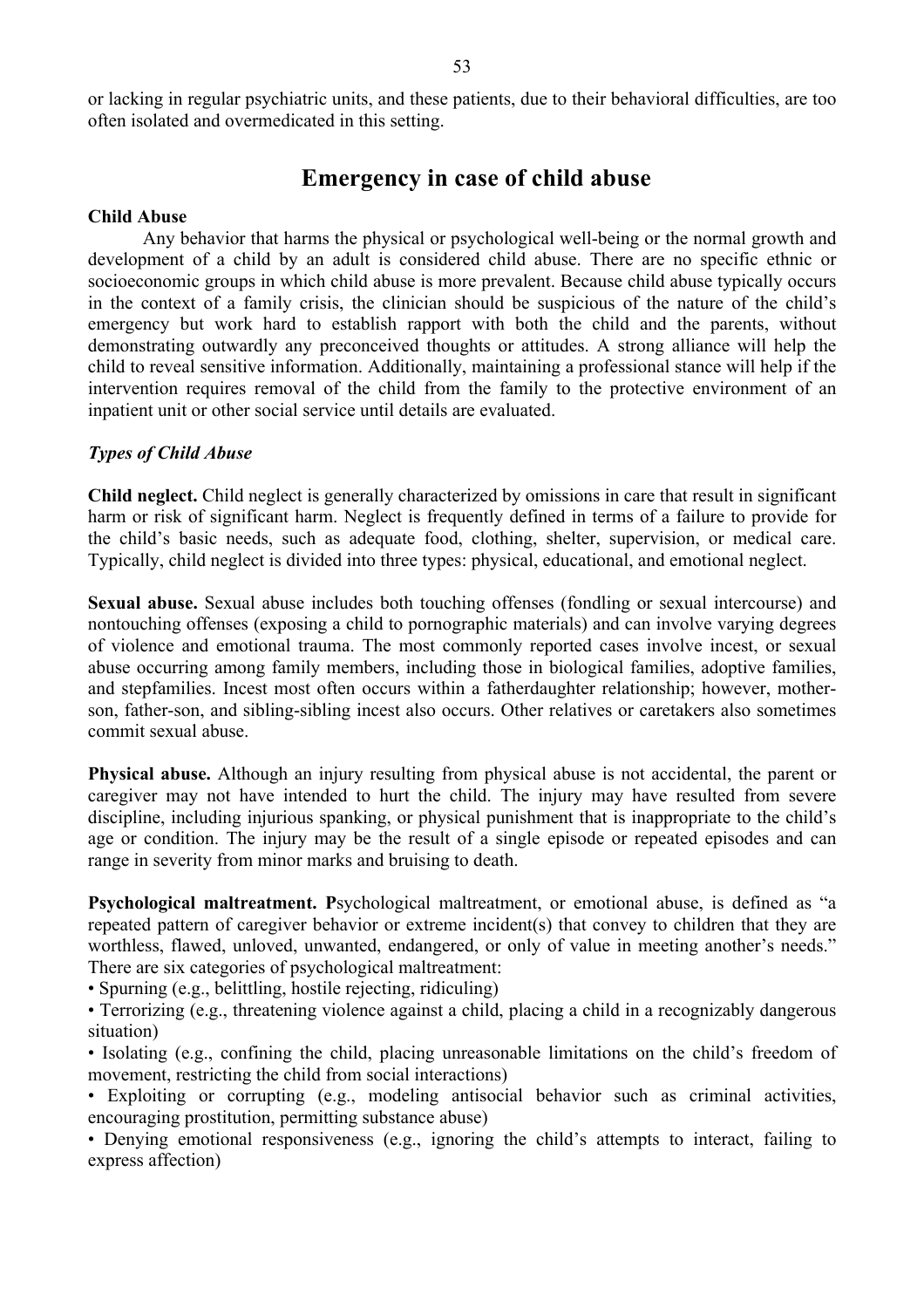• Mental health, medical, and educational neglect (e.g., refusing to allow or failing to provide treatment for serious mental health or medical problems, ignoring the need for services for serious educational needs)

### *Evaluation*

The patient's mental status examination may reveal a frightened youngster who may have unrealistic expectations about reunions with an abusive family or family member, or who may describe magical thinking about undoing the abuse. The child or adolescent may present in a variety of ways, such as being overly responsible, being impulsive, displaying extreme mood swings, misunderstanding personal boundaries, or being shy or withdrawn. The younger patient may experience nightmares or night terrors, and may be extra clingy with one person but refuse to be near another. Older children, especially adolescents, may become more withdrawn, change their clothing style to one that is more sexually provocative, or make efforts to hide their sexual development and attractiveness. The older child may also develop promiscuous behaviors or deviant sexual behaviors, run away, develop alcohol or substance abuse problems, or attempt suicide. A child who is a suspected victim of abuse should be examined carefully by a pediatrician in the medical emergency department for signs of abuse. Labs, cultures, swabs, and imaging studies may be warranted to substantiate clinical findings.

### *Intervention*

As always, in working with potential abuse victims, the clinician should maintain a professional stance, which requires being sensitive, thoughtful, empathetic, objective, and goal and action oriented. Child abuse cases may bring up strong countertransferential feelings in the clinician, who may feel anger toward the alleged offender and sympathy for the victim; however, the clinician must refrain from being confrontational or accusatory, and maintain a sense of calm and safety within the emergency department. The clinician should learn from both the patient and the patient's parents or caretakers the details of the alleged abuse and then consult with other members of the psy chosocial team, hospital child abuse assessment team, or other supervisors to determine appropriate disposition.

# **Emergency in case of eating disorders to children**

### **Eating Disorders**

Some of the more common presentations of anorexia nervosa to the emergency room include recent dizziness or fainting spells in school or at home or seizures; when the parent or caregiver is highly suspicious of an eating disorder after the patient is observed vomiting (and may also complain of a gastrointestinal illness); or when the parent or caregiver notes that the patient is dangerously restricting intake. A 2008 study found that about 16.9% of those with anorexia nervosa attempted suicide (Bulik et al. 2008). For the emergency psychiatrist, the question of whether to admit a patient with an eating disorder to either a medical unit or a psychiatric unit will be based on the available resources in the clinician's hospital. Following completion of a full physical and psychiatric evaluation, including a necessary evaluation of the family, inpatient medical hospitalization is warranted if any one of the following criteria is met:

- ≤75% of ideal body weight (patient in gown after voiding)
- Heart rate < 45 bpm, resting by lying down for at least 5 minutes
- Hypokalemia (on evaluation of plasma electrolytes)
- Hyponatremia (on evaluation of plasma electrolytes)

Given the significantly high suicide rate for patients with anorexia nervosa, some of their presentations will be similar to those of other psychiatric patients who require immediate hospitalization for stabilization and safety (American Psychiatric Association 2006):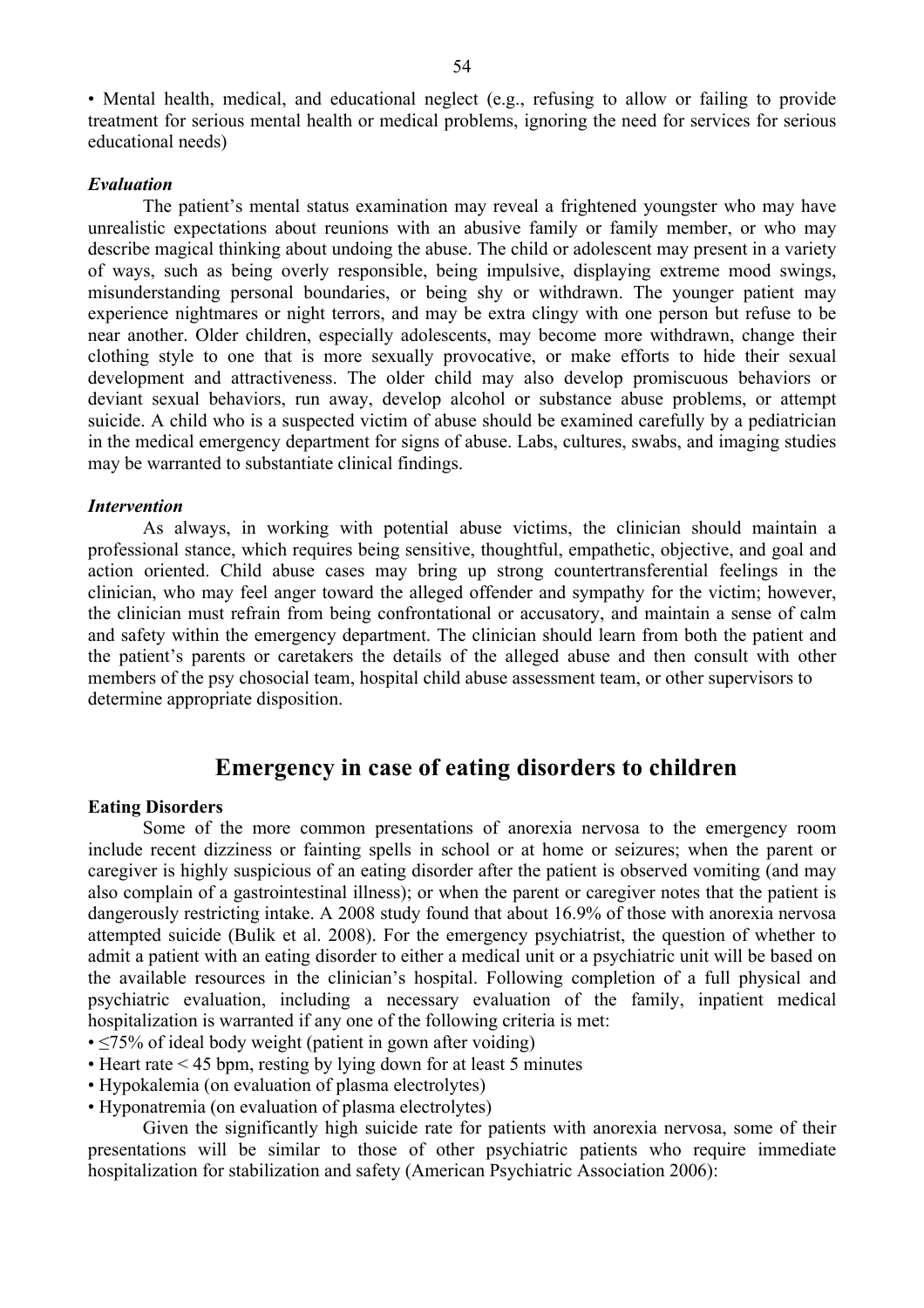• Severe suicidality with high lethality or intention (which under any circumstances warrants hospitalization).

• Worsening ability to control self-induced vomiting, increased binge eating, use of diuretics, and use of cathartics that may be considered life threatening.

• Weight changes related to altered or changed mental status due to worsening symptoms of mood disorder, suicidality, or psychotic decompensation.

• Preoccupation with weight and/or body image, accompanied by food refusal, or obsessive thoughts about body image or weight that cause the patient to be uncooperative with treatment and require a highly structured setting for rehabilitation.

Other presentations may not warrant inpatient hospitalization depending on the entire clinical picture and full psychiatric evaluation (American Psychiatric Association 2006):

• Recent precipitous or steady drop in weight and/or a total body weight that is <85% of normal healthy body weight. Body mass index (BMI; calculated as [weight in kilograms/height in meters]2), is less useful in children than adults and should not be used to estimate, except at extremes, a patient's nutritional status. Age-adjusted BMIs are available (Centers for Disease Control and Prevention 2006). Children below the 5th percentile are considered underweight. However, other factors, such as abnormal muscularity, body frame status, constipation, and fluid loading, will influence these results and may be misleading. Additionally, specific individual BMIs may be better understood according to ethnic groups (Lear et al. 2003).

• Metabolic disturbances, including hypophosphatemia, hyponatremia, hypokalemia, or hypomagnesemia; elevated blood urea nitrogen in context of normal renal function.

• Hemodynamic disturbances in children and adolescents: heart rate in the 40s; orthostatic changes ( $>$ 20 bpm increase in heart rate or  $>$ 10–20 mm Hg drop); blood pressure below 80/50 mm Hg.

### **Key Clinical Points**

• Temporary safety is the chief goal of emergency evaluation.

• Any intervention considered should be appropriate to establish and maintain the safety of the patient.

• Assessment tests, procedures, and interventions should be efficient, practical, and useful for establishing the primacy of medical versus psychiatric conditions.

• Acute agitation should be managed first with environmental deescalation, before medications or physical restraints are used.

• Acute crisis intervention requires the clinician to maintain a professional stance, while demonstrating empathy, actively listening, and appropriately delivering education and instructions.

• Provisional psychopharmacological management should be attempted for patients with acute behavioral dyscontrol, agitation, aggressiveness, or psychosis.

• With children, especially those who are nanve to psychotropic medications, medications should be used only if necessary, starting with low doses.

### **Medication-Induced Movement Disorders**

### **I. General Introduction**

The typical antipsychotic drugs are associated with a number of uncomfortable and potentially serious neurological adverse effects. The drugs act by blocking the binding of dopamine to the dopamine receptors involved in the control of both voluntary and involuntary movements. The newer antipsychotics, the serotonin-dopamine antagonists, block binding to dopamine receptors to a much lesser degree and thereby, are less likely to produce such movement disorders. The movement disorders include:

(1) Neuroleptic-Induced Parkinsonism

(2) Neuroleptic-Induced Acute Dystonia

(3) Neuroleptic-Induced Acute Akathisia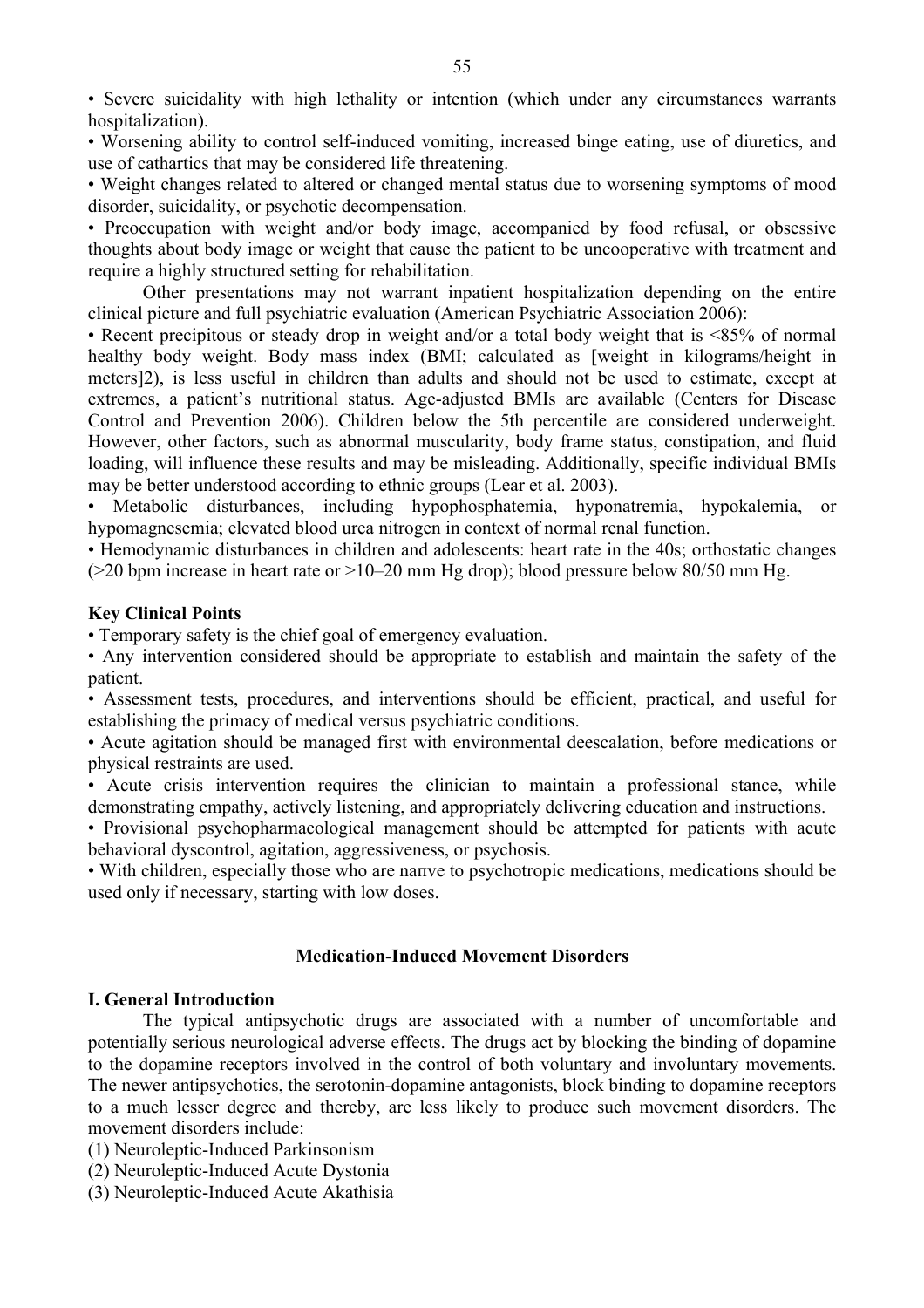(5) Neuroleptic Malignant Syndrome

(6) Medication-Induced Postural Tremor

## **II. Neuroleptic-Induced Parkinsonism**

**A. Diagnosis, signs, and symptoms.** Symptoms include muscle stiffness (lead pipe rigidity), cogwheel rigidity, shuffling gait, stooped posture, and drooling. The pill-rolling tremor of idiopathic parkinsonism is rare, but a regular, coarse tremor similar to essential tremor may be present. The socalled rabbit syndrome is a tremor affecting the lips and perioral muscles and is another parkinsonian effect seen with antipsychotics, although perioral tremor is more likely than other tremors to occur late in the course of treatment.

**B. Epidemiology.** Parkinsonian adverse effects occur in about 15% of patients who are treated with antipsychotics, usually within 5 to 90 days of the initiation of treatment. Patients who are elderly and female are at the highest risk for neuroleptic-induced parkinsonism, although the disorder can occur at all ages.

**C. Etiology.** Caused by the blockade of dopamine type 2 (D2 ) receptors in the caudate at the termination of the nigrostriatal dopamine neurons. All antipsychotics can cause the symptoms, especially high-potency drugs with low levels of anticholinergic activity (e.g., trifluoperazine [Stelazine]). Chlorpromazine (Thorazine) and thioridazine (Mellaril) are not likely to be involved. The newer, atypical antipsychotics (e.g., aripiprazole [Abilify]. olanzapine [Zyprexa], and quetiapine [Seroquel]) are less likely to cause parkinsonism.

**D. Differential diagnosis.** Includes idiopathic parkinsonism, other organic causes of parkinsonism, and depression, which can also be associated with parkinsonian symptoms.

**E. Treatment.** Can be treated with anticholinergic agents, benztropine (Cogentin), amantadine (Symmetrel), or diphenhydramine (Benadryl). Anticholinergics should be withdrawn after 4 to 6 weeks to assess whether tolerance to the parkinsonian effects has developed: about half of patients with neuroleptic-induced parkinsonism require continued treatment. Even after the antipsychotics are withdrawn, parkinsonian symptoms may last for up to 2 weeks and even up to 3 months in elderly patients. With such patients, the clinician may continue the anticholinergic drug after the antipsychotic has been stopped until the parkinsonian symptoms resolve completely.

# **III. Neuroleptic-Induced Acute Dystonia**

 **A. Diagnosis, signs, and symptoms.** Dystonias are brief or prolonged contractions of muscles that result in obviously abnormal movements or postures, including oculogyric crises. tongue protrusion, trismus, torticollis, laryngeal-pharyngeal dystonias, and dystonic postures of the limbs and trunk. Other dystonias include blepharospasm and glossopharyngeal dystonia: the latter results in dysarthria, dysphagia, and even difficulty in breathing, which can cause cyanosis. Children are particularly likely to evidence opisthotonos, scoliosis, lordosis, and writhing movements. Dystonia can be painful and frightening and often results in noncompliance with future drug treatment regimens.

**B. Epidemiology.** The development of dystonic symptoms is characterized by their early onset during the course of treatment with neuroleptics and their high incidence in men, in patients younger than age 30, and in patients given high dosages of high-potency medications.

**C. Etiology.** Although it is most common with intramuscular doses of high - potency antipsychotics, dystonia can occur with any antipsychotic. It is least common with thioridazine and is uncommon with atypical antipsychotics. The mechanism of action is thought to be dopaminergic hyperactivity in the basal ganglia that occurs when central nervous system (CNS) levels of the antipsychotic drug begin to fall between doses.

**D. Differential diagnosis.** Includes seizures and tardive dyskinesia.

**E. Course and prognosis.** Dystonia can fluctuate spontaneously and respond to reassurance so that the clinician acquires the false impression that the movement is hysterical or completely under conscious control.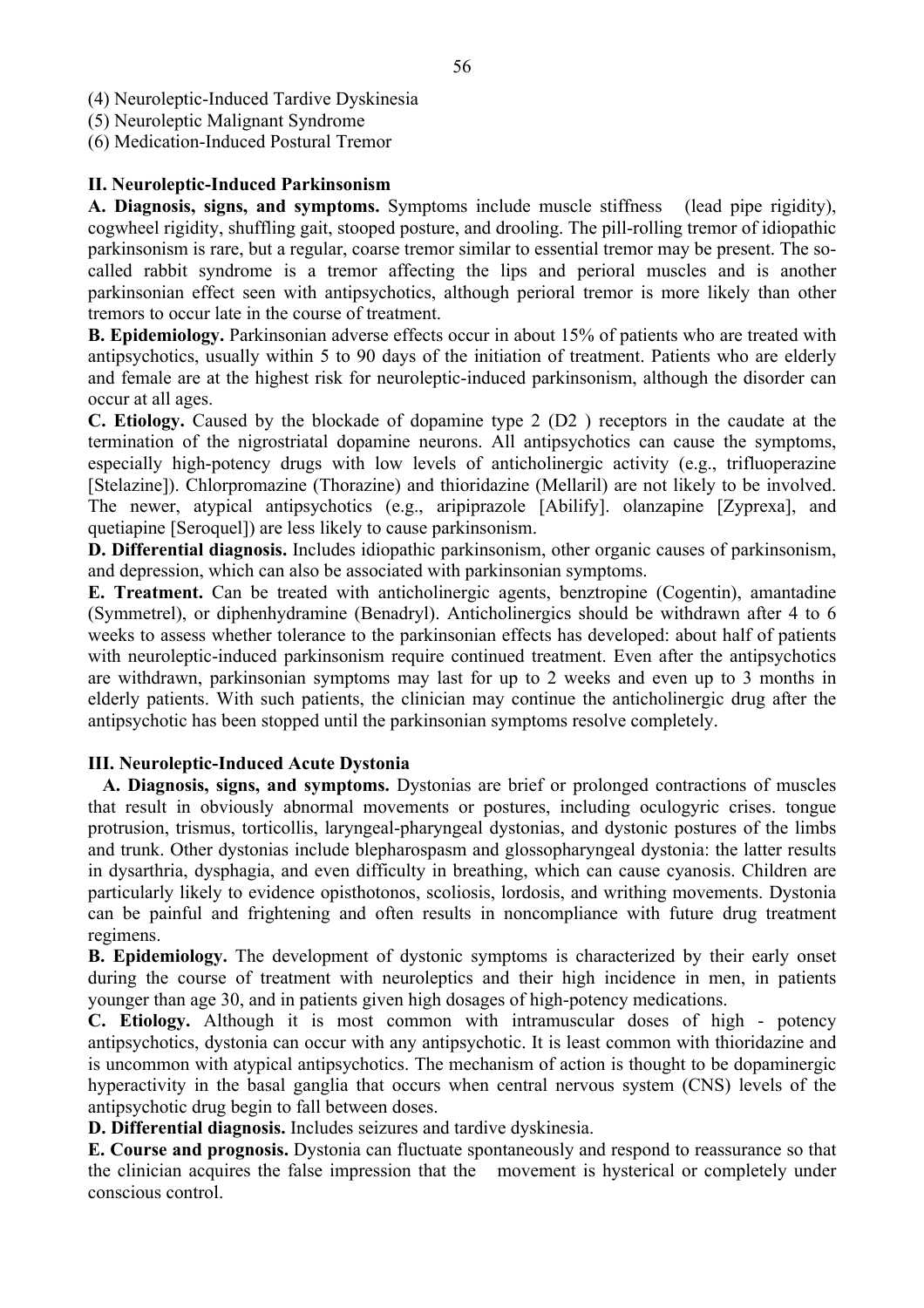**F. Treatment.** Prophylaxis with anticholinergics or related drugs usually prevents dystonia, although the risks of prophylactic treatment weigh against that benefit. Treatment with intramuscular anticholinergics or intravenous or intramuscular diphenhydramine (50 mg) almost always relieves the symptoms. Diazepam (Valium) (10 mg intravenously), amobarbital (Amytal), caffeine sodium benzoate, and hypnosis have also been reported to be effective. Although tolerance for the adverse effect usually develops. it is sometimes prudent to change the antipsychotic if the patient is particularly concerned that the reaction may recur.

## **IV. Neuroleptic-Induced Acute Akathisia**

**A. Diagnosis, signs, and symptoms.** Akathisia is subjective feelings of restlessness, objective signs of restlessness, or both. Examples include a sense of anxiety, inability to relax, jitteriness, pacing, rocking motions while sitting, and rapid alternation of sitting and standing. Akathisia has been associated with the use of a wide range of psychiatric drugs, including antipsychotics, antidepressants, and sympathomimetics. Once akathisia is recognized and diagnosed, the antipsychotic dose should be reduced to the minimal effective level. Akathisia may be associated with a poor treatment outcome.

**B. Epidemiology.** Middle-aged women are at increased risk of akathisia, and the time course is similar to that for neuroleptic-induced parkinsonism.

**C. Treatment.** Three basic steps in the treatment of akathisia are (1) reducing medication dosage, (2) attempting treatment with appropriate drugs, and (3) considering changing the neuroleptic. The most efficacious drugs are β-adrenergic receptor antagonists, although anticholinergic drugs, benzodiazepines, and cyproheptadine (Periactin) may benefit some patients. In some cases of akathisia, no treatment seems to be effective.

## **V. Neuroleptic-Induced Tardive Dyskinesia**

**A. Diagnosis, signs, and symptoms.** Tardive dyskinesia is a delayed effect of antipsychotics: it rarely occurs until after 6 months of treatment. The disorder consists of abnormal, involuntary, irregular choreoathetoid movements of the muscles of the head, limbs, and trunk. The severity of the movements ranges from minimal-often missed by patients and their families - to grossly incapacitating. Perioral movements are the most common and include darting, twisting, and protruding movements of the tongue, chewing and lateral jaw movements, lip puckering, and facial grimacing. Finger movements and hand clenching are also common. Torticollis, retrocollis, trunk twisting, and pelvic thrusting occur in severe cases. In the most serious cases, patients may have breathing and swallowing irregularities that result in aerophagia, belching, and grunting. Respiratory dyskinesia has also been reported. Dyskinesia is exacerbated by stress and disappears during sleep. Twitching of the nose has been called rabbit syndrome.

**B. Epidemiology.** Tardive dyskinesia develops in about 10% to 20% of patients who are treated for more than a year. About 20% to 40% of patients undergoing long-term hospitalization have tardive dyskinesia. Women are more likely to be affected than men. Children, patients who are more than 50 years of age, and patients with brain damage or mood disorders are also at high risk.

**C. Course and prognosis.** Between 5% and 40% of all cases of tardive dyskinesia eventually remit, and between 50% and 90% of all mild cases remit. However, tardive dyskinesia is less likely to remit in elderly patients than in young patients.

**D. Treatment.** The three basic approaches to tardive dyskinesia are prevention, diagnosis, and management. Prevention is best achieved by using antipsychotic medications only when clearly indicated and in the lowest effective doses. The atypical antipsychotics are associated with less tardive dyskinesia than the typical antipsychotics. Clozapine is the only antipsychotic to have minimal risk of tardive dyskinesia, and can even help improve pre-existing symptoms of tardive dyskinesia. This has been attributed to its low affinity for D2 receptors and high affinity for SHT receptor antagonism. Patients who are receiving antipsychotics should be examined regularly for the appearance of abnormal movements, preferably with the use of a standardized rating scale. Patients frequently experience an exacerbation of their symptoms when the dopamine receptor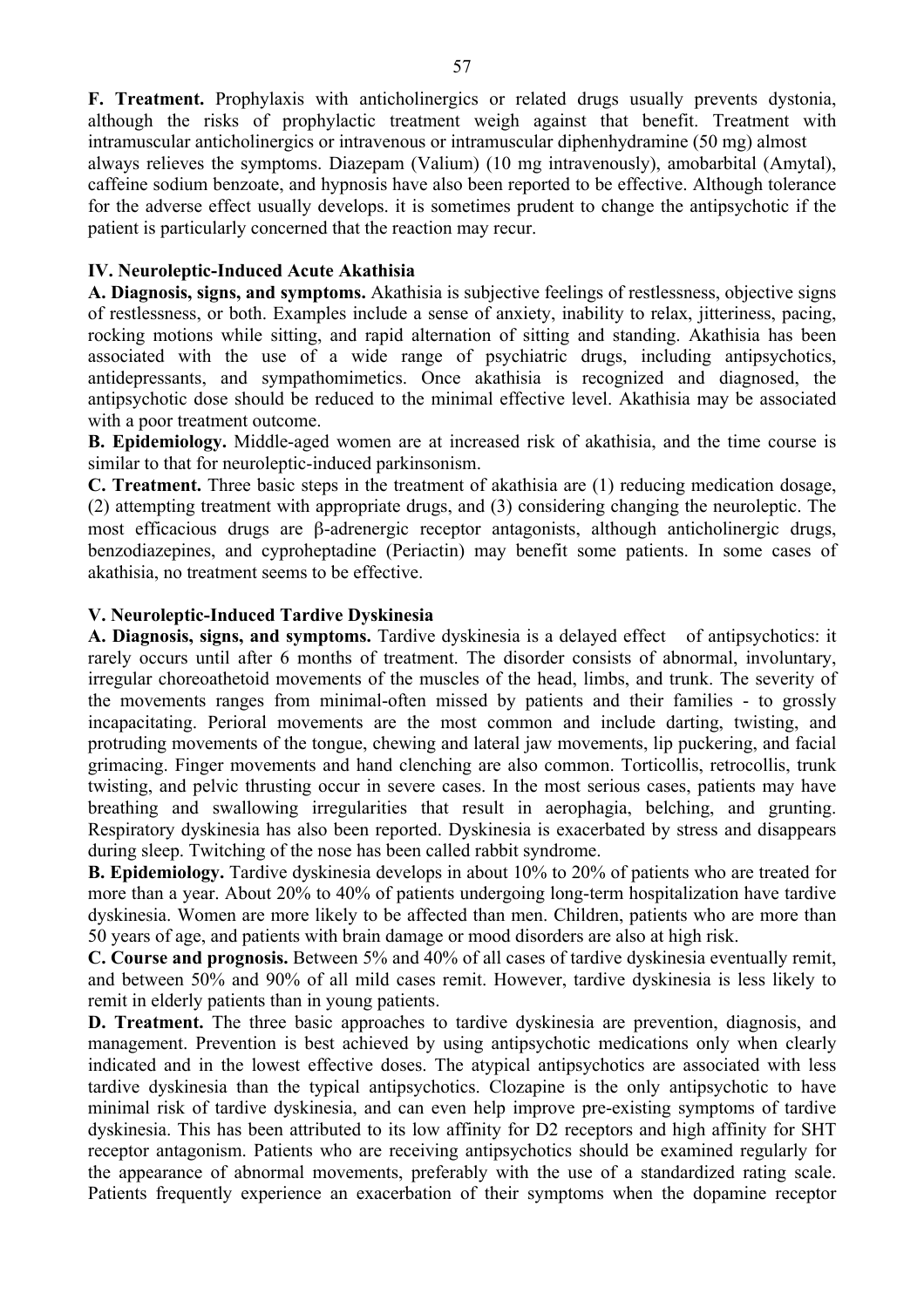antagonist is withheld, whereas substitution of a serotonin-dopamine antagonist (SDA) may limit the abnormal movements without worsening the progression of the dyskinesia.

Once tardive dyskinesia is recognized, the clinician should consider reducing the dose of the antipsychotic or even stopping the medication altogether. Alternatively, the clinician may switch the patient to clozapine or to one of the new dopamine receptor antagonists. In patients who cannot continue taking any antipsychotic medication, lithium, carbamazepine (Tegretol), or benzodiazepines may effectively reduce the symptoms of both the movement disorder and the psychosis.

## **VI. Neuroleptic Malignant Syndrome**

**A. Diagnosis, signs, and symptoms.** Neuroleptic malignant syndrome is a life-threatening complication that can occur anytime during the course of antipsychotic treatment. The motor and behavioral symptoms include muscular rigidity and dystonia, akinesia, mutism, obtundation, and agitation. The autonomic symptoms include high fever, sweating, and increased pulse and blood pressure. Laboratory findings include an increased white blood cell count and increased levels of creatinine phosphokinase, liver enzymes, plasma myoglobin, and myoglobinuria, occasionally associated with renal failure.

**B. Epidemiology.** Men are affected more frequently than women, and young patients are affected more commonly than elderly patients. The mortality rate can reach l0% to 20% or even higher when depot antipsychotic medications are involved. The prevalence of the syndrome is estimated to range up to 2% to 2.4% of patients exposed to dopamine receptor antagonists.

**C. Pathophysiology.** Unknown.

**D. Course and prognosis.** The symptoms usually evolve over 24 to 72 hours, and the untreated syndrome lasts 10 to 14 days. The diagnosis is often missed in the early stages, and the withdrawal or agitation may mistakenly be considered to reflect an exacerbation of the psychosis.

**E. Treatment.** In addition to supportive medical treatment, the most commonly used medications for the condition are dantrolene (Dantrium) and bromocriptine (Parlodel), although amantadine (Symmetrel) is sometimes used. Bromocriptine and amantadine possess direct dopamine receptor agonist effects and may serve to overcome the antipsychotic-induced dopamine receptor blockade. The lowest effective dosage of antipsychotic drug should be used to reduce the chance of neuroleptic malignant syndrome. Antipsychotic drugs with anticholinergic effects seem less likely to cause neuroleptic malignant syndrome.

## **VII. Medication-Induced Postural Tremor**

**A. Diagnosis, signs, and symptoms.** Tremor is arhythmic alteration in movement that is usually faster than one beat per second.

**B. Epidemiology.** Typically, tremors decrease during periods of relaxation and sleep and increase with stress or anxiety.

**C. Etiology.** Whereas all of the above diagnoses specifically include an association with a neuroleptic, a range of psychiatric medications can produce tremor-most notably lithium, antidepressants, and valproate (Depakene).

**D. Treatment.** The treatment involves four principles.

1. The lowest possible dose of the psychiatric drug should be taken,

2. Patients should minimize caffeine consumption,

3. The psychiatric drug should be taken at bed time to minimize the amount of daytime tremor,

4. β-adrenergic receptor antagonists (e.g.. propranolol [Inderal]) can be given to treat drug-induced tremors.

# **Drug Treatment of Extrapyramidal Disorders**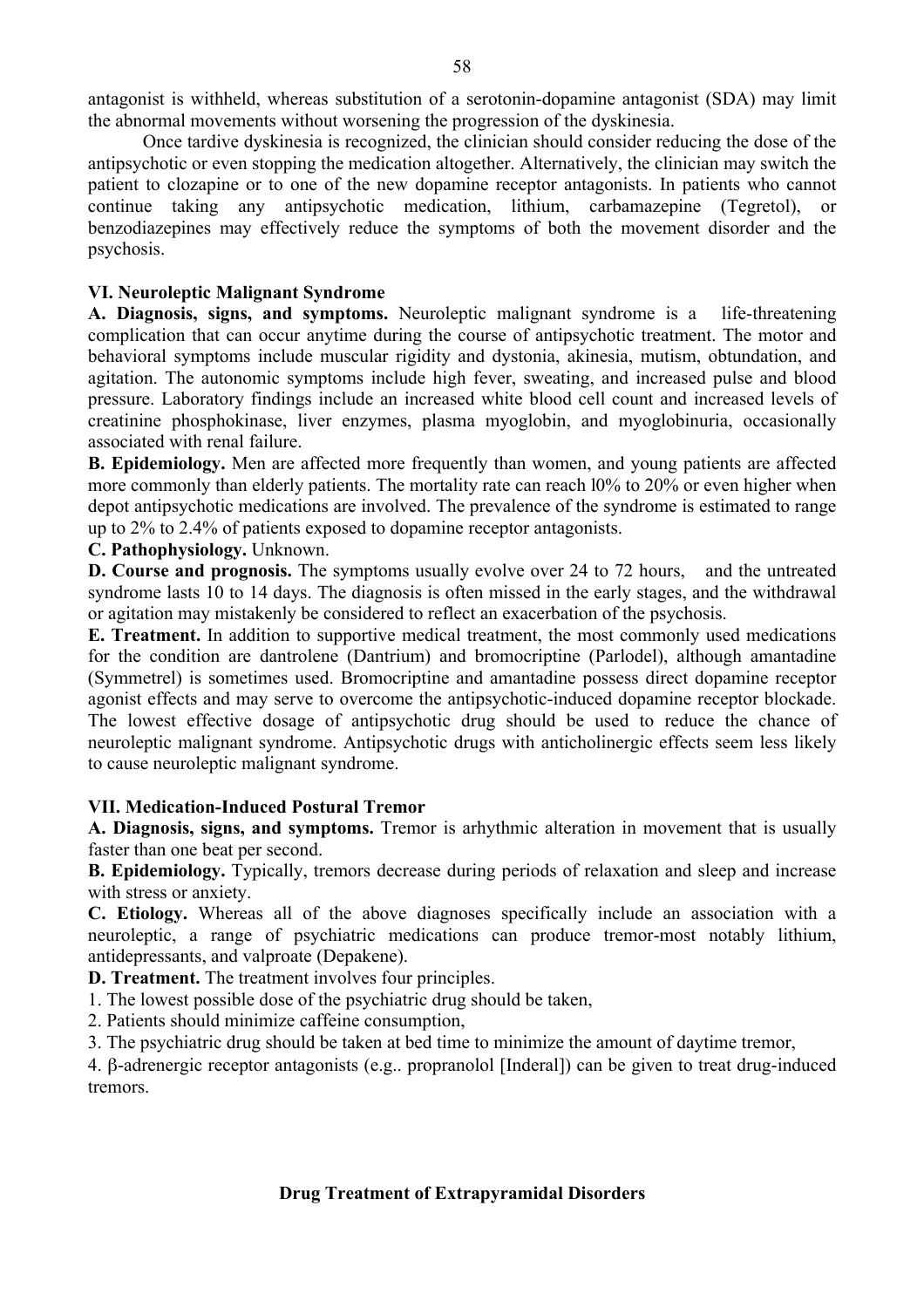| <b>Generic Name</b>                                                                                     | <b>Trade Name</b> | <b>Usual Daily Dosage</b>   | <b>Indications</b>                         |  |  |
|---------------------------------------------------------------------------------------------------------|-------------------|-----------------------------|--------------------------------------------|--|--|
| Anticholinergics                                                                                        |                   |                             |                                            |  |  |
| Benztropine                                                                                             | Cogentin          | PO 0.5--2 mg t.i.d.; IM     |                                            |  |  |
|                                                                                                         |                   | or IV 1-2 $mg$              |                                            |  |  |
| Biperiden                                                                                               | Akineton          | PO 2-6 mg t.i.d.; IM or     | Acute dystonia, parkinsonism,              |  |  |
|                                                                                                         |                   | IV 2mg                      | akinesia, akathisia                        |  |  |
| Procyclidine                                                                                            | Kemadrin          | PO 2.5-5 mg b.i.d.-         |                                            |  |  |
|                                                                                                         |                   | q.i.d.<br>PO 2-5 mg ; i.d.  |                                            |  |  |
| Trihexyphenidyl                                                                                         | Artane.           |                             |                                            |  |  |
|                                                                                                         | Tremin            |                             |                                            |  |  |
| Orphenadrine                                                                                            | Norftex.          | PO 50-100 mg b.i.d.-        | Rabbit syndrome                            |  |  |
|                                                                                                         | Disipal           | q.i.d.:IV $60$ mg           |                                            |  |  |
| <b>Antihistamine</b>                                                                                    |                   |                             |                                            |  |  |
| Diphenhydramine                                                                                         | Benadryl          | PO 25 mg q.i.d.: IM or      | Acute dystonia, parkinsonism,              |  |  |
|                                                                                                         |                   | IV $25mg$                   | akinesia, rabbit syndrome                  |  |  |
| Amantadine                                                                                              | Symmetrel         | PO 100-200 mg b.i.d.        | Parkinsonism, akinesia, rabbit<br>syndrome |  |  |
| $\beta$ -Adrenergic antagonist                                                                          |                   |                             |                                            |  |  |
| Propranolol                                                                                             | Inderal           | PO 20-40 mg t.i.d.          | Akathisia, tremor                          |  |  |
| $\alpha$ -Adrenergic antagonist                                                                         |                   |                             |                                            |  |  |
| Clonidine                                                                                               | Catapres          | PO 0.1 m g t.i.d.           | Akathisia                                  |  |  |
| <b>Benzodiazepines</b>                                                                                  |                   |                             |                                            |  |  |
| Clonazepam                                                                                              | Klonopin          | PO 1mg b.i.d.               | Akathisia, acute dystonia                  |  |  |
| Lorazepam                                                                                               | Ativan            | $\overline{P}O$ 1 mg t.i.d. |                                            |  |  |
| <b>Buspirone</b>                                                                                        | <b>BuSpar</b>     | PO 20-40 mg q.i.d.          |                                            |  |  |
| VitaminE                                                                                                |                   | PO 1.200-1.600 IU/day       | Tardive dyskinesia                         |  |  |
| PO. oral: IM. intramuscular: IV. intravenous: b.i.d twice a day: t.i.d. three times a day: q.i.d.: four |                   |                             |                                            |  |  |
| times a day.                                                                                            |                   |                             |                                            |  |  |

# **Treatment of Neuroleptic Malignant Syndrome**

| <b>Intervention</b> | <b>Dosing</b>                       | <b>Effectiveness</b>              |
|---------------------|-------------------------------------|-----------------------------------|
|                     |                                     |                                   |
| Amantadine          | 200-400 mg/day PO in divided doses  | Beneficial as monotherapy or in   |
|                     |                                     | combination; decreases death rate |
| Bromocriptine       | 2.5 mg PO b.i.d. or t.i.d. may      | Mortality reduced as a single or  |
|                     | increase to a total of 45 mg/day    | combined agent                    |
| Levodopa            | Levodopa 50-100 mg/day IV as        | Case reports of dramatic          |
| /carbidopa          | continuous infusion                 | improvement                       |
| Electroconvulsive   | Reports of good outcome With both   | Effective when medications have   |
| therapy             | unilateral and bilateral treatments | failed: also may treat underlying |
|                     | response may occur in as few as 3   | psychiatric disorder              |